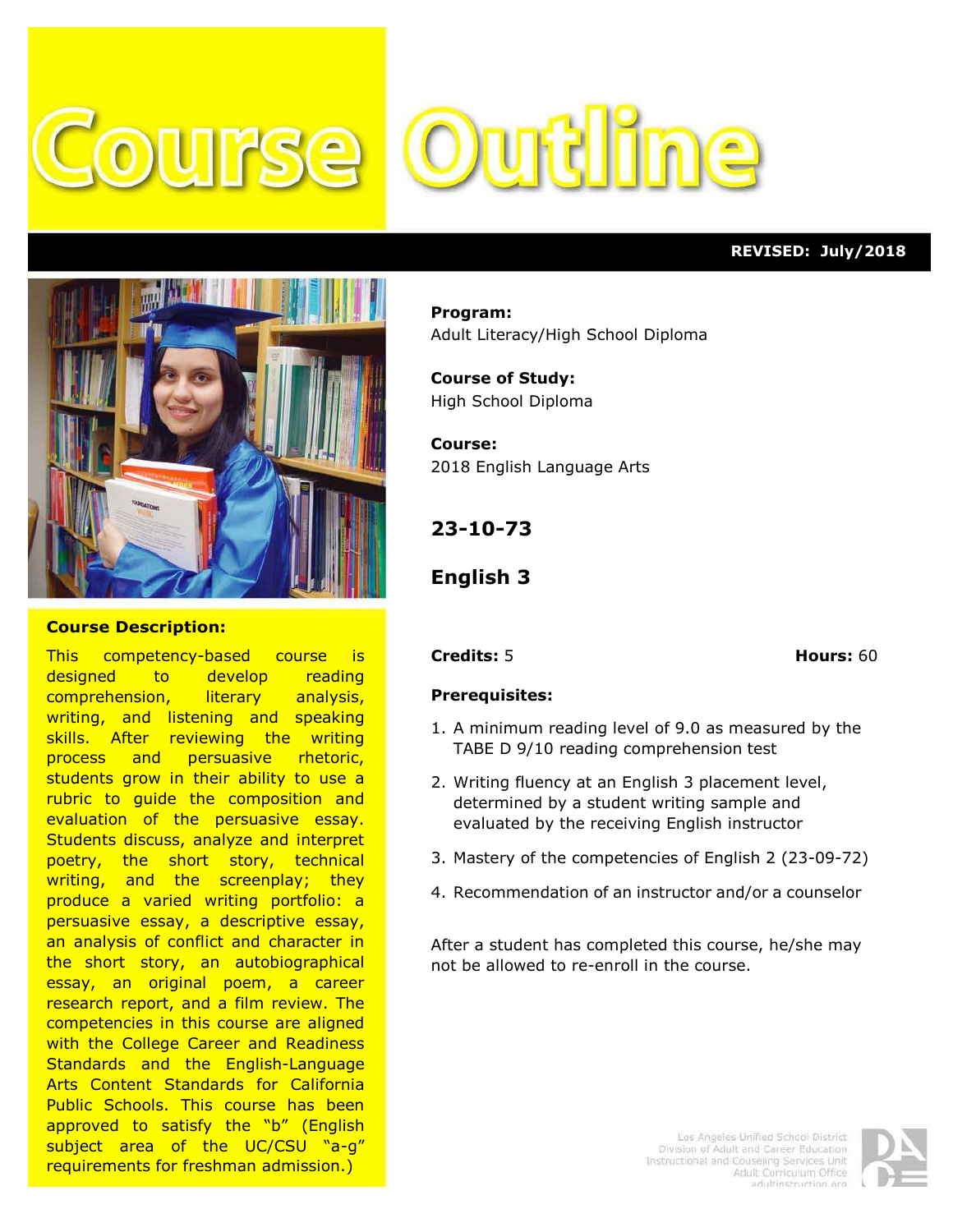## *A MESSAGE to COMPETENCY-BASED COURSE OUTLINE USERS*

This competency-based course outline is for use by students, teachers, counselors and school administrators, advisory committees, and all others having interest in the course.

Before enrolling, students can read the course competencies listed to help them (students) decide whether or not the course will meet their needs. After enrolling, a copy of the competencies can help a student track his/her progress through the course.

Teachers can use competency-based areas and statements to gain an overview of the course. The competencies can be used to develop lesson plans and teaching strategies. The Instructional Materials and Other Resources page provides teachers with instructional support in the form of textbook titles, media and technology options, as well as the names of advisory personnel. Many course outlines provide sample lesson plans written by experienced teachers of the course.

Counselors can use the course outline to explain course purpose, goals and content to students. Sharing competency lists with students will make the students aware of the minimal skills and knowledge they need to demonstrate after taking the course. This process can identify potential candidates for a course.

Principals can scan the competency-areas and statements to decide if the content of a course should be offered at their school in order to meet the needs of the community which it serves.

Competencies can be used to generate relevant questions and items for tests. The writing of individualized instructional contracts also needs to reflect the competency-based course outline components.

Clearly defined competency-based areas, statements, and minimal competencies are the points upon which curriculum, instruction, and assessment focus.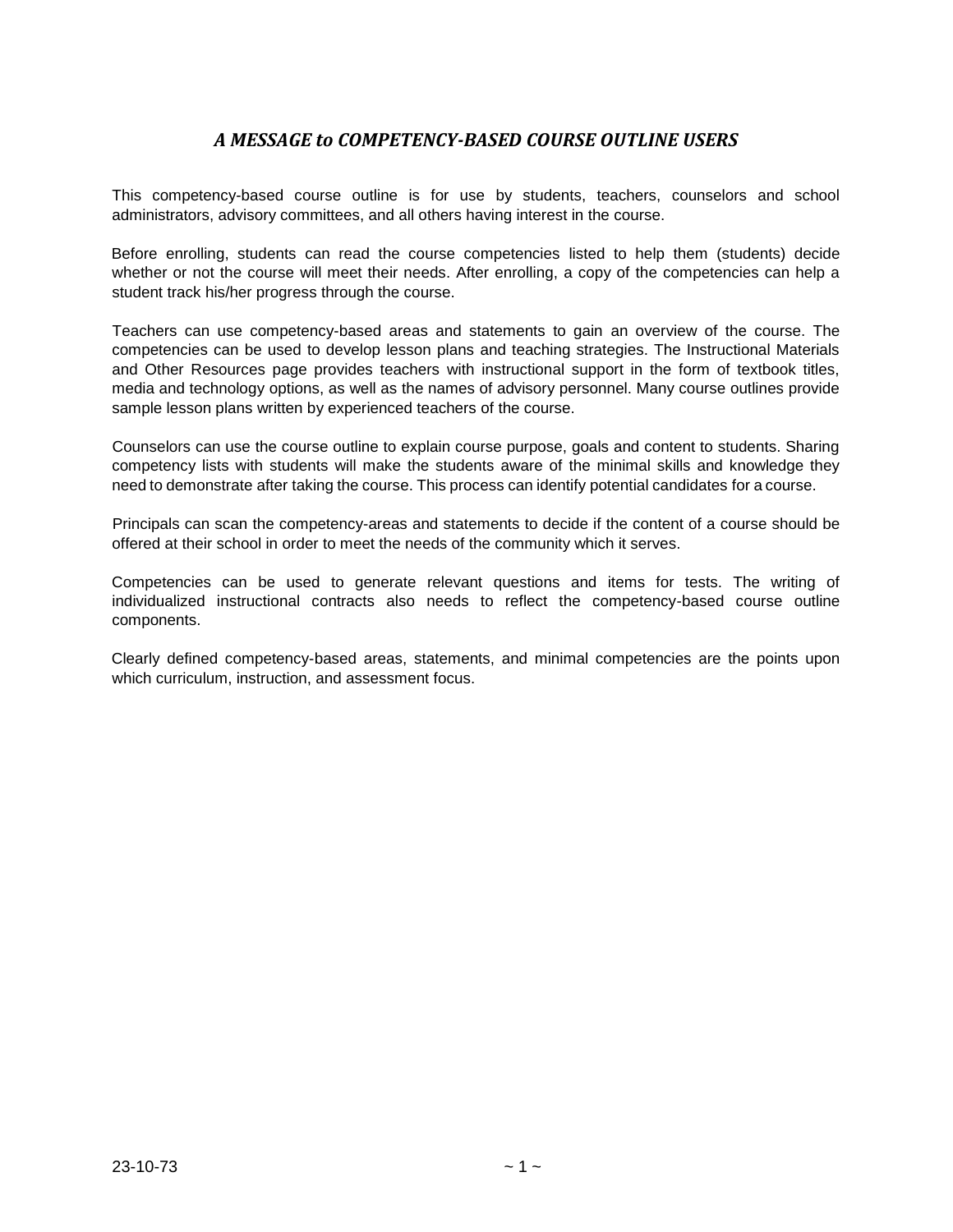## *THE DEVELOPMENT of a COMPETENCY-BASED COURSE OUTLINE*

Every approved CBE course outline is written by Los Angeles Unified School teachers who teach the course. All teacher/writers have been in-serviced and certified by the Adult Curriculum Office to learn about competency-based education and the outline format.

New courses and course revisions are initiated by school and/or central office subject area departments. The schools and the subject area departments share the responsibility for approving the subject content, hours, credits, etc. Teacher/writers submit their first draft to the appropriate central office subject area supervisor, specialist, consultant or adviser.

Course outline draft copies are next submitted to the curriculum office. There information required by the District and the State is verified. The outlines are edited and entered into the course outline computer data base. One formatted copy of an outline, with every page stamped "Draft Copy Only", is either approved by the curriculum office or returned for clarification or improvement.

Once signed off by the curriculum office an outline is routed back to the department that submitted it. When approved there, it is routed to the office of the Director of Instructional Services and finally to the Division's Assistant Superintendent for approval. The curriculum office then requests the required approvals by the LAUSD Board of Education.

The curriculum office sends master file copies of every approved CBE outline to principals of all Community Adult Schools and Employment Preparation Centers. These masters are used to reproduce copies for counselors and teachers. Students, community members, and other interested parties may also request copies. The curriculum office maintains a limited inventory of all outlines for additional distribution.

Changing needs are reflected in the constant development and revision of course outlines. It is an ongoing process designed to support the various demands of students, teachers, and the communities we serve.

TOM CALDERON Adult Curriculum Office Instructional and Counseling Services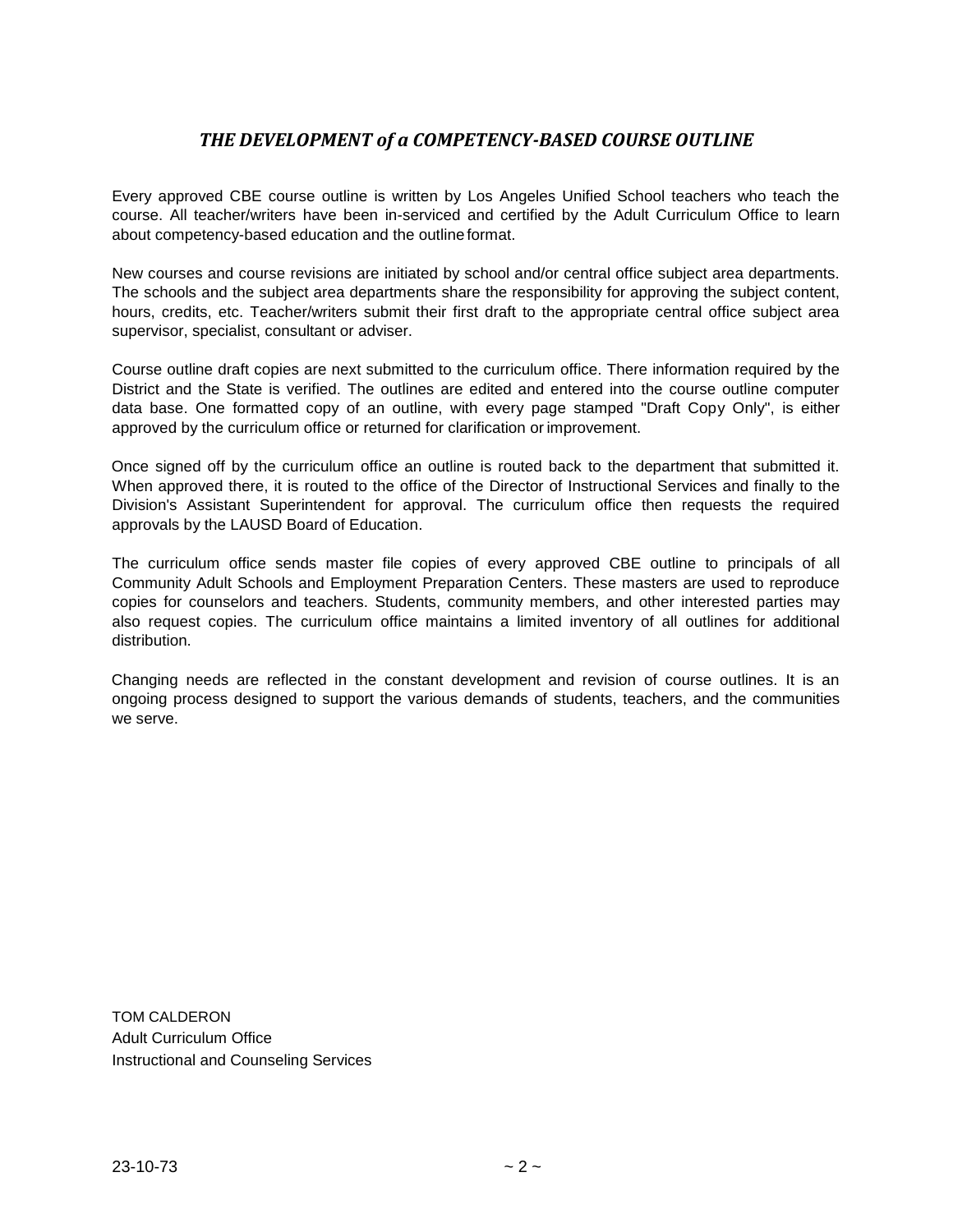# *CBE COMPETENCY BASED EDUCATION*

#### **Course Outline Competency-Based Component Definitions**

**Course descriptions** state the major emphasis and content of the course.

**Competency areas** are units of instruction based on related competencies.

**Competency statements** are competency area goals that together define the framework and purpose of the course.

**Competencies** fall on a continuum between goals and performance objectives and denote outcome of instruction.

#### **Competency-Based Philosophy Overview**

Competency-based instruction tells a student before instruction what skills or knowledge he/she will demonstrate after instruction.

A competency is stated as a minimum. This is the least a student has to demonstrate or know to be judged as competent. Stating competencies as minimums does not mean minimum instruction. Activities and opportunities should be provided for students to achieve maximum potential.

Competency-based education provides instruction that enables each student to attain individual goals as measured against pre-stated standards.

CBE instruction provides immediate and continual repetition and remediation. A student repeats tasks until achieving competence.

In competency-based education the curriculum, instruction, and assessment share common characteristics based on clearly stated competencies.

Curriculum, instruction and assessment in CBE are: explicit, known, agreed upon, integrated, performance-oriented, and adaptive.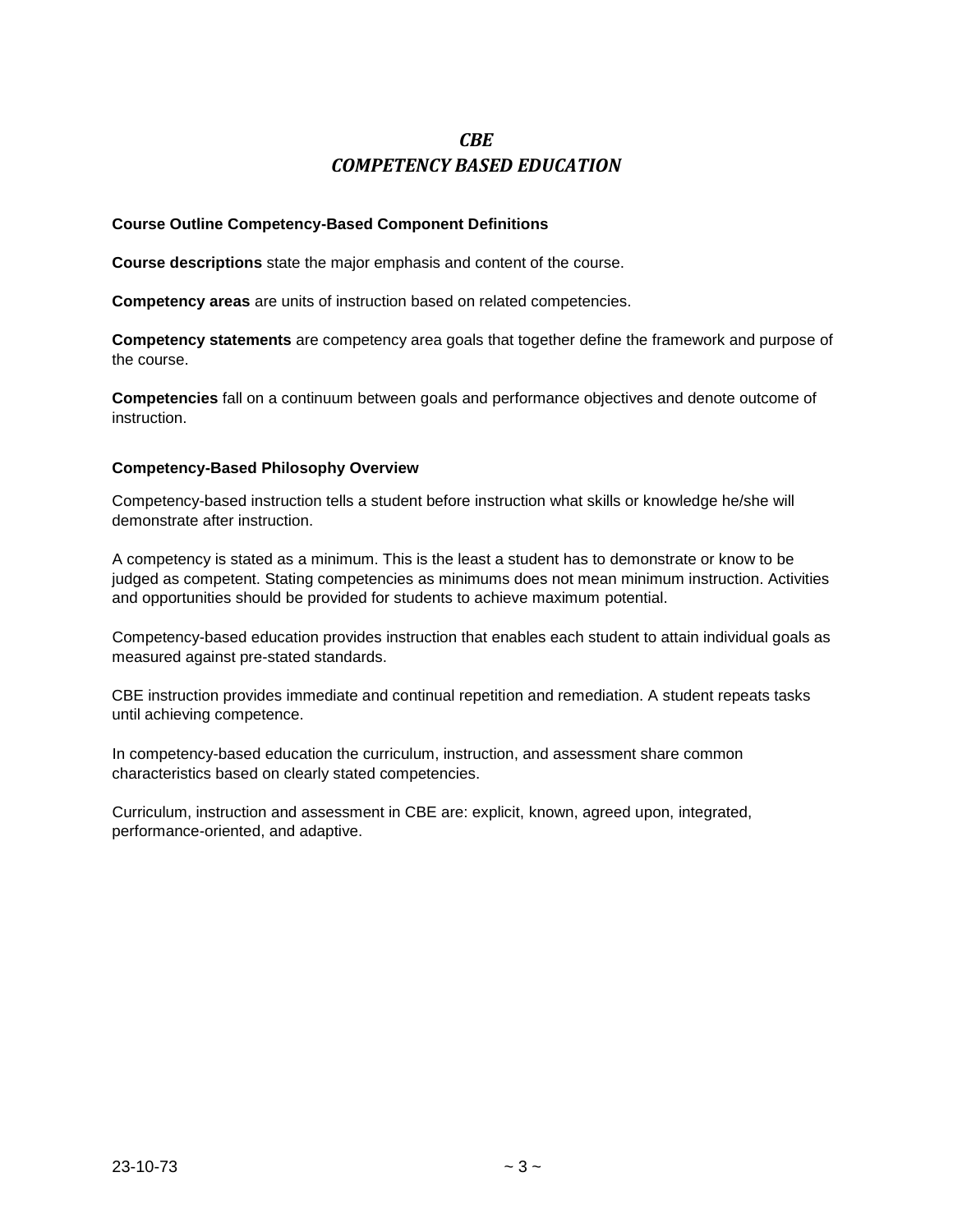### *COURSE OUTLINE COMPETENCY-BASED COMPONENTS*

A course outline reflects the essential intent and content of the course described. Acceptable course outlines have six components. (Education Code Section 52506). Course outlines for all apportionment classes, including those in jails, state hospitals, and convalescent hospitals contain the six required elements:

(EC 52504; 5CCR 10508 [b]; Adult Education Handbook for California (1977), Section 100)

#### **Course Outline Components**

#### GOALS AND PURPOSES

*The educational goals or purposes of every course are clearly stated and the class periods are devoted to instruction. The course should be broad enough in scope and should have sufficient educational worth to justify the expenditure of public funds.*

The goals and purpose of a course are stated in the COURSE DESCRIPTION. Course descriptions state the major emphasis and content of a course, and are written to be understandable by a prospective student.

#### PERFORMANCE OBJECTIVES OR COMPETENCIES

*Objectives should be delineated and described in terms of measurable results for the student and include the possible ways in which the objectives contribute to the student's acquisition of skiffs and competencies.*

Performance Objectives are sequentially listed in the COMPETENCY-BASED COMPONENTS section of the course outline. Competency Areas are units of instruction based on related competencies. Competency Statements are competency area goals that together define the framework and purpose of a course. Competencies fall on a continuum between goals and performance objectives and denote the outcome of instruction.

Competency-based instruction tells students before instruction what skills or knowledge they will demonstrate after instruction. Competency-based education provides instruction which enables each student to attain individual goals as measured against pre-stated standards.

Competency-based instruction provides immediate and continual repetition. In competencybased education the curriculum, instruction, and assessment share common characteristics based on clearly stated competencies. Curriculum, instruction, and assessment in competency- based education are: explicit, known, agreed upon, integrated, performance oriented, and adaptive.

**Location**

Cover

pp. 28-35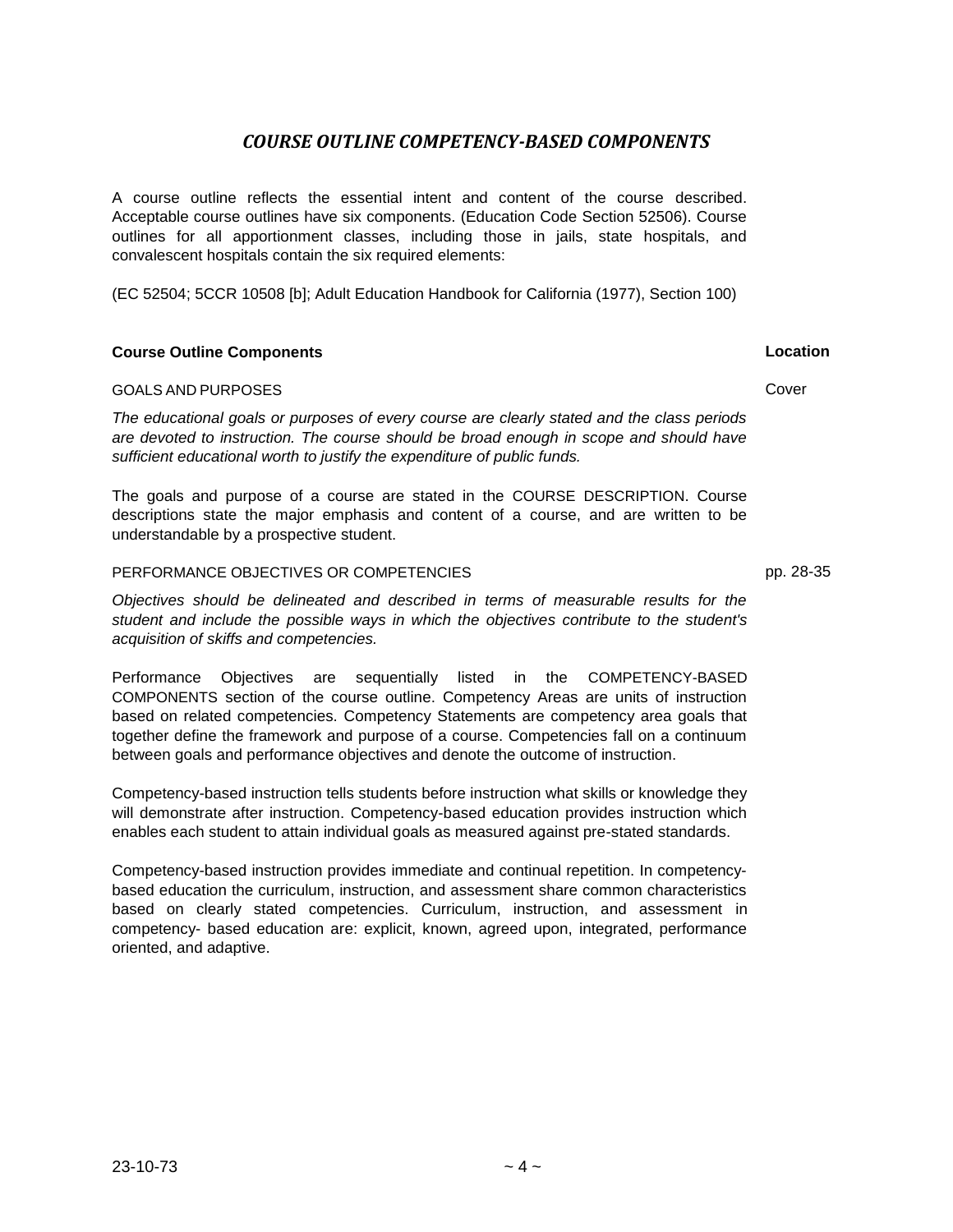### *COURSE OUTLINE COMPETENCY-BASED COMPONENTS (continued)*

#### **Course Outline Components**

#### INSTRUCTIONALSTRATEGIES

*Instructional techniques or methods could include laboratory techniques, lecture method, small- group discussion, grouping plans, and other strategies used in the classroom.*

Instructional strategies for this course are listed in the TEACHING STRATEGIES AND EVALUATION section of the course outline. Instructional strategies and activities for a course should be selected so that the overall teaching approach takes into account the instructional standards of a particular program, i.e., English as a Second Language, Programs for Older Adults, and Programs for Adults with Disabilities.

#### UNITS OFSTUDY, WITH APPROXIMATE HOURS ALLOTTED FOR EACH UNIT

*The approximate time devoted to each instructional unit within the course, as well as the total hours for the course, is indicated. The time in class is consistent with the needs of the student, and the length of the class should be that it ensures the student will learn at an optimum level.*

Units of study, with approximate hours allotted for each unit, are listed in the COMPETENCY AREA STATEMENTS of the course outline. The total hours of the course, including workbased learning hours (community classroom and cooperative vocational education) is listed on the cover of every CBE course outline. Each Competency Area listed within a CBE outline is assigned hours of instruction per unit.

#### COLLEGE AND CAREER READINESS STANDARDS FOR ENGLISH LANGUAGE ARTS pp. 7-19

ENGLISH-LANGUAGE ARTS CONTENT STANDARDS FOR CALIFORNIA PUBLIC SCHOOLS pp. 20-27

#### EVALUATION PROCEDURES

*The evaluation describes measurable evaluation criteria clearly within the reach of the student. The evaluation indicates anticipated improvement in performances as well as anticipated skills and competencies to be achieved.*

Evaluation procedures are detailed in the TEACHING STRATEGIES AND EVALUATION section of the course outline. Instructors monitor students' progress on a continuing basis, assessing students on attainment of objectives identified in the course outline through a variety of formal and informal tests (applied performance procedures, observations, simulations), paper and pencil exams, and standardized tests.

#### REPETITION POLICY THAT PREVENTS PERPETUATION OF STUDENT ENROLLMENT Cover

*After a student has completed all the objectives of the course, he or she should not be allowed to re-enroll in the course. There is, therefore, a need for a statement about the conditions for possible repetition of a course to prevent perpetuation of students in a particular program or an indefinite period of time.*

**Location**

pp. 28-35

p. 42

p. 42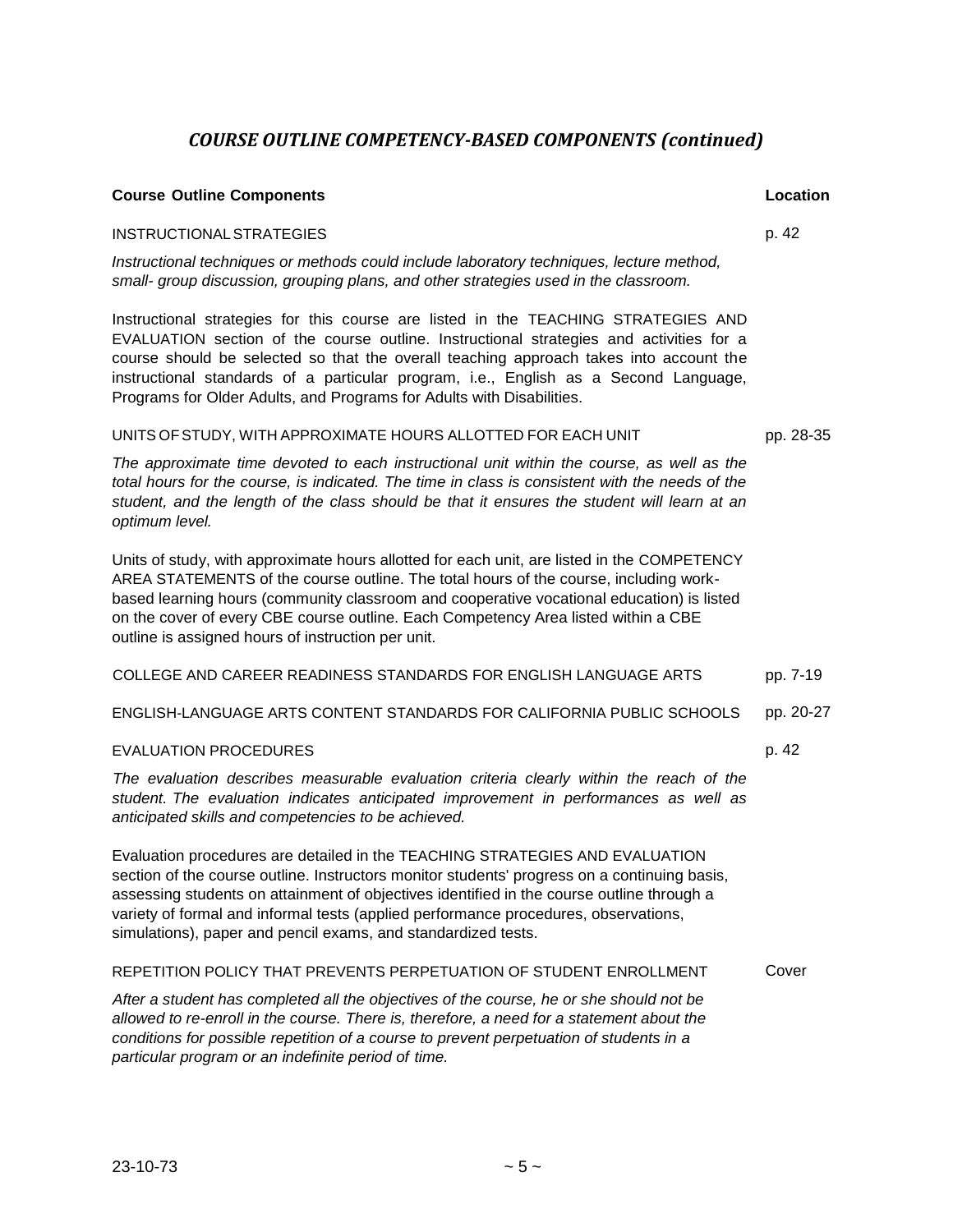### *ACKNOWLEDGMENTS*

The contributions of MARK KAVANAGH and BARBARA POLANSKY for writing this course outline are gratefully acknowledged. Thanks to TOM CALDERON for editing and preparing this course outline as competency-based.

> MARSHA EASTERDAY Supervisor Adult Secondary Education

> > ED MORRIS Director Instructional Support

APPROVED:

SANTIAGO JACKSON Assistant Superintendent Division of Adult and Career Education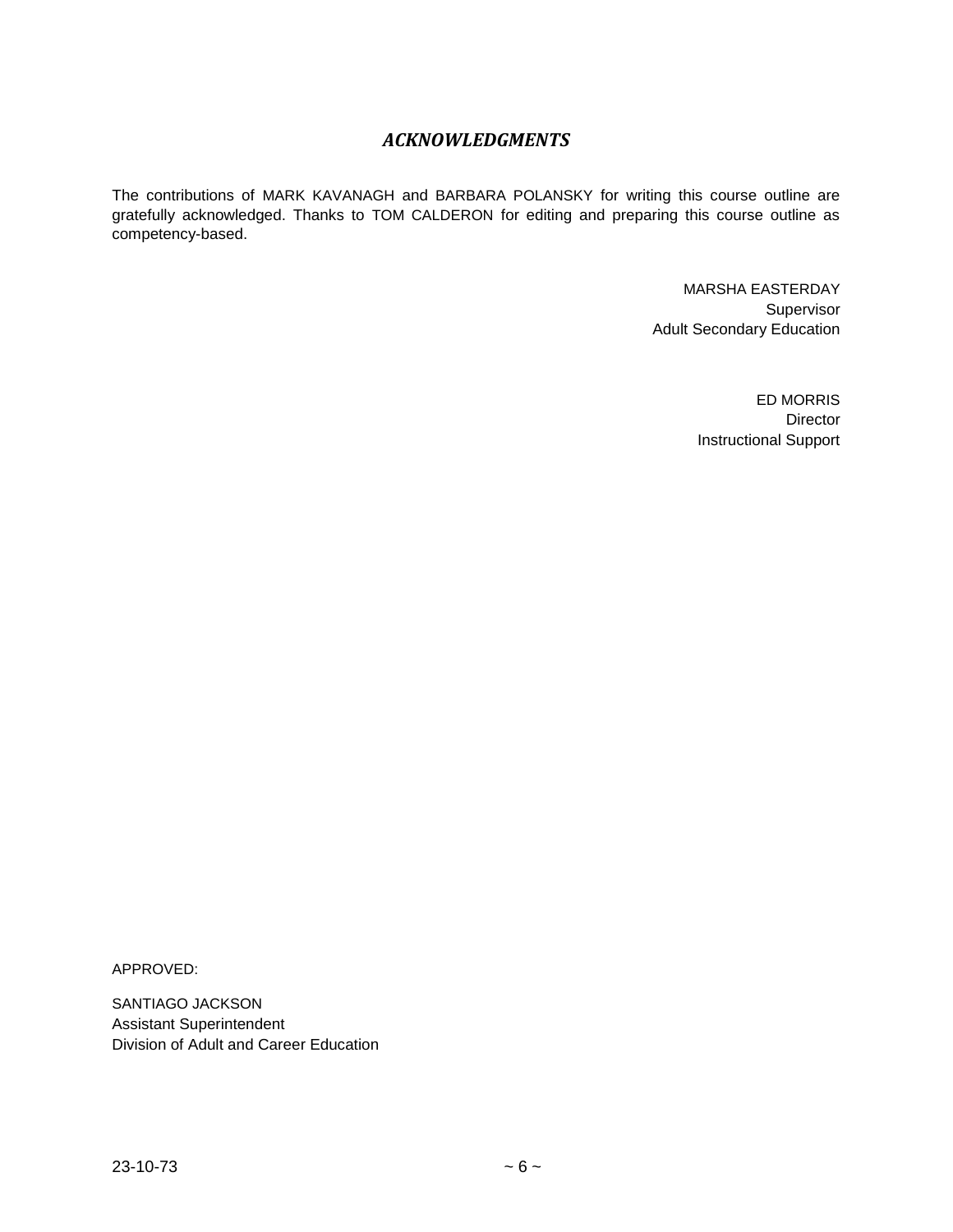### **READING STANDARDS**

*To become college and career ready, students need to grapple with works of exceptional craft and thought whose range extends across genres, cultures, and centuries. By engaging with increasingly complex readings, students gain the ability to evaluate intricate arguments and the capacity to surmount the challenges posed by complex texts. Standards 1 and 10 play a special role since they operate whenever students are reading: Standard 1 outlines the command of evidence required to support any analysis of text (e.g., analyzing structure, ideas, or the meaning of word as defined by Standards 2-9); Standard 10 defines the range and complexity of what students need to read.* 

### **Reading Strand**

Key: The citation at the end of each standard in the following chart identifies the CCSS strand, grade, and number (or standard number and letter, where applicable).

For example, RI.4.3 stands for Reading, Informational Text, Grade 4, Standard 3.

| RI: Reading Informational Text | RH: Reading Historical/Social Studies Text |
|--------------------------------|--------------------------------------------|
| <b>RL:</b> Reading Literature  | RST: Reading Scientific and Technical Text |

**CCR Anchor 1:** Read closely to determine what the text says explicitly and to make logical inferences from it; cite specific textual evidence when writing or speaking to support conclusions drawn from the text. (Apply this standard to texts of appropriate complexity as outlined by Standard  $10.1<sup>4</sup>$ 

Cite strong and thorough textual evidence to support analysis of what the text says explicitly as well as inferences drawn from the text. (RI/RL.9-10.1)

- *Application:* cite specific textual evidence to support analysis of primary and secondary sources, attending to such features as the date and origin of the information. (RH.9-10.1)
- *Application*: cite specific textual evidence to support analysis of science and technical texts, attending to the precise details of explanations or descriptions. (RST.9-10.1)

**CCR Anchor 2:** Determine central ideas or themes of a text and analyze their development; summarize the key supporting details and ideas. *(Apply this standard to texts of appropriate complexity as outlined by Standard 10.)*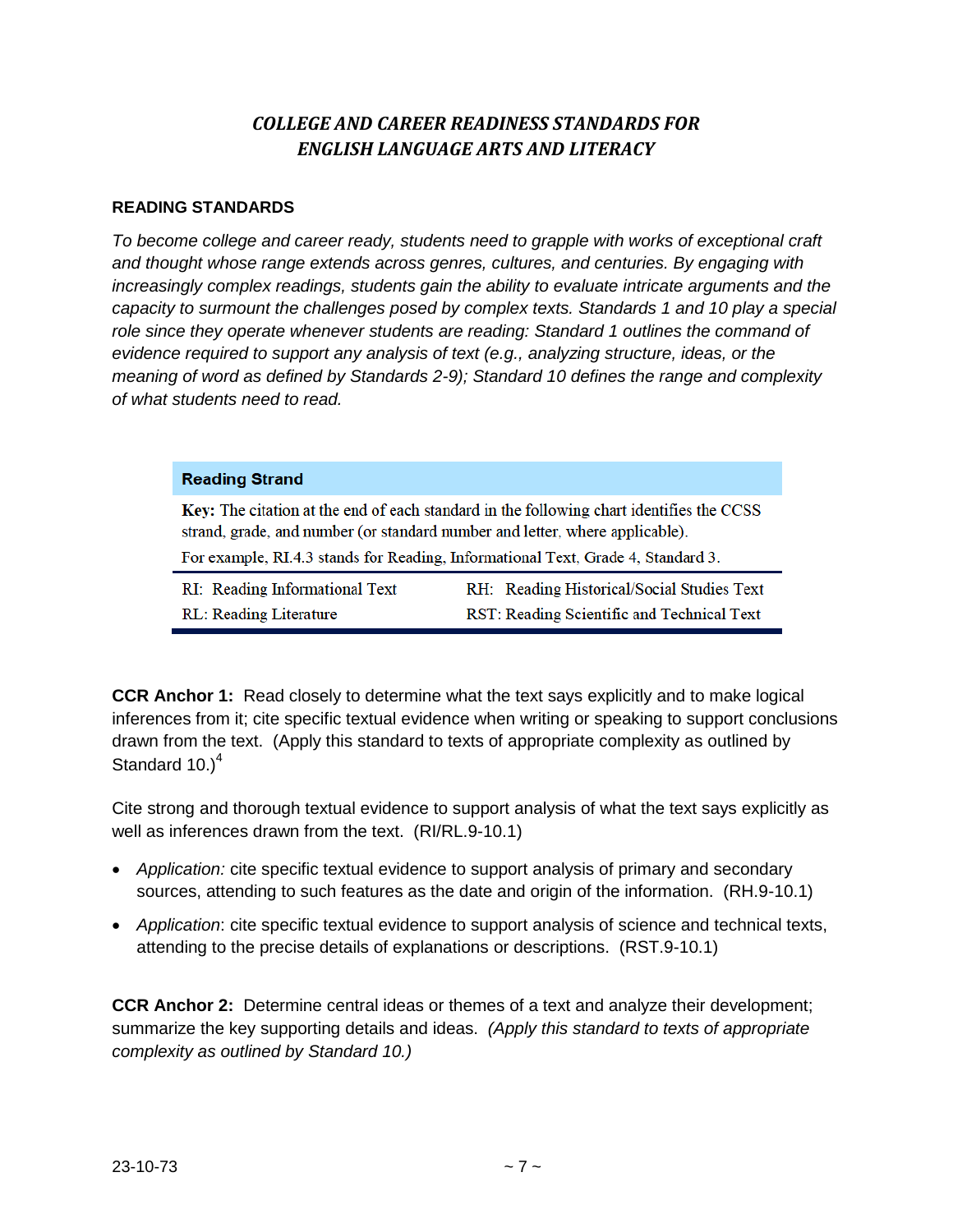### **READING STANDARDS**

**CCR Anchor 2:** Determine a theme or central idea of a text and analyze in detail its development over the course of the text, including how it emerges and is shaped and refined by specific details; provide an objective summary of the text. (RI/RL.9-10.2)

Determine the central ideas or conclusions of a text; summarize complex concepts, processes, or information presented in a text by paraphrasing them in simpler but still accurate terms. (RST.11-12.2)

**CCR Anchor 3:** Analyze how and why individuals, events, and ideas develop and interact over the course of a text. *(Apply this standard to texts of appropriate complexity as outlined by Standard 10.)*

Analyze a complex set of ideas or sequence of events and explain how specific individuals, ideas, or events interact and develop over the course of the text. (RI.11-12.3)

Analyze in detail a series of events described in a text; determine whether earlier events caused later ones or simply preceded them. (RH.9-10.3)

Follow precisely a complex multistep procedure when carrying out experiments, taking measurements, or performing technical tasks, attending to special cases or exceptions defined in the text. (RST.9-10.3)

**CCR Anchor 4:** Interpret words and phrases as they are used in a text, including determining technical, connotative, and figurative meanings, and analyze how specific word choices shape meaning or tone. *(Apply this standard to texts of appropriate complexity as outlined by Standard 10.)*

Determine the meaning of words and phrases as they are used in a text, including figurative, connotative, and technical meanings; analyze the cumulative impact of specific word choices on meaning and tone (e.g., how the language of a court opinion differs from that of a newspaper). (RI/RL.9-10.4)

 *Application:* determine the meaning of symbols, key terms, and other domain-specific words and phrases as they are used in a specific scientific or technical context. (RST.9-10.4)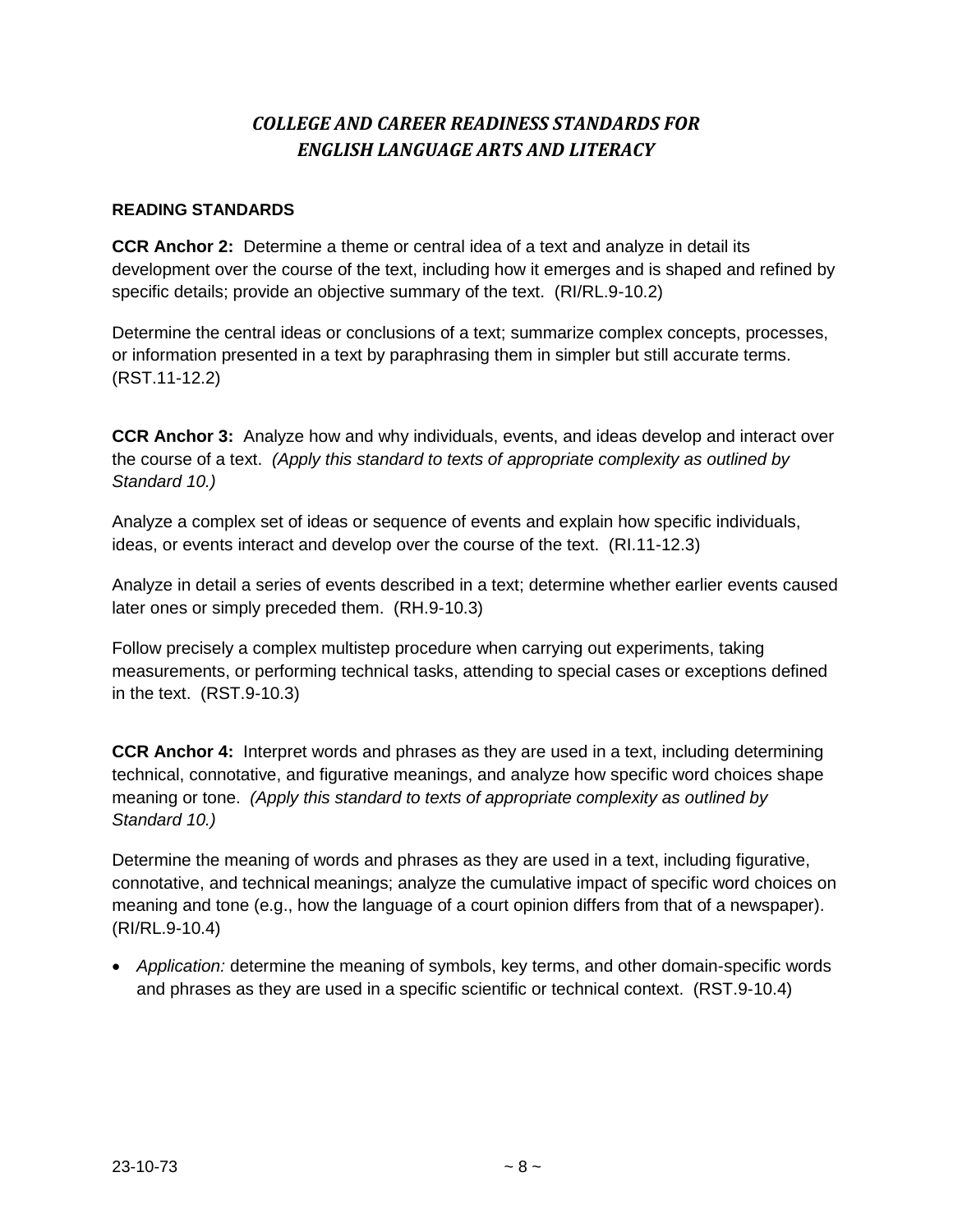### **READING STANDARDS**

**CCR Anchor 5:** Analyze the structure of texts, including how specific sentences, paragraphs, and larger portions of the text (e.g., a section, chapter, scene, or stanza) relate to each other and the whole. *(Apply this standard to texts of appropriate complexity as outlined by Standard 10.)*

Analyze in detail how an author's ideas or claims are developed and refined by particular sentences, paragraphs, or larger portions of a text (e.g., a section or chapter). (RI.9-10.5)

Analyze and evaluate the effectiveness of the structure an author uses in his or her exposition or argument, including whether the structure makes points clear, convincing, and engaging. (RI.11-12.5)

**CCR Anchor 6:** Assess how point of view or purpose shapes the content and style of a text. *(Apply this standard to texts of appropriate complexity as outlined by Standard 10.)*

Determine an author's point of view or purpose in a text and analyze how an author uses rhetoric to advance that point of view or purpose. (RI.9-10.6)

 *Application*: analyze a particular point of view or cultural experience reflected in a work of literature from outside the United States, drawing on a wide reading of world literature. (RL.9-10.6)

Analyze a case in which grasping point of view requires distinguishing what is directly stated in a text from what is really meant (e.g., satire, sarcasm, irony, or understatement). (RL.11-12.6)

Compare the point of view of two or more authors for how they treat the same or similar topics, including which details they include and emphasize in their respective accounts. (RH.9-10.6)

**CCR Anchor 7:** Integrate and evaluate content presented in diverse media and formats, including visually and quantitatively, as well as in words. *(Apply this standard to texts of appropriate complexity as outline by Standard 10.)*

Integrate quantitative or technical analysis (e.g., charts, research data) with qualitative analysis in print or digital text. (RH.9-10.7)

Translate quantitative or technical information expressed in words in a text into visual form (e.g., a table or chart) and translate information expressed visually or mathematically (e.g., in an equation) into words. (RST.9-10.7)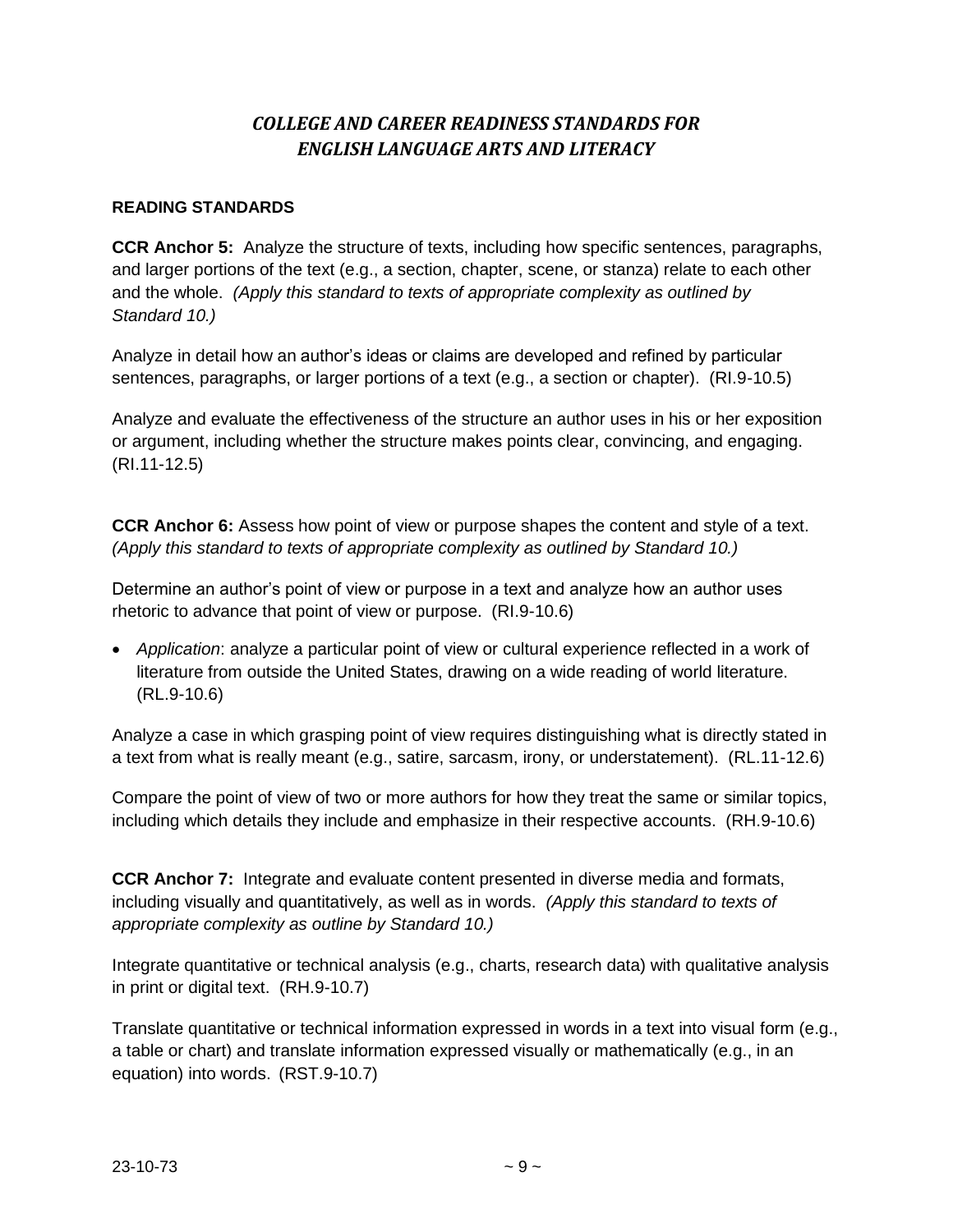### **READING STANDARDS**

**CCR Anchor 7:** Integrate and evaluate multiple sources of information presented in different media or formats (e.g., visually, quantitatively) as well as in words in order to address a question or solve a problem. (RI.11-12.7)

**CCR Anchor 8:** Delineate and evaluate the argument and specific claims in a text, including the validity of the reasoning as well as the relevance and sufficiency of the evidence. *(Apply this standard to texts of appropriate complexity as outlined by Standard 10.)*

Delineate and evaluate the argument and specific claims in a text, assessing whether the reasoning is valid and the evidence is relevant and sufficient; identify false statements and fallacious reasoning. (RI.9-10.8)

**CCR Anchor 9:** Analyze how two or more texts address similar themes or topics in order to build knowledge or to compare the approaches the authors take. *(Apply this standard to texts of appropriate complexity as outlined by Standard 10.)*

Analyze seminal U.S. documents of historical and literary significance (e.g., Washington's Farewell Address, the Gettysburg Address, Roosevelt's Four Freedoms speech, King's "Letter from Birmingham Jail"), including how they address related themes and concepts. (RI.9-10.9)

Analyze seventeenth-, eighteenth-, and nineteenth-century foundational U.S. documents of historical and literary significance (including The Declaration of Independence, the Preamble to the Constitution, the Bill of Rights, and Lincoln's Second Inaugural Address) for their themes, purposes, and rhetorical features. (RI.11-12.9)

Compare and contrast findings presented in a text to those from other sources (including their own experiments), noting when the findings support or contradict previous explanations or accounts. (RST.9-10.9)

 *Application:* compare and contrast treatments of the same topic in several primary and secondary sources. (RH.9-10.9)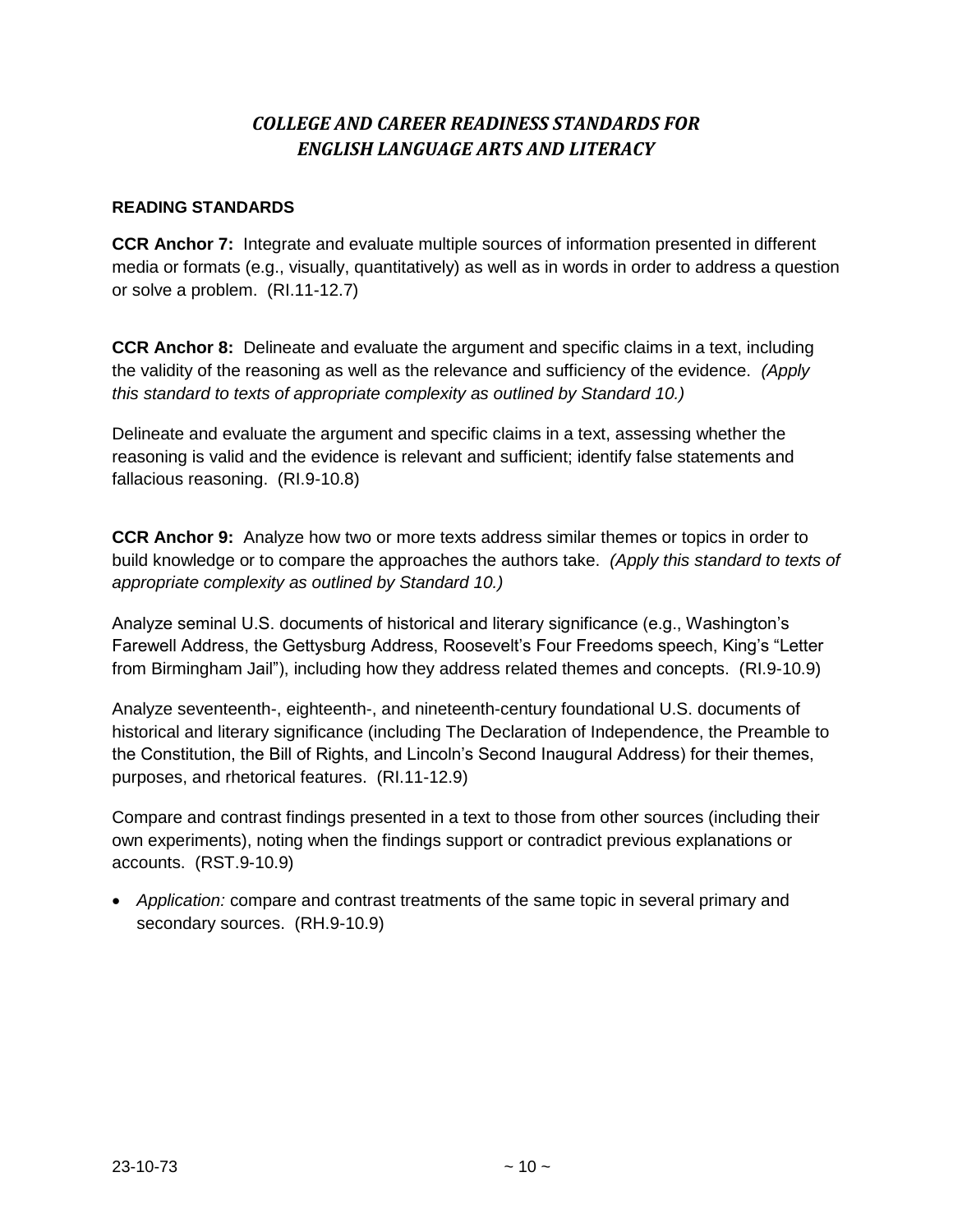### **READING STANDARDS**

**CCR Anchor 10:** Read and comprehend complex literary and informational texts independently and proficiently.

Associated Quantitative Measures of Text Complexity to E Levels of Learning

| <b>Common Core Band</b> | <b>ATOS</b>     | Degrees of Reading<br>Power | Flesch-Kincaid | The Lexile<br>Framework <sup>*</sup> | <b>Reading Maturity</b> | SourceRater     |
|-------------------------|-----------------|-----------------------------|----------------|--------------------------------------|-------------------------|-----------------|
| $9th - 10th(E)$         | $9.67 - 12.01$  | $62 - 72$                   | $8.32 - 12.12$ | $1050 - 1335$                        | $8.41 - 10.81$          | $9.02 - 13.93$  |
| $11th$ – CCR $(E)$      | $11.20 - 14.10$ | $67 - 74$                   | $10.34 - 14.2$ | $1185 - 1385$                        | $9.57 - 12.00$          | $12.30 - 14.50$ |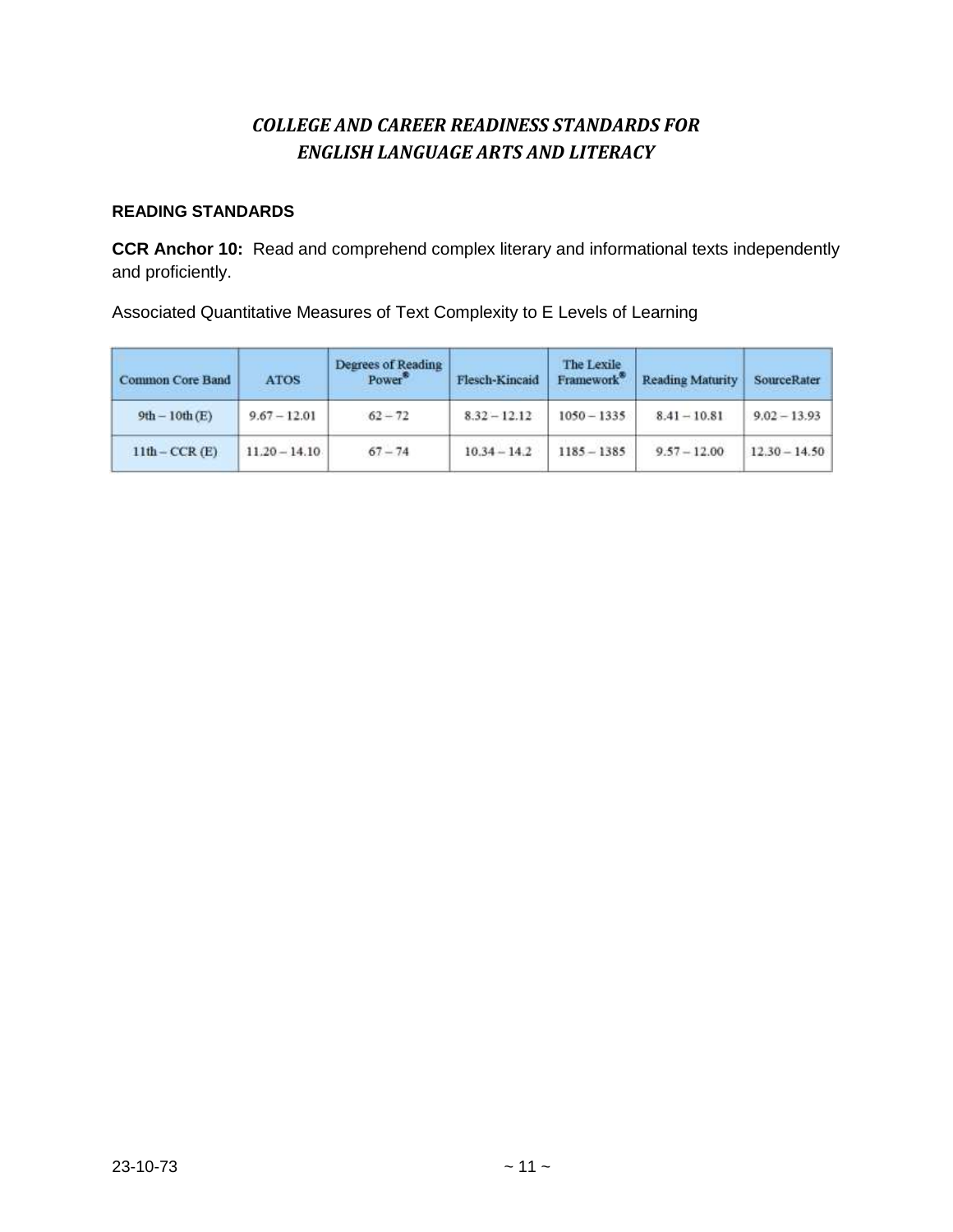### **WRITING STANDARDS**

*To be college and career ready writers, students must take task, purpose, and audience into careful consideration, choosing words, information, structures, and formats deliberately. The Writing Standards cultivate the development of three mutually reinforcing writing capacities: crafting arguments, writing to inform and explain, and fashioning narratives about real or imagined experiences. The overwhelming focus of writing throughout the levels is on arguments and informative/explanatory texts. Writing Standard 9 is a standout because it stresses the importance of the writing-reading connection by requiring students to draw upon and use evidence from literary and informational texts as they write arguments or inform/explain. Because of the centrality of writing to most forms of inquiry, research standards are prominently included in this strand as well.*

#### **Writing Strand**

Key: The citation at the end of each standard in the following chart identifies the CCSS strand, grade, and number (or standard number and letter, where applicable).

For example, W.5.1a stands for Writing, Grade 5, Standard 1a.

W: Writing

WHST: Writing for History/Social Studies, Scientific and Technical Subjects

**CCR Anchor 1:** Write arguments to support claims in an analysis of substantive topics or texts, using valid reasoning and relevant and sufficient evidence.

Write arguments to support claims in an analysis of substantive topics or texts, using valid reasoning and relevant and sufficient evidence.

- a. Introduce precise claim(s), distinguish the claim(s) from alternate or opposing claims, and create an organization that establishes clear relationships among the claim(s), counterclaims, reasons, and evidence.
- b. Develop claim(s) and counterclaims fairly, supplying evidence for each while pointing out the strengths and limitations of both in a manner that anticipates the audience's knowledge level and concerns.
- c. Use words, phrases, and clauses to link the major sections of the text, create cohesion, and clarify the relationships between claim(s) and reasons, between reasons and evidence, and between claim(s) and counterclaims.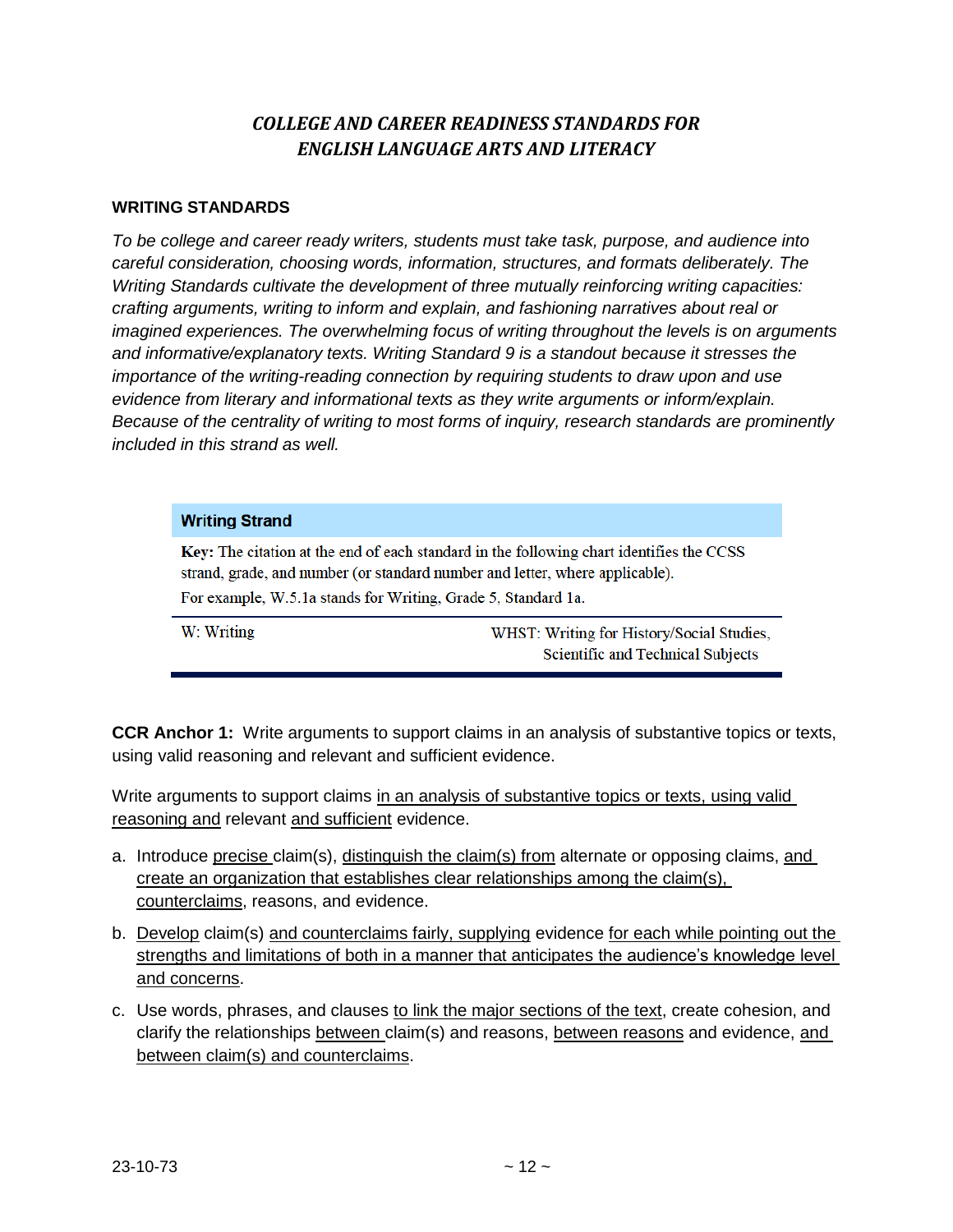### **WRITING STANDARDS**

**CCR Anchor 1:** Write arguments to support claims in an analysis of substantive topics or texts, using valid reasoning and relevant and sufficient evidence.

Write arguments to support claims in an analysis of substantive topics or texts, using valid reasoning and relevant and sufficient evidence.

- d. Establish and maintain a formal style and objective tone while attending to the norms and conventions of the discipline in which they are writing.
- e. Provide a concluding statement or section that follows from and supports the argument presented. (W/WHST.9-10.1)

**CCR Anchor 2:** Write informative/explanatory texts to examine and convey complex ideas and information clearly and accurately through the effective selection, organization, and analysis of content.

Write informative/explanatory texts to examine and convey complex ideas, concepts, and information clearly and accurately through the effective selection, organization, and analysis of content. [This includes the narration of historical events, scientific procedures/experiments, or technical processes.]

- a. Introduce a topic and organize complex ideas, concepts, and information to make important connections and distinctions; include formatting (e.g., headings), graphics (e.g., figures, tables), and multimedia when useful to aiding comprehension.
- b. Develop the topic with well-chosen, relevant, and sufficient facts, extended definitions concrete details, quotations, or other information and examples appropriate to the audience's knowledge of the topic.
- c. Use appropriate and varied transitions to link the major sections of the text, create cohesion, and clarify the relationships among complex ideas and concepts.
- d. Use precise language and domain-specific vocabulary to manage the complexity of the topic.
- e. Establish and maintain a formal style and objective tone while attending to the norms and conventions of the discipline in which they are writing.
- f. Provide a concluding statement or section that follows from and supports the information or explanation presented (e.g., articulating implications or the significance of the topic). (W/WHST.9-10.2)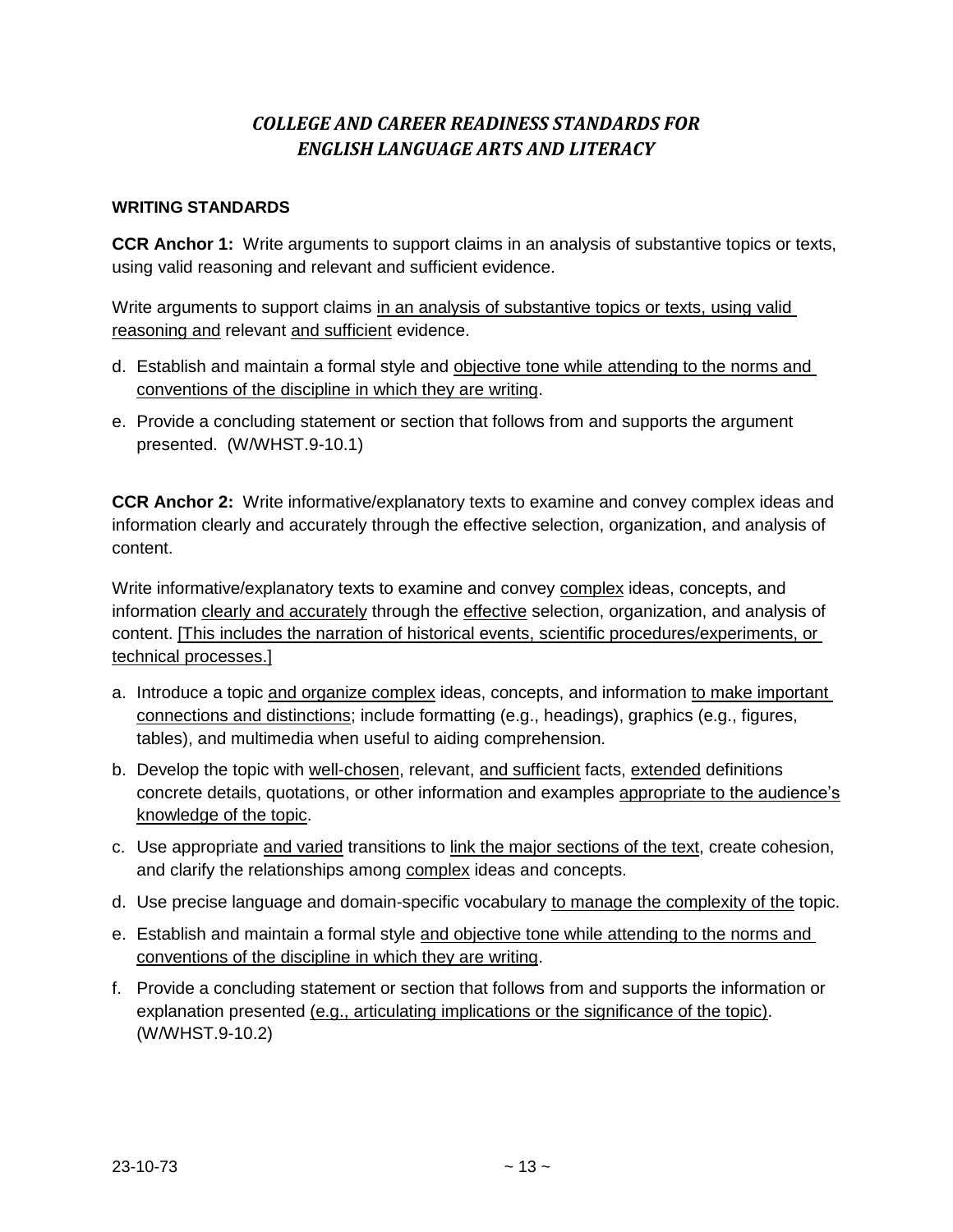### **WRITING STANDARDS**

**CCR Anchor 3:** Write narratives to develop real or imagined experiences or events using effective technique, well-chosen details and well-structured event sequences.

Note: Students' narrative skills continue to grow in these levels as students work to incorporate narrative elements effectively into their arguments and informative/explanatory texts.

**CCR Anchor 4:** Produce clear and coherent writing in which the development, organization, and style are appropriate to task, purpose, and audience.

Produce clear and coherent writing in which the development, organization, and style are appropriate to task, purpose, and audience. (W/WHST.11-12.4)

**CCR Anchor 5:** Develop and strengthen writing as needed by planning, revising, editing, rewriting, or trying a new approach.

Develop and strengthen writing as needed by planning, revising, editing, rewriting, or trying a new approach, focusing on addressing what is most significant for a specific purpose and audience. (Editing for conventions should demonstrate command of Language standards 1–3 at this level.) (W.11-12.5)

**CCR Anchor 6:** Use technology, including the Internet, to produce and publish writing and to interact and collaborate with others.

Use technology, including the Internet, to produce, publish, and update individual or shared writing products, taking advantage of technology's capacity to link to other information and to display information flexibly and dynamically. (W.9-10.6)

**CCR Anchor 7:** Conduct short as well as more sustained research projects based on focused questions, demonstrating understanding of the subject under investigation.

Conduct short as well as more sustained research projects to answer a question (including a self-generated question) or solve a problem; narrow or broaden the inquiry when appropriate; synthesize multiple sources on the subject, demonstrating understanding of the subject under investigation. (W/WHST.11-12.7)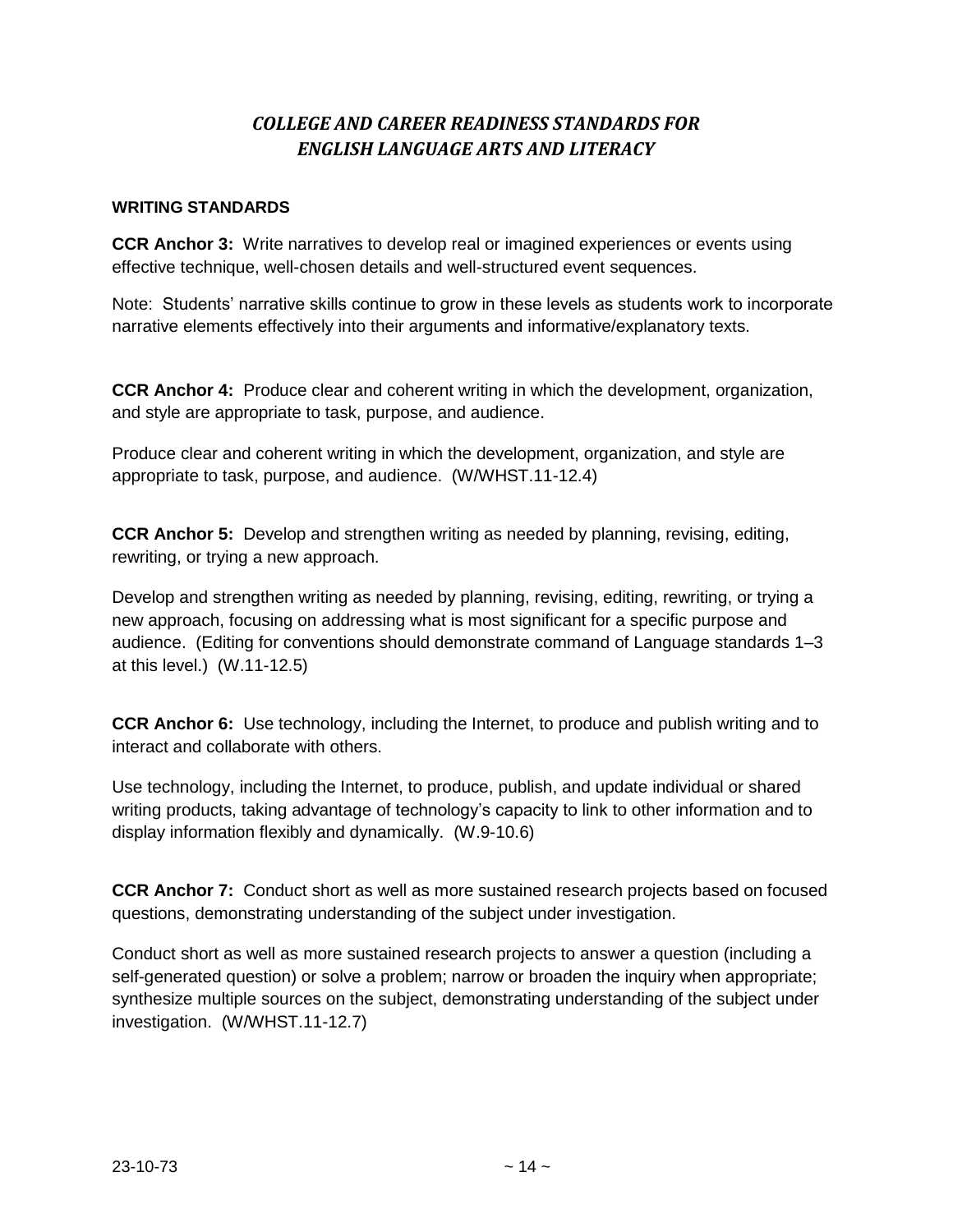### **WRITING STANDARDS**

**CCR Anchor 8:** Gather relevant information from multiple print and digital sources, assess the credibility and accuracy of each source, and integrate the information while avoiding plagiarism.

Gather relevant information from multiple authoritative print and digital sources, using advanced searches effectively; assess the usefulness of each source in answering the research question; integrate information into the text selectively to maintain the flow of ideas, avoiding plagiarism and following a standard format for citation. (W/WHST.9-10.8)

**CCR Anchor 9:** Draw evidence from literary or informational texts to support analysis, reflection, and research. *(Apply this standard to texts of appropriate complexity as outlined by Standard 10.)* 

Draw evidence from literary or informational texts to support analysis, reflection, and research.

- a. Apply Reading standards from this level to literature (e.g., "Determine the Meaning of words and phrases as they are used in a text, including figurative, connotative, and technical meanings; analyze the cumulative impact of specific word choices on meaning and tone").
- b. Apply Reading standards from this level to literary nonfiction (e.g., "Integrate quantitative or technical analysis with qualitative analysis in print or digital text"). (W/WHST.11-12.9)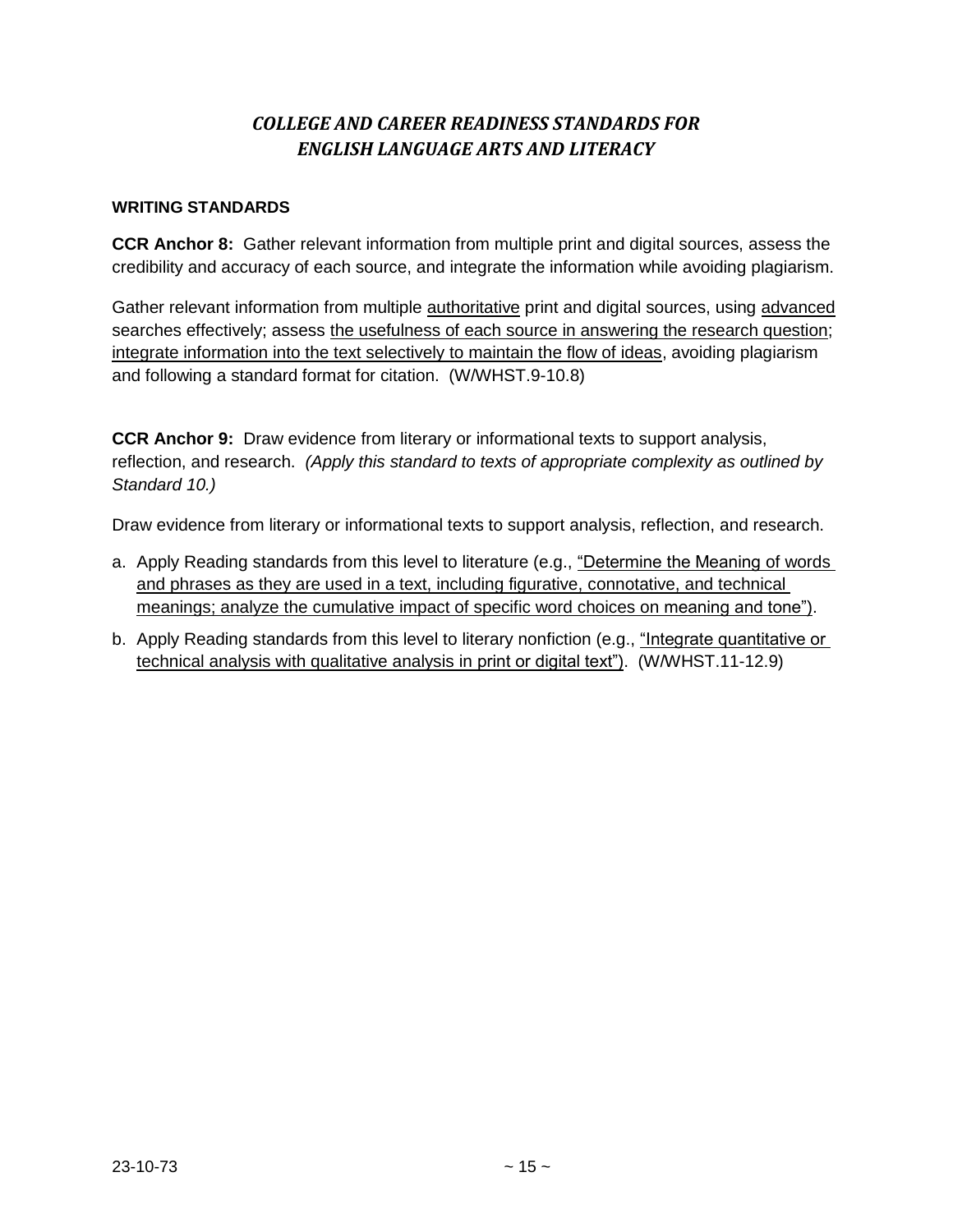### **SPEAKING AND LISTENING STANDARDS**

*Including, but not limited to, skills necessary for formal presentations, the Speaking and Listening Standards require students to develop a range of broadly useful oral communication and interpersonal skills. The standards ask students to learn to work together, express and listen carefully to ideas, integrate information from oral, visual, quantitative, and media sources, evaluate what they hear, use media and visual displays strategically to help achieve communicative purposes, and adapt speech to context and task.<sup>7</sup>*

### **Speaking and Listening Strand**

Key: The citation at the end of each standard in the following chart identifies the CCSS strand, grade, and number (or standard number and letter, where applicable).

For example, SL.K.2 stands for Speaking and Listening, Grade K, Standard 2.

SL: Speaking and Listening

**CCR Anchor 1:** Prepare for and participate effectively in a range of conversations and collaborations with diverse partners, building on others' ideas and expressing their own clearly and persuasively.

Initiate and participate effectively in a range of collaborative discussions (one-on-one, in groups, and teacher-led) with diverse partners, building on others' ideas and expressing their own clearly and persuasively.

- a. Come to discussions prepared, having read and researched material under study; explicitly draw on that preparation by referring to evidence from texts and other research on the topic or issue to stimulate a thoughtful, well-reasoned exchange of ideas.
- b. Work with peers to set rules for collegial discussions and decision-making (e.g., informal consensus, taking votes on key issues, presentation of alternate views), clear goals and deadlines, and individual roles as needed.
- c. Propel conversations by posing and responding to questions that relate the current discussion to broader themes or larger ideas; actively incorporate others into the discussion and clarify, verify, or challenge ideas and conclusions.
- d. Respond thoughtfully to diverse perspectives, summarize points of agreement and disagreement, and, when warranted, qualify or justify their own views and understanding and make new connections in light of the evidence and reasoning presented. (SL.9-10.1)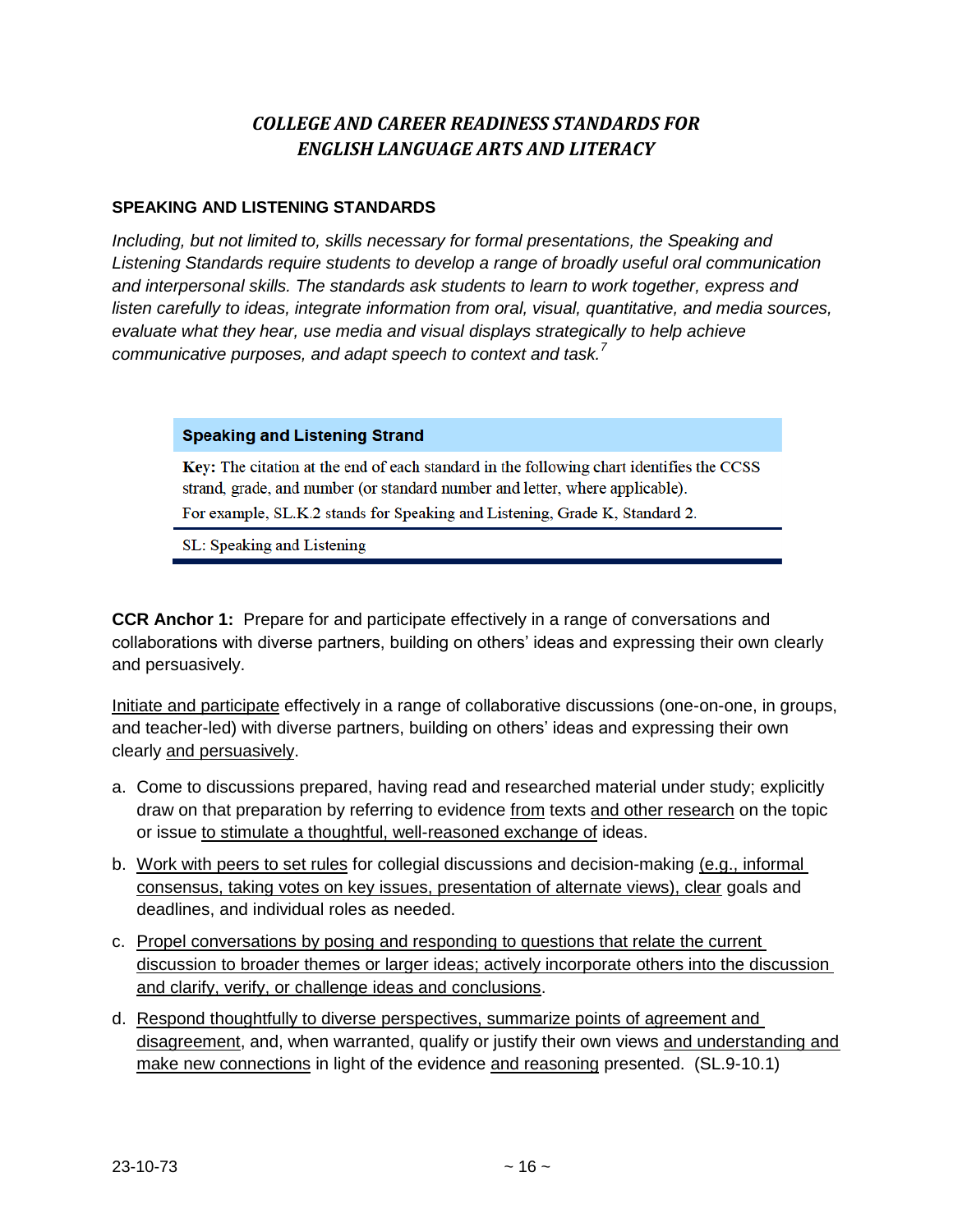### **SPEAKING AND LISTENING STANDARDS**

**CCR Anchor 2:** Integrate and evaluate information presented in diverse media and formats, including visually, quantitatively, and orally.

Integrate multiple sources of information presented in diverse formats and media (e.g., visually, quantitatively, orally) in order to make informed decisions and solve problems, evaluating the credibility and accuracy of each source and noting any discrepancies among the data. (SL.11-12.2)

**CCR Anchor 3:** Evaluate a speaker's point of view, reasoning, and use of evidence and rhetoric.

Evaluate a speaker's point of view, reasoning, and use of evidence and rhetoric, assessing the stance, premises, links among ideas, word choice, points of emphasis, and tone used. (SL.11-12.3)

**CCR Anchor 4:** Present information, findings, and supporting evidence such that listeners can follow the line of reasoning and the organization, development, and style are appropriate to task, purpose, and audience.

Present information, findings, and supporting evidence clearly, concisely, and logically such that listeners can follow the line of reasoning and the organization, development, substance, and style are appropriate to purpose, audience, and task. (SL.9-10.4)

**CCR Anchor 5:** Make strategic use of digital media and visual displays of data to express information and enhance understanding of presentations.

Make strategic use of digital media (e.g., textual, graphical, audio, visual, and interactive elements) in presentations to enhance understanding of findings, reasoning, and evidence and to add interest. (SL.11-12.5)

**CCR Anchor 6:** Adapt speech to a variety of contexts and communicative tasks, demonstrating command of formal English when indicated or appropriate.

Adapt speech to a variety of contexts and tasks, demonstrating a command of formal English when indicated or appropriate. (See Language Standards 1 and 3 for specific expectations.) (SL.11-12.6)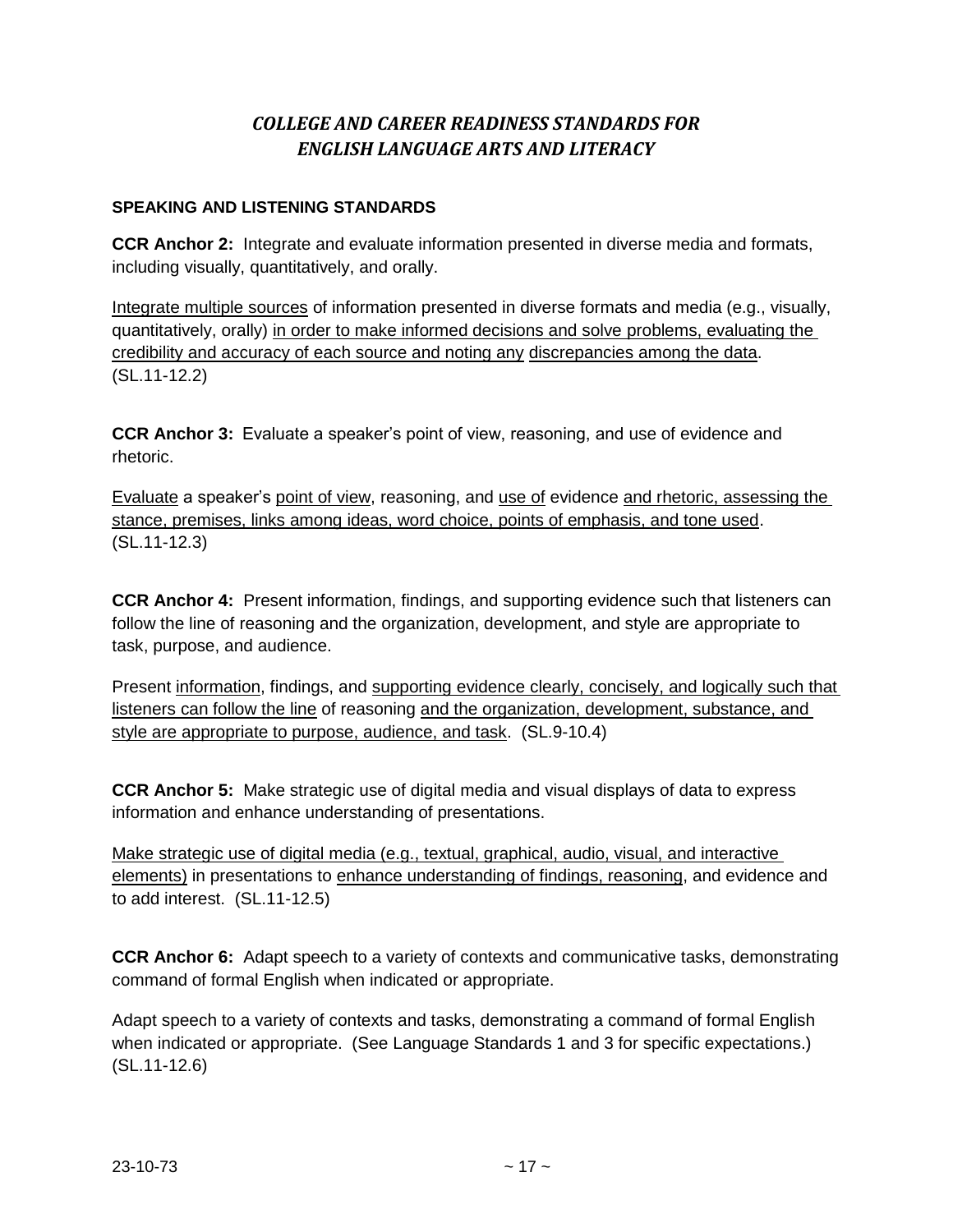### **LANGUAGE STANDARDS**

*The Language Standards include the essential "rules" of standard written and spoken English, but they also approach language as a matter of craft and informed choice among alternatives. The vocabulary standards focus on understanding words and phrases and their nuances and relationships, and on acquiring new vocabulary, particularly general academic and domainspecific words and phrases. Students advancing through the levels are expected to meet each level's specific standards and retain or further develop skills and understanding mastered in preceding levels.<sup>9</sup>*

### **Language Strand**

Key: The citation at the end of each standard in the following chart identifies the CCSS strand, grade, and number (or standard number and letter, where applicable).

For example, L.9-10.1 stands for Language, Grade 9-10, Standard 1.

L: Language

**CCR Anchor 1:** Demonstrate command of the conventions of standard English grammar and usage when writing or speaking.

Demonstrate command of the conventions of standard English grammar and usage when writing or speaking.

- a. Use parallel structure.
- b. Use various types of phrases (noun, verb, adjectival, adverbial, participial, prepositional, absolute) and clauses (independent, dependent; noun, relative, adverbial) to convey specific meanings and add variety and interest to writing or presentations. (L.9-10.1)

**CCR Anchor 2:** Demonstrate command of the conventions of standard English capitalization, punctuation, and spelling when writing.

- a. Use a semicolon (and perhaps a conjunctive adverb) to link two or more closely related independent clauses.
- b. Use a colon to introduce a list or quotation.
- c. Spell correctly. (L.9-10.2)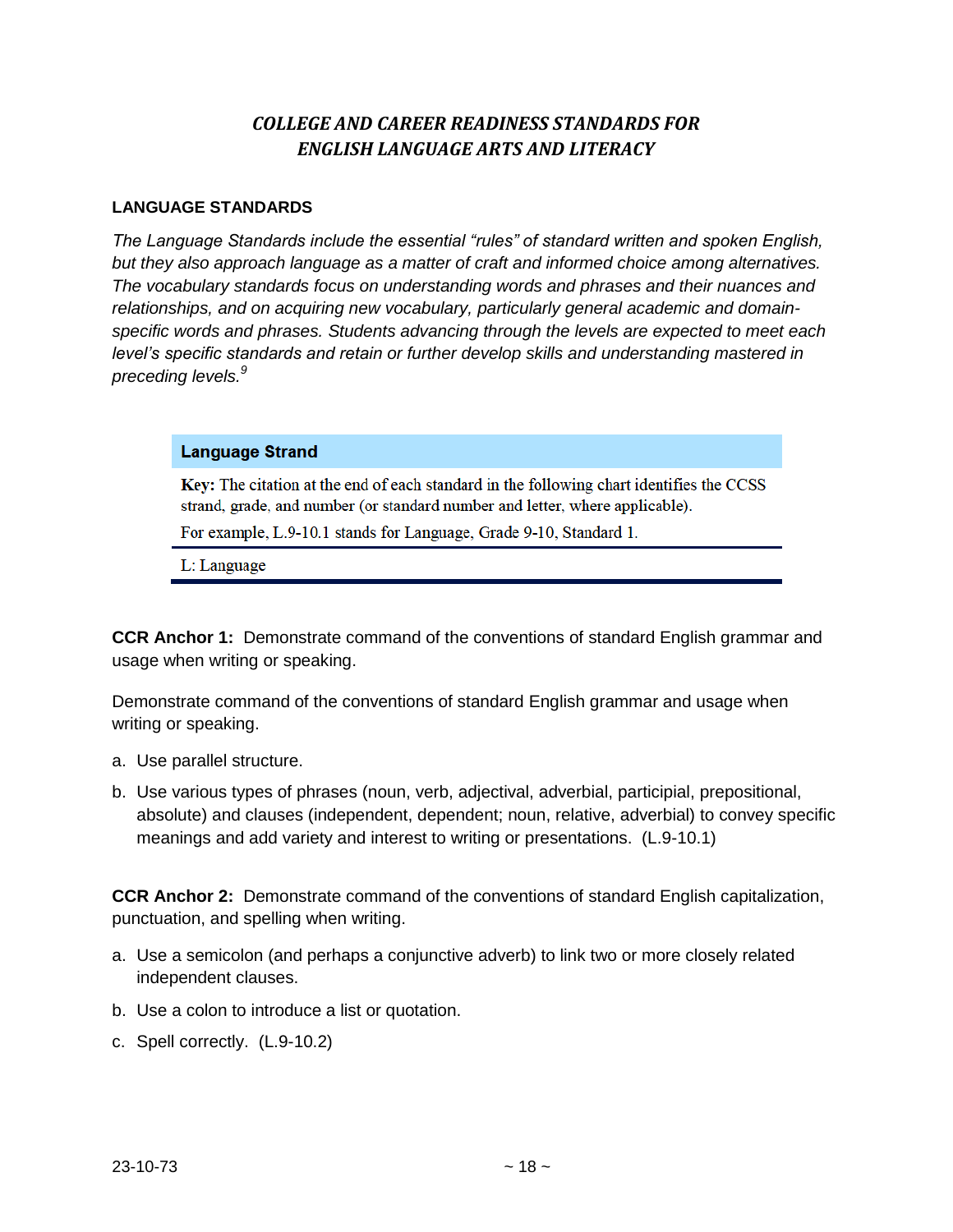### **LANGUAGE STANDARDS**

**CCR Anchor 3:** Apply knowledge of language to understand how language functions in different contexts, to make effective choices for meaning or style, and to comprehend more fully when reading or listening.

**CCR Anchor 4:** Determine or clarify the meaning of unknown and multiple-meaning words and phrases by using context clues, analyzing meaningful word parts, and consulting general and specialized reference materials, as appropriate.

Determine or clarify the meaning of unknown and multiple-meaning words and phrases, choosing flexibly from a range of strategies.

- a. Use context (e.g., the overall meaning of a sentence, paragraph, or text; a word's position or function in a sentence) as a clue to the meaning of a word or phrase.
- b. Identify and correctly use patterns of word changes that indicate different meanings or parts of speech (e.g., conceive, conception, conceivable).
- c. Consult general and specialized reference materials (e.g., dictionaries, glossaries, thesauruses), both print and digital, to find the pronunciation of a word or determine or clarify its precise meaning, its part of speech, or its etymology or its standard usage.
- d. Verify the preliminary determination of the meaning of a word or phrase (e.g., by checking the inferred meaning in context or in a dictionary). (L.11-12.4)

**CCR Anchor 5:** Demonstrate understanding of figurative language, word relationships, and nuances in word meanings.

**CCR Anchor 6:** Acquire and use accurately a range of general academic and domain-specific words and phrases sufficient for reading, writing, speaking, and listening at the college and career readiness level; demonstrate independence in gathering vocabulary knowledge when encountering a word or phrase important to comprehension or expression.

Acquire and use accurately general academic and domain-specific words and phrases, sufficient for reading, writing, speaking, and listening at the college and career readiness level; demonstrate independence in gathering vocabulary knowledge when considering a word or phrase important to comprehension or expression. (L.11-12.6)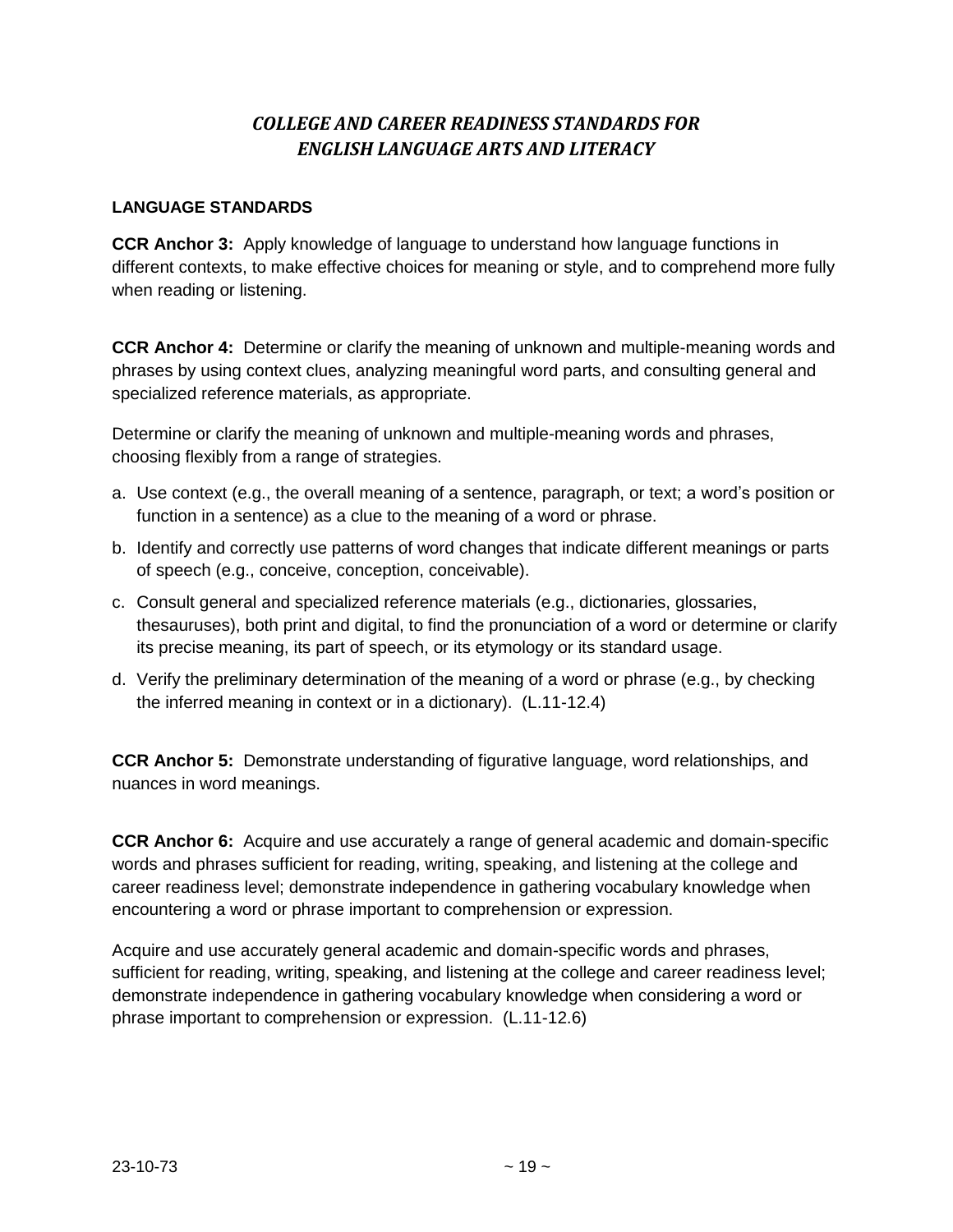## *CALIFORNIA CONTENT STANDARDS for LANGUAGE ARTS*

#### **READING**

#### **1.0 Word Analysis, Fluency, and Systematic VocabularyDevelopment**

Students apply their knowledge of word origins to determine the meaning of new words encountered in reading materials and use those words accurately.

#### *Vocabulary and Concept Development*

- **1.1** Identify and use the literal and figurative meanings of words and understand word derivations.
- **1.2** Distinguish between the denotative and connotative meanings of words and interpret the connotative power of words.
- **1.3** Identify Greek, Roman, and Norse mythology and use the knowledge to understand the origin and meaning of new words (e.g., the word *narcissistic* drawn from the myth of Narcissus and Echo).

#### **2.0 Reading Comprehension (Focus on Informational Materials**)

Students read and understand grade-level-appropriate material. They analyze the organizational patterns, arguments, and positions advanced. The selections in *Recommended Literature, Grades Nine Through Twelve* (1990) illustrate the quality and complexity of the materials to be read by students. In addition, by grade twelve, students read two million words annually on their own, including a wide variety of classic and contemporary literature, magazines, newspapers, and online information. In grades nine and ten, students make substantial progress toward this goal.

#### *Structural Features of Informational Materials*

- **2.0** Analyze the structure and format of functional workplace documents, including the graphics and headers, and explain how authors use the features to achieve their purposes.
- **2.1** Prepare a bibliography of reference materials for a report using a variety of consumer, workplace, and public documents.

#### *Comprehension and Analysis of Grade-Level-Appropriate Text*

- **2.2** Generate relevant questions about readings on issues that can be researched.
- **2.3** Synthesize the content from several sources or works by a single author dealing with a single issue; paraphrase the ideas and connect them to other sources and related topics to demonstrate comprehension.
- **2.4** Extend ideas presented in primary or secondary sources through original analysis, evaluation, and elaboration.
- **2.5** Demonstrate use of sophisticated learning tools by following technical directions (e.g., those found with graphic calculators and specialized software programs and in access guides to World Wide Web sites on the Internet).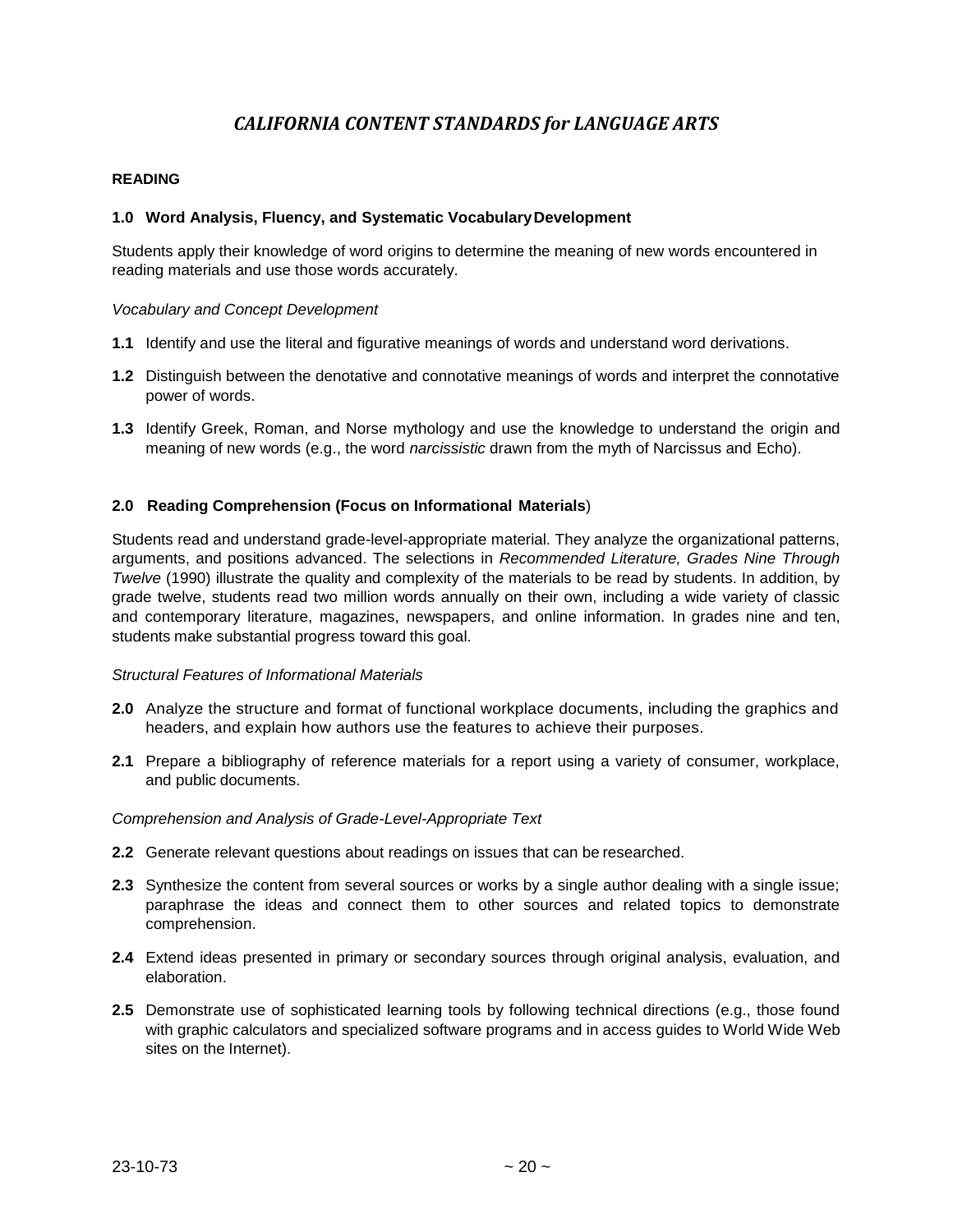### *Expository Critique*

- **2.6** Critique the logic of functional documents by examining the sequence of information and procedures in anticipation of possible reader misunderstandings.
- **2.7** Evaluate the credibility of an author's argument or defense of a claim by critiquing the relationship between generalizations and evidence, the comprehensiveness of evidence, and the way in which the author's intent affects the structure and tone of the text (e.g., in professional journals, editorials, political speeches, and primary source material).

### **3.0 Literary Response and Analysis**

Students read and respond to historically or culturally significant works of literature that reflect and enhance their studies of history and social science. They conduct in-depth analyses of recurrent patterns and themes. The selections in *Recommended Literature, Grades Nine Through Twelve* illustrate the quality and complexity of the materials to be read by students.

#### *Structural Features of Literature*

- **3.1** Articulate the relationship between the expressed purposes and the characteristics of different forms of dramatic literature (e.g., comedy, tragedy, drama, dramatic monologue).
- **3.2** Compare and contrast the presentation of a similar theme or topic across genres to explain how the selection of genre shapes the theme or topic.

### *Narrative Analysis of Grade-Level-Appropriate Text*

- **3.3** Analyze interactions between main and subordinate characters in a literary text (e.g., internal and external conflicts, motivations, relationships, influences) and explain the way those interactions affect the plot.
- **3.4** Determine characters' traits by what the characters say about themselves in narration, dialogue, dramatic monologue, and soliloquy.
- **3.5** Compare works that express a universal theme and provide evidence to support the ideas expressed in each work.
- **3.6** Analyze and trace an author's development of time and sequence, including the use of complex literary devices (e.g., foreshadowing, flashbacks).
- **3.7** Recognize and understand the significance of various literary devices, including figurative language, imagery, allegory, and symbolism, and explain their appeal.
- **3.8** Interpret and evaluate the impact of ambiguities, subtleties, contradictions, ironies, and incongruities in a text.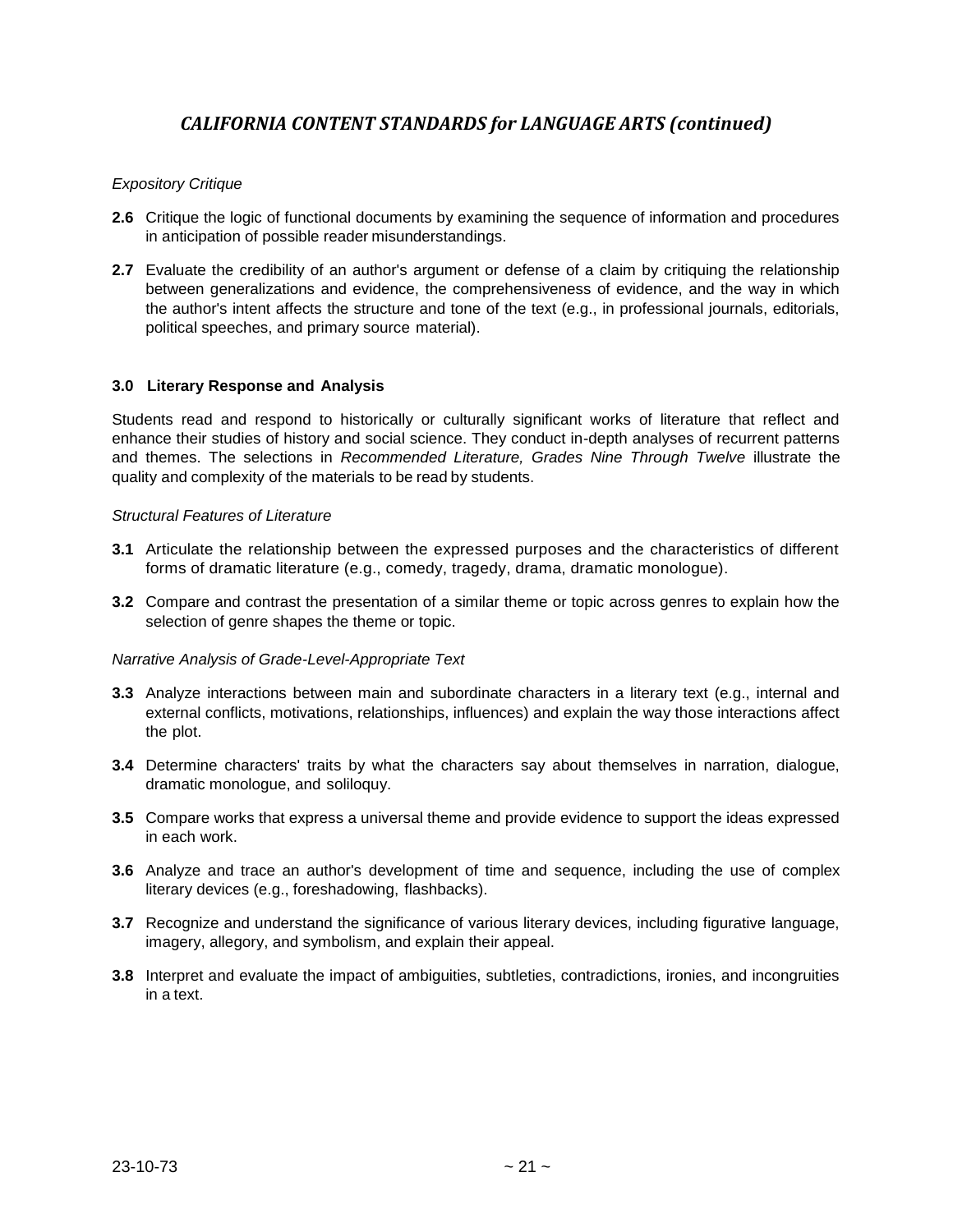- **3.9** Explain how voice, persona, and the choice of a narrator affect characterization and the tone, plot, and credibility of a text.
- **3.10** Identify and describe the function of dialogue, scene designs, soliloquies, asides, and character foils in dramatic literature.

#### *Literary Criticism*

- **3.11** Evaluate the aesthetic qualities of style, including the impact of diction and figurative language on tone, mood, and theme, using the terminology of literary criticism. (Aesthetic approach)
- **3.12** Analyze the way in which a work of literature is related to the themes and issues of its historical period. (Historical approach)

#### **WRITING**

#### **1.0 Writing Strategies**

Students write coherent and focused essays that convey a well-defined perspective and tightly reasoned argument. The writing demonstrates students' awareness of the audience and purpose. Students progress through the stages of the writing process as needed.

#### *Organization and Focus*

- **1.1** Establish a controlling impression or coherent thesis that conveys a clear and distinctive perspective on the subject and maintain a consistent tone and focus throughout the piece of writing.
- **1.2** Use precise language, action verbs, sensory details, appropriate modifiers, and the active rather than the passive voice.

#### *Research and Technology*

- **1.3** Use clear research questions and suitable research methods (e.g., library, electronic media, personal interview) to elicit and present evidence from primary and secondary sources.
- **1.4** Develop the main ideas within the body of the composition through supporting evidence (e.g., scenarios, commonly held beliefs, hypotheses, and definitions).
- **1.5** Synthesize information from multiple sources and identify complexities and discrepancies in the information and the different perspectives found in each medium (e.g., almanacs, microfiche, news sources, in-depth field studies, speeches, journals, technical documents).
- **1.6** Integrate quotations and citations into a written text while maintaining the flow of ideas.
- **1.7** Use appropriate conventions for documentation in the text, notes, and bibliographies by adhering to those in style manuals (e.g., *Modern Language Association Handbook, The Chicago Manual of Style).*
- **1.8** Design and publish documents by using advanced publishing software and graphic programs.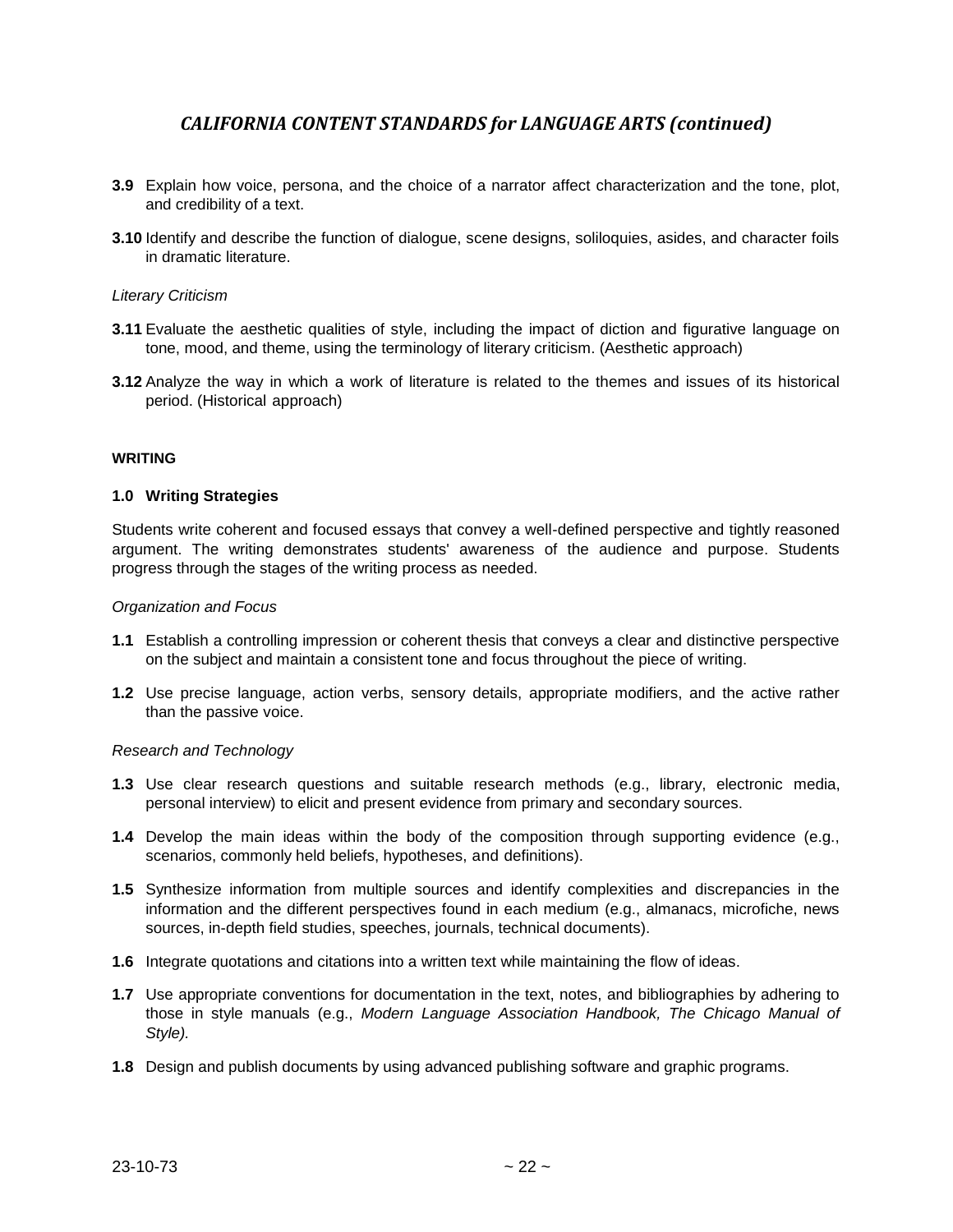#### *Evaluation and Revision*

**1.9** Revise writing to improve the logic and coherence of the organization and controlling perspective, the precision of word choice, and the tone by taking into consideration the audience, purpose, and formality of the context.

### **2.0 Writing Applications (Genres and Their Characteristics)**

Students combine the rhetorical strategies of narration, exposition, persuasion, and description to produce texts of at least 1,500 words each. Student writing demonstrates a command of standard American English and the research, organizational, and drafting strategies outlined in Writing Standard 1.0.

Using the writing strategies of grades nine and ten outlined in Writing Standard 1.0, students:

**2.1** Write biographical or autobiographical narratives or short stories:

- a. Relate a sequence of events and communicate the significance of the events to the audience.
- b. Locate scenes and incidents in specific places.
- c. Describe with concrete sensory details the sights, sounds, and smells of a scene and the specific actions, movements, gestures, and feelings of the characters; use interior monologue to depict the characters' feelings.
- d. Pace the presentation of actions to accommodate changes in time and mood.
- e. Make effective use of descriptions of appearance, images, shifting perspectives, and sensory details.
- **2.2** Write responses to literature:
	- a. Demonstrate a comprehensive grasp of the significant ideas of literary works.
	- b. Support important ideas and viewpoints through accurate and detailed references to the text or to other works.
	- c. Demonstrate awareness of the author's use of stylistic devices and an appreciation of the effects created.
	- d. Identify and assess the impact of perceived ambiguities, nuances, and complexities within the text.
- **2.3** Write expository compositions, including analytical essays and research reports:
	- a. Marshal evidence in support of a thesis and related claims, including information on all relevant perspectives.
	- b. Convey information and ideas from primary and secondary sources accurately and coherently.
	- c. Make distinctions between the relative value and significance of specific data, facts, and ideas.
	- d. Include visual aids by employing appropriate technology to organize and record information on charts, maps, and graphs.
	- e. Anticipate and address readers' potential misunderstandings, biases, and expectations.
	- f. Use technical terms and notations accurately.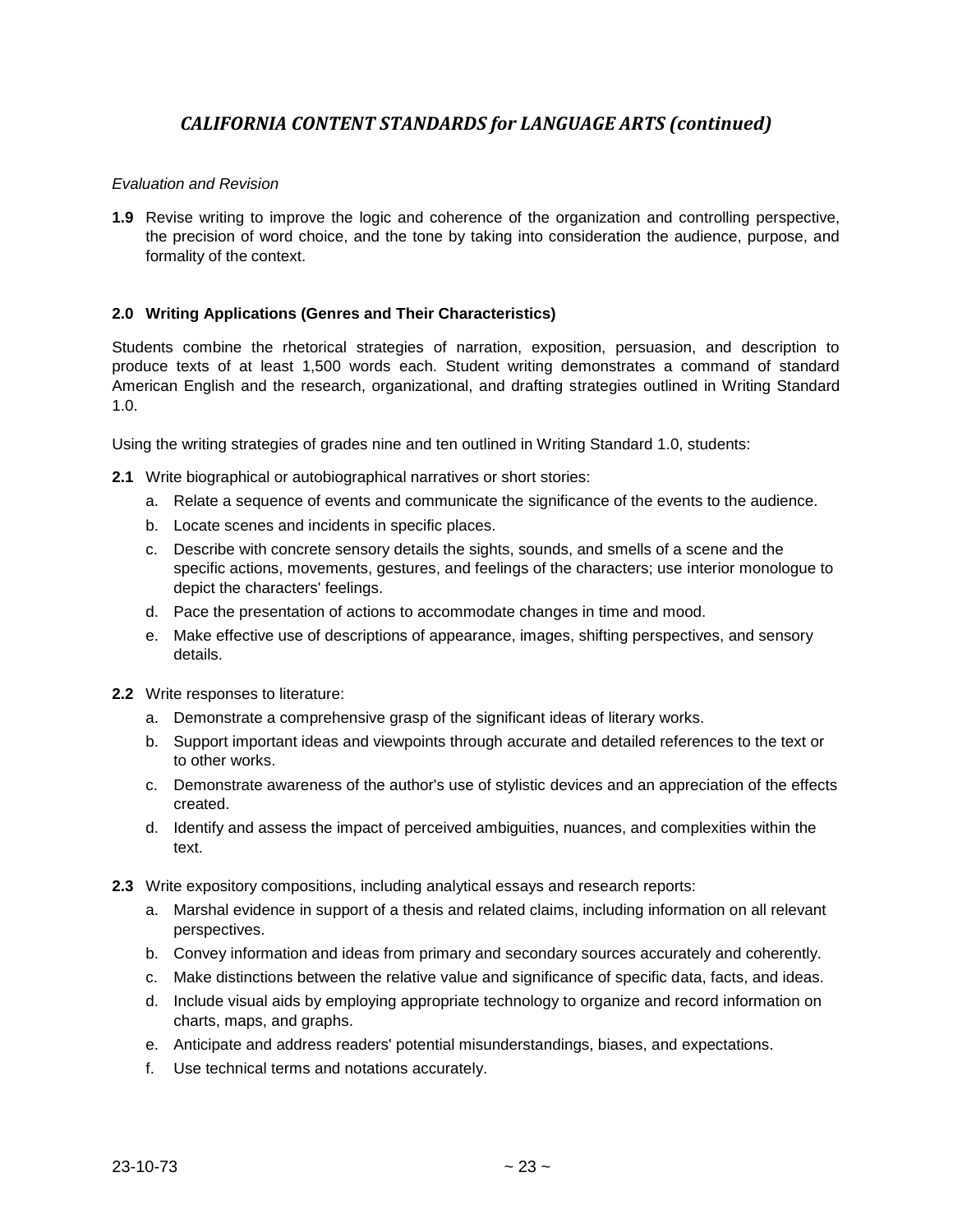- **2.4** Write persuasive compositions:
	- a. Structure ideas and arguments in a sustained and logical fashion.
	- b. Use specific rhetorical devices to support assertions (e.g., appeal to logic through reasoning; appeal to emotion or ethical belief; relate a personal anecdote, case study, or analogy).
	- c. Clarify and defend positions with precise and relevant evidence, including facts, expert opinions, quotations, and expressions of commonly accepted beliefs and logical reasoning.
	- d. Address readers' concerns, counterclaims, biases, and expectations.
- **2.5** Write business letters:
	- a. Provide clear and purposeful information and address the intended audience appropriately.
	- b. Use appropriate vocabulary, tone, and style to take into account the nature of the relationship with, and the knowledge and interests of, the recipients.
	- c. Highlight central ideas or images.
	- d. Follow a conventional style with page formats, fonts, and spacing that contribute to the documents' readability and impact.
- **2.6** Write technical documents (e.g., a manual on rules of behavior for conflict resolution, procedures for conducting a meeting, minutes of a meeting):
	- a. Report information and convey ideas logically and correctly.
	- b. Offer detailed and accurate specifications.
	- c. Include scenarios, definitions, and examples to aid comprehension (e.g., troubleshooting guide).
	- d. Anticipate readers' problems, mistakes, and misunderstandings.

#### **WRITTEN AND ORAL ENGLISH LANGUAGE CONVENTIONS**

The standards for written and oral English language conventions have been placed between those for writing and for listening and speaking because these conventions are essential to both sets of skills.

#### **1.0 Written and Oral English Language Conventions**

Students write and speak with a command of standard English conventions.

#### *Grammar and Mechanics of Writing*

- **1.1** Identify and correctly use clauses (e.g., main and subordinate), phrases (e.g., gerund, infinitive, and participial), and mechanics of punctuation (e.g., semicolons, colons, ellipses, hyphens).
- **1.2** Understand sentence construction (e.g., parallel structure, subordination, proper placement of modifiers) and proper English usage (e.g., consistency of verb tenses).
- **1.3** Demonstrate an understanding of proper English usage and control of grammar, paragraph and sentence structure, diction, and syntax.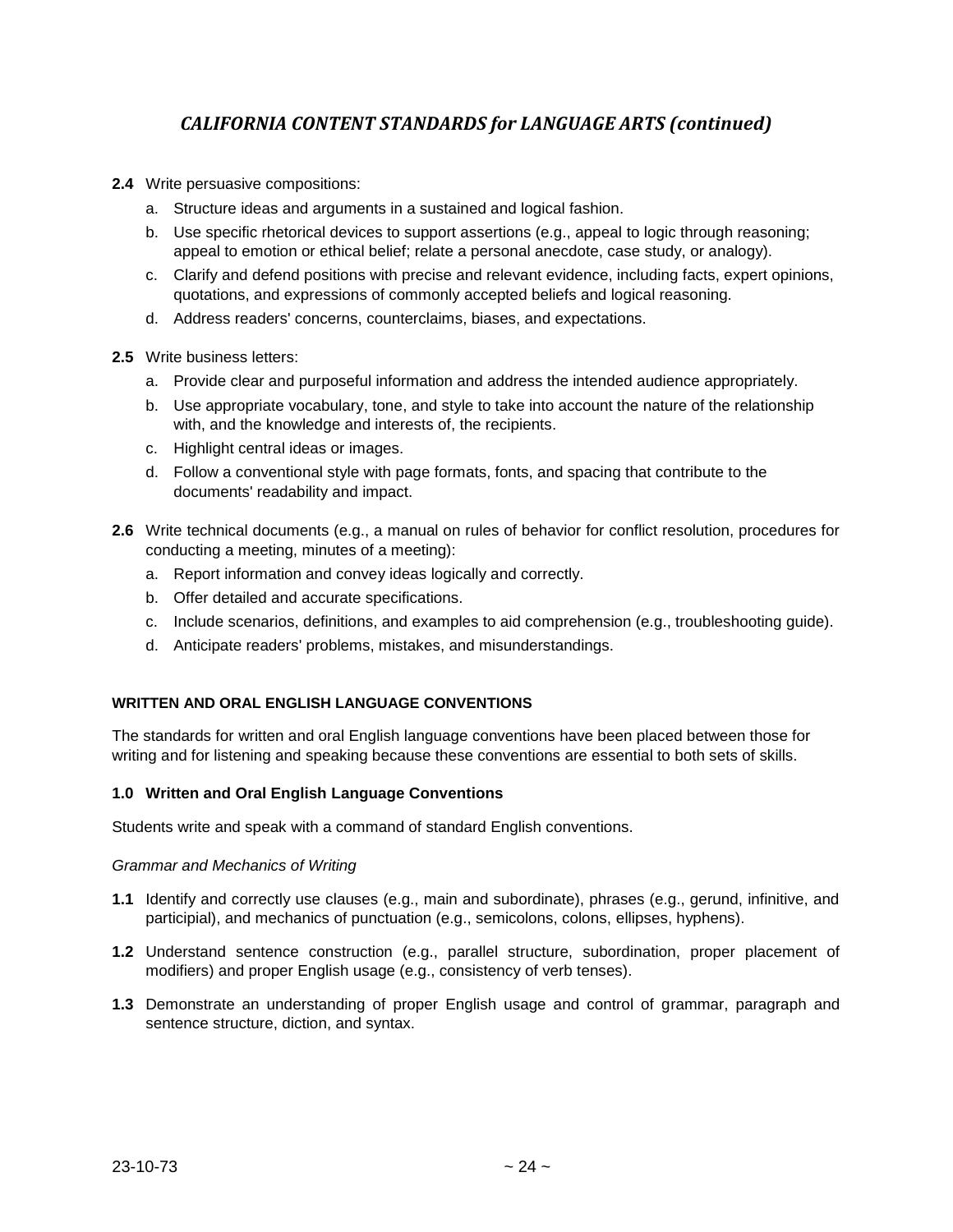#### *Manuscript Form*

- **1.4** Produce legible work that shows accurate spelling and correct use of the conventions of punctuation and capitalization.
- **1.5** Reflect appropriate manuscript requirements, including title page presentation, pagination, spacing and margins, and integration of source and support material (e.g., in- text citation, use of direct quotations, paraphrasing) with appropriate citations.

### **LISTENING AND SPEAKING**

#### **1.0 Listening and Speaking Strategies**

Students formulate adroit judgments about oral communication. They deliver focused and coherent presentations of their own that convey clear and distinct perspectives and solid reasoning. They use gestures, tone, and vocabulary tailored to the audience and purpose.

#### *Comprehension*

- **1.1** Formulate judgments about the ideas under discussion and support those judgments with convincing evidence.
- **1.2** Compare and contrast the ways in which media genres (e.g., televised news, news magazines, documentaries, and online information) cover the same event.

#### *Organization and Delivery of Oral Communication*

- **1.3** Choose logical patterns of organization (e.g., chronological, topical, cause and effect) to inform and to persuade, by soliciting agreement or action, or to unite audiences behind a common belief or cause.
- **1.4** Choose appropriate techniques for developing the introduction and conclusion (e.g., by using literary quotations, anecdotes, references to authoritative sources).
- **1.5** Recognize and use elements of classical speech forms (e.g., introduction, first and second transitions, body, conclusion) in formulating rational arguments and applying the art of persuasion and debate.
- **1.6** Present and advance a clear thesis statement and choose appropriate types of proof (e.g., statistics, testimony, specific instances) that meet standard tests for evidence, including credibility, validity, and relevance.
- **1.7** Use props, visual aids, graphs, and electronic media to enhance the appeal and accuracy of presentations.
- **1.8** Produce concise notes for extemporaneous delivery.
- **1.9** Analyze the occasion and the interests of the audience and choose effective verbal and nonverbal techniques (e.g., voice, gestures, eye contact) for presentations.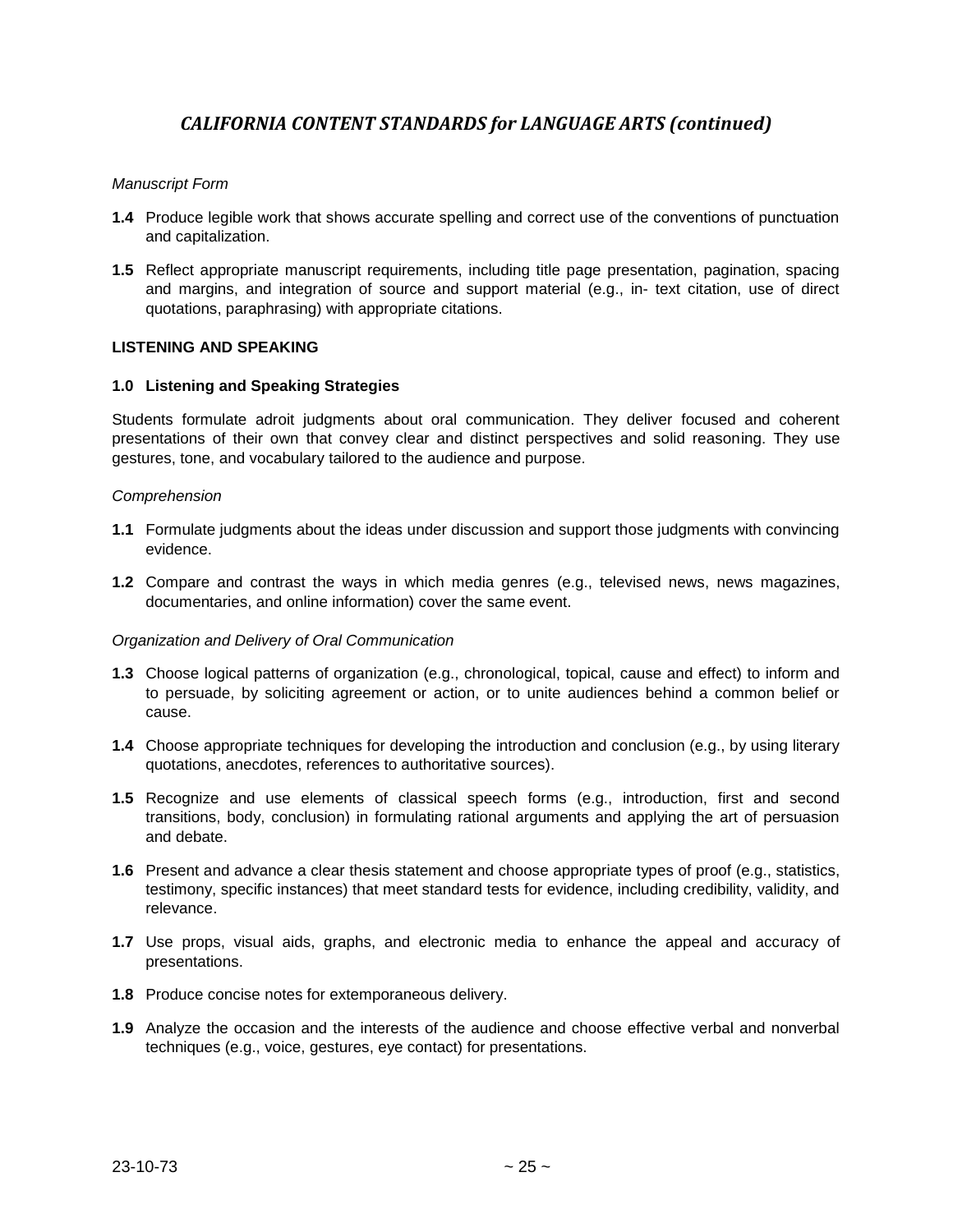#### *Analysis and Evaluation of Oral and Media Communications*

- **1.10** Analyze historically significant speeches (e.g., Abraham Lincoln's "Gettysburg Address," Martin Luther King, Jr.'s "I Have a Dream") to find the rhetorical devices and features that make them memorable.
- **1.11** Assess how language and delivery affect the mood and tone of the oral communication and make an impact on the audience.
- **1.12** Evaluate the clarity, quality, effectiveness, and general coherence of a speaker's important points, arguments, evidence, organization of ideas, delivery, diction, and syntax.
- **1.13** Analyze the types of arguments used by the speaker, including argument by causation, analogy, authority, emotion, and logic.
- **1.14** Identify the aesthetic effects of a media presentation and evaluate the techniques used to create them (e.g., compare Shakespeare's *Henry V* with Kenneth Branagh's 1990 film version).

#### **2.0 Speaking Applications (Genres and Their Characteristics)**

Students deliver polished formal and extemporaneous presentations that combine the traditional rhetorical strategies of narration, exposition, persuasion, and description. Student speaking demonstrates a command of standard American English and the organizational and delivery strategies outlined in Listening and Speaking Standard 1.0. Using the speaking strategies of grades nine and ten outlined in Listening and Speaking Standard 1.0, students:

- **2.1** Deliver narrative presentations:
	- a. Narrate a sequence of events and communicate their significance to the audience.
	- b. Locate scenes and incidents in specific places.
	- c. Describe with concrete sensory details the sights, sounds, and smells of a scene and the specific actions, movements, gestures, and feelings of characters.
	- d. Pace the presentation of actions to accommodate time or mood changes.
- **2.2** Deliver expository presentations:
	- a. Marshal evidence in support of a thesis and related claims, including information on all relevant perspectives.
	- b. Convey information and ideas from primary and secondary sources accurately and coherently.
	- c. Make distinctions between the relative value and significance of specific data, facts, and ideas.
	- d. Include visual aids by employing appropriate technology to organize and display information on charts, maps, and graphs.
	- e. Anticipate and address the listener's potential misunderstandings, biases, and expectations.
	- f. Use technical terms and notations accurately.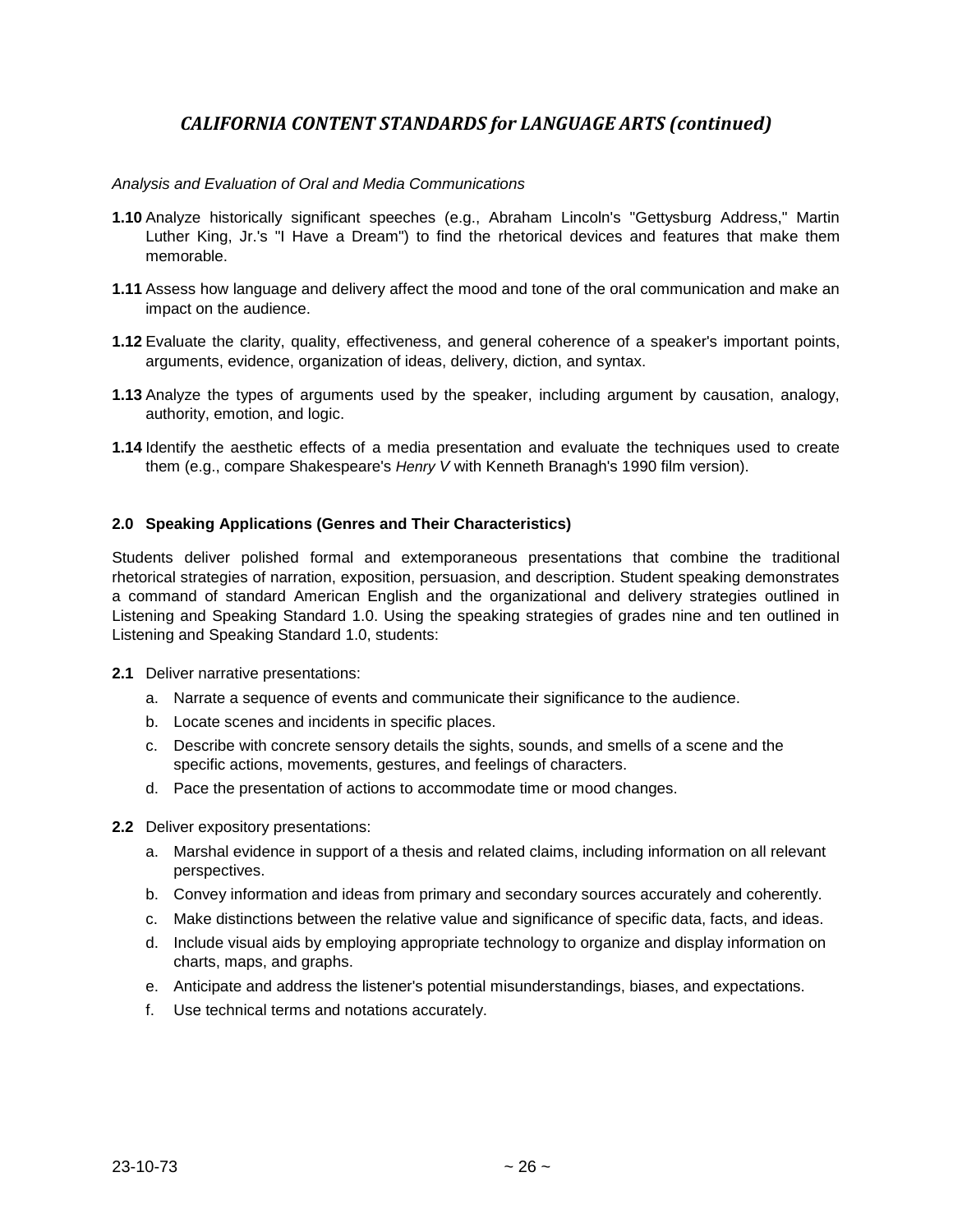- **2.3** Apply appropriate interviewing techniques:
	- a. Prepare and ask relevant questions.
	- b. Make notes of responses.
	- c. Use language that conveys maturity, sensitivity, and respect.
	- d. Respond correctly and effectively to questions.
	- e. Demonstrate knowledge of the subject or organization.
	- f. Compile and report responses.
	- g. Evaluate the effectiveness of the interview.
- **2.4** Deliver oral responses to literature:
	- a. Advance a judgment demonstrating a comprehensive grasp of the significant ideas of works or passages (i.e., make and support warranted assertions about the text).
	- b. Support important ideas and viewpoints through accurate and detailed references to the text or to other works.
	- c. Demonstrate awareness of the author's use of stylistic devices and an appreciation of the effects created.
	- d. Identify and assess the impact of perceived ambiguities, nuances, and complexities within the text.
- **2.5** Deliver persuasive arguments (including evaluation and analysis of problems and solutions and causes and effects):
	- a. Structure ideas and arguments in a coherent, logical fashion.
	- b. Use rhetorical devices to support assertions (e.g., by appeal to logic through reasoning; by appeal to emotion or ethical belief; by use of personal anecdote, case study, or analogy).
	- c. Clarify and defend positions with precise and relevant evidence, including facts, expert opinions, quotations, expressions of commonly accepted beliefs, and logical reasoning.
	- d. Anticipate and address the listener's concerns and counterarguments.
- **2.6** Deliver descriptive presentations:
	- a. Establish clearly the speaker's point of view on the subject of the presentation.
	- b. Establish clearly the speaker's relationship with that subject (e.g., dispassionate observation, personal involvement).
	- c. Use effective, factual descriptions of appearance, concrete images, shifting perspectives and vantage points, and sensory details.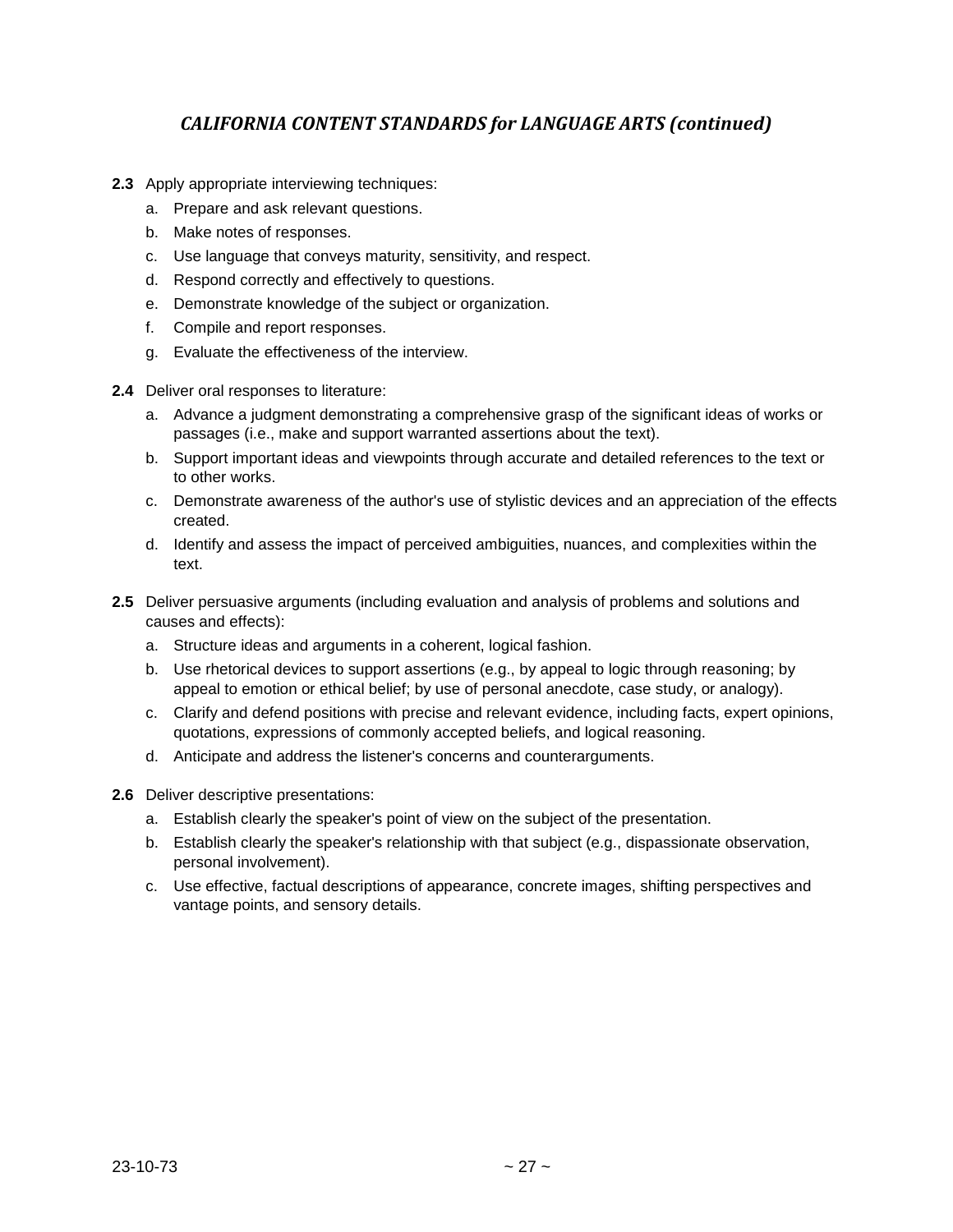# *CBE Competency-Based Education COMPETENCY-BASED COMPONENTS for the English3 Course*

| <b>COMPETENCY AREAS</b><br><b>AND STATEMENTS</b>                                                                                                                                                                                                                                                               | MINIMAL COMPETENCIES                                                                                                                                                                                                                                                                                                                                                                                                                                                                                                                                                                                                                                                                                      |
|----------------------------------------------------------------------------------------------------------------------------------------------------------------------------------------------------------------------------------------------------------------------------------------------------------------|-----------------------------------------------------------------------------------------------------------------------------------------------------------------------------------------------------------------------------------------------------------------------------------------------------------------------------------------------------------------------------------------------------------------------------------------------------------------------------------------------------------------------------------------------------------------------------------------------------------------------------------------------------------------------------------------------------------|
| INTRODUCTION/PRE-TEST<br>А.<br>Understand how personal<br>skill development-including<br>positive attitude, honesty,<br>self-confidence, time<br>management, and other<br>positive traits-contribute to<br>academic success; take<br>reading and language<br>diagnostics to determine<br>areas of remediation. | Demonstrate an understanding of classroom policies and<br>1.<br>procedures.<br>Discuss competency areas and minimal competencies for the<br>2.<br>course.<br>Discuss assignment grading and scoring policy.<br>3.<br>Discuss importance of the following personal skills in the<br>4.<br>classroom/lab environment:<br>positive attitude<br>а.<br>self-confidence<br>b.<br>honesty/perseverance<br>C.<br>self-management/work-ethic<br>d.<br>pride in product/work<br>е.<br>f.<br>dependability<br>Prioritize tasks and meet deadlines.<br>5.<br>Describe the importance of initiative and leadership.<br>6.<br>Take the HSE Language Arts, Reading Pre-Test and identify<br>7.<br>areas for remediation. |
| (2 hours)                                                                                                                                                                                                                                                                                                      | Achieve competency in areas of remediation.<br>8.                                                                                                                                                                                                                                                                                                                                                                                                                                                                                                                                                                                                                                                         |
| В.<br>WORD ANALYSIS (R 1.0)<br>Apply knowledge of word<br>origins and context clues to<br>determine the meaning of<br>new words and use those<br>words accurately.<br>(2 hours)                                                                                                                                | Identify and discuss context clues in news reports, essays short<br>1.<br>stories, poetry and dramatic literature. (1.2)<br>Use context clues to determine the meaning of new words in<br>2.<br>short stories and editorials. (1.2)<br>Apply context clues to evaluate and select appropriate<br>3.<br>dictionary definitions for new words. (1.2)<br>Distinguish between the literal, figurative, and connotative<br>4.<br>meanings of words in works of poetry and social criticism. (1.1)                                                                                                                                                                                                              |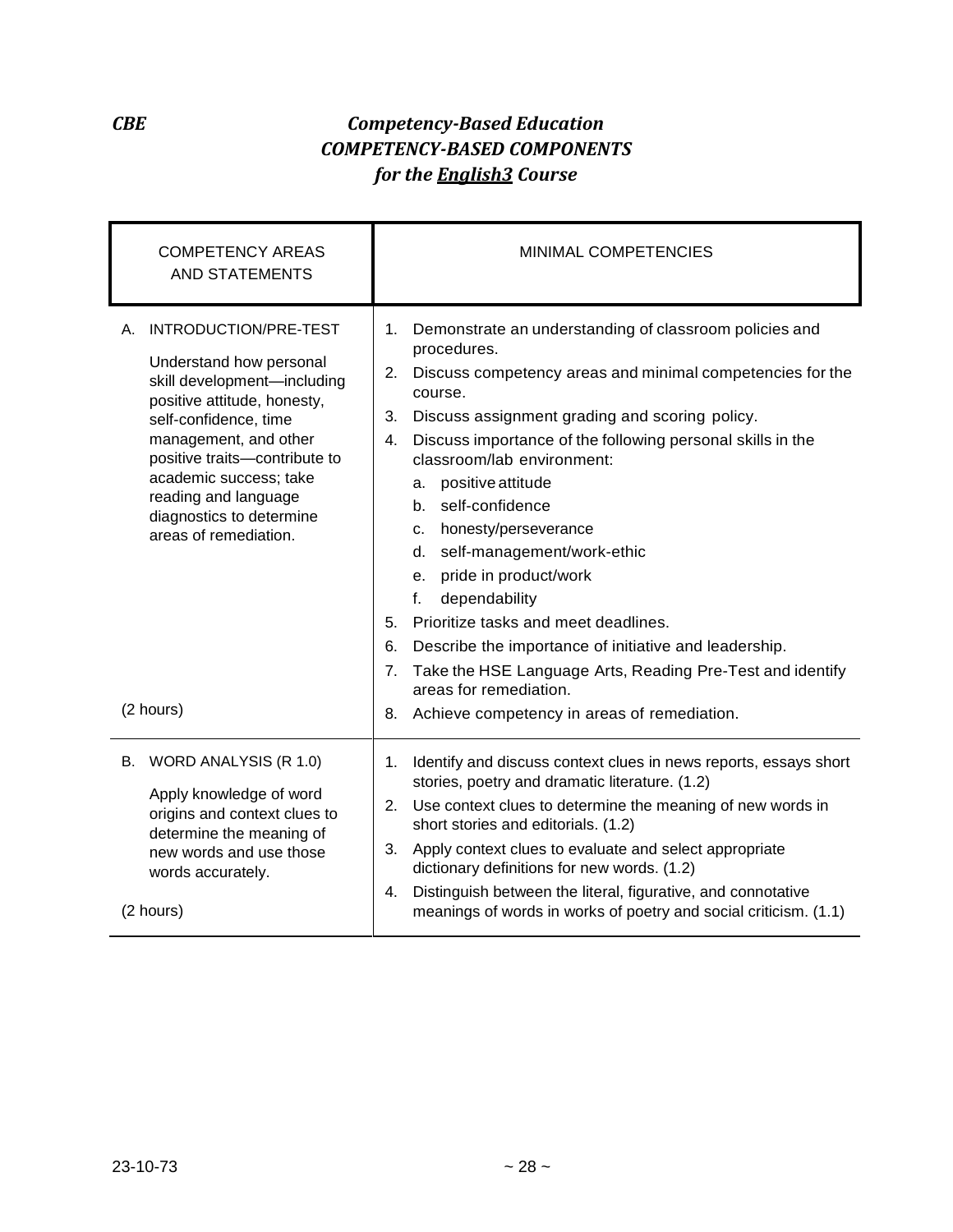| C. READING COMPREHENSION:<br>FOCUS ON INFORMATIONAL<br>MATERIALS (R 2.0)<br>Analyze the organizational<br>patterns, arguments, and<br>positions advanced in grade-<br>level-appropriate materials. | Demonstrate understanding of the function and format of a<br>1.<br>governmental website by using the site to do research for a<br>report. $(2.1)$<br>Use public documents available on the internet as part of a<br>2.<br>bibliography for a research report. (2.2)<br>Generate questions of individual interest for research and<br>3.<br>inclusion in a report. (2.3)<br>Summarize, paraphrase, and compare core ideas in different<br>4.<br>informational texts on the same topic for a research report. (2.4)<br>Analyze, evaluate, and elaborate ideas from the internet and<br>5.<br>other primary and secondary sources to write a research report.<br>(2.5)<br>Demonstrate understanding of the purpose and organization of<br>6.<br>technical directions, including the instructions for a web search<br>engine. (2.6)<br>Analyze and evaluate the logic and sequence of information in<br>7.<br>technical instructions, including directions for using a web<br>search engine and a governmental web site. (2.7)<br>Evaluate the evidence used to support generalizations in an<br>8.                                                                                                                                                          |
|----------------------------------------------------------------------------------------------------------------------------------------------------------------------------------------------------|----------------------------------------------------------------------------------------------------------------------------------------------------------------------------------------------------------------------------------------------------------------------------------------------------------------------------------------------------------------------------------------------------------------------------------------------------------------------------------------------------------------------------------------------------------------------------------------------------------------------------------------------------------------------------------------------------------------------------------------------------------------------------------------------------------------------------------------------------------------------------------------------------------------------------------------------------------------------------------------------------------------------------------------------------------------------------------------------------------------------------------------------------------------------------------------------------------------------------------------------------------|
| (9 hours)                                                                                                                                                                                          | historical essay. (2.8)                                                                                                                                                                                                                                                                                                                                                                                                                                                                                                                                                                                                                                                                                                                                                                                                                                                                                                                                                                                                                                                                                                                                                                                                                                  |
| D. LITERARY RESPONSE AND<br>ANALYSIS (R 3.0)<br>Read, analyze, and respond<br>to historically or culturally<br>significant works of literature.                                                    | Analyze and discuss the relationship between a novel and its<br>1.<br>dramatization in screenplay form. (3.1)<br>Discuss the relationship between the expressed purposes and<br>2.<br>the characteristics of the screenplay form. (3.1)<br>Compare and contrast the presentation of a culturally significant<br>3.<br>topic in an historical essay and in a screen dramatization. (3.2)<br>Identify and understand the basic elements of a short story and<br>4.<br>the novel: conflict, character, plot, setting and theme. (3.3)<br>5.<br>Apply knowledge of story elements to discuss and interpret<br>character and conflict in a short story, a novel, and a drama.<br>(3.3, 3.4)<br>Recognize the elements of poetry: form, rhythm, imagery, and<br>6.<br>figurative language. (3.7)<br>Use a poem as a model to inspire the composition of an original<br>7.<br>poem. (3.7)<br>Describe and interpret a poem's central metaphor. (3.7)<br>8.<br>Apply the elements of poetry to interpret and articulate the<br>9.<br>theme of a poem. (3.8)<br>10. Recognize and interpret the use of metaphor and simile in the<br>lyrics of a song. $(3.7, 3.8)$<br>11. Compare and contrast the treatment of a similar theme in two<br>works of poetry. (3.5) |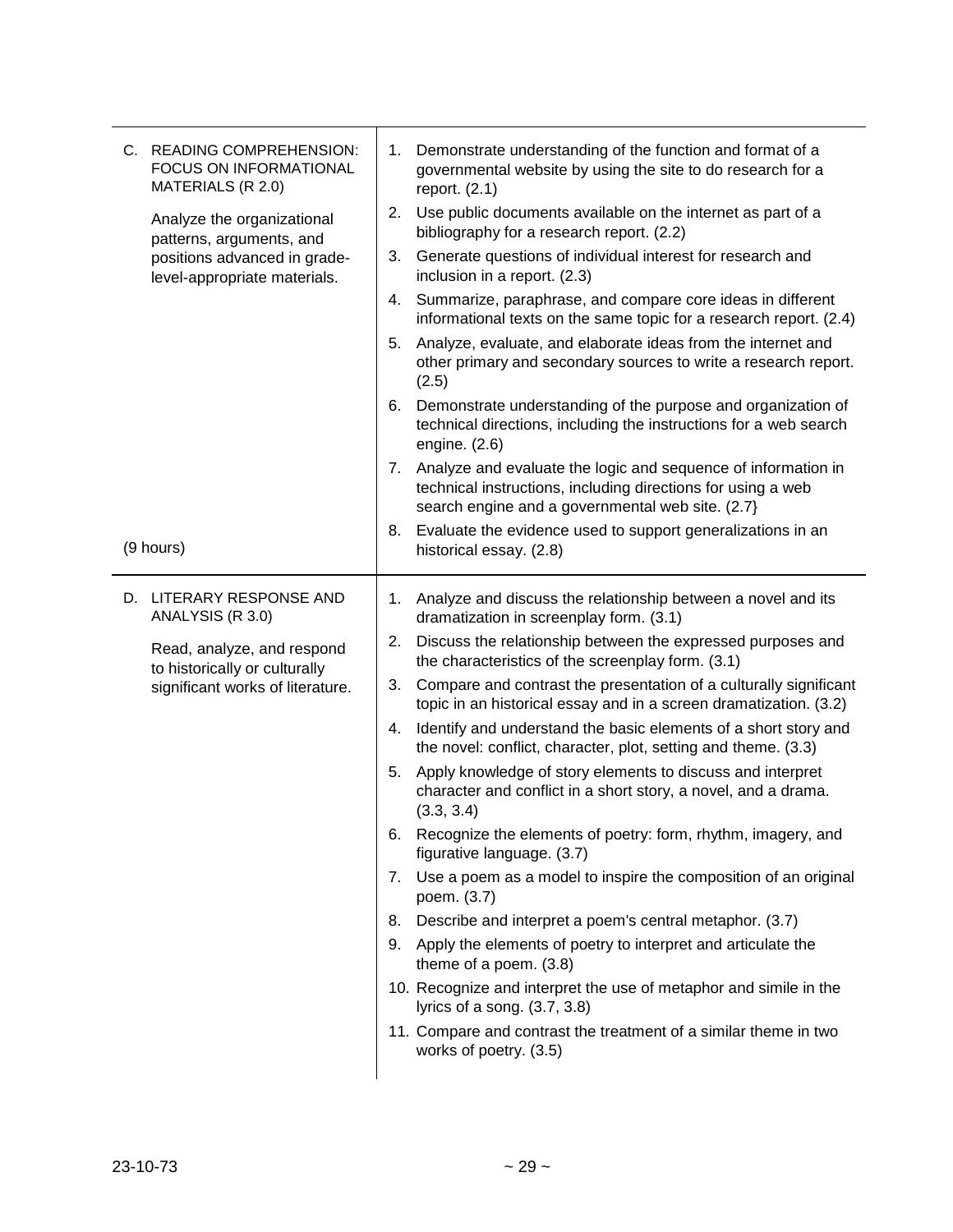|    | (9 hours)                                                                                                                   | 12. Cite specific examples to interpret and discuss the character<br>traits of the speaker in a dramatic monologue. (3.4)<br>13. Discuss the author's development of time and sequence in a<br>short story and a screenplay. (3.6)<br>14. Discuss how a narrator affects the tone and credibility of a short<br>story and a screenplay. (3.9)<br>15. Identify and discuss the meaning and function of dialogue in a<br>screenplay. (3.10)<br>16. Discuss and interpret figurative language in a poem and explore<br>the use of figurative language by composing an original poem.<br>(3.11)                                                                                                                                                                                                                                                                                                                                                                                                                                                                                                                                                                                                                                                                                                                                                                                                                                                                                                                                                                                                                                                                    |
|----|-----------------------------------------------------------------------------------------------------------------------------|----------------------------------------------------------------------------------------------------------------------------------------------------------------------------------------------------------------------------------------------------------------------------------------------------------------------------------------------------------------------------------------------------------------------------------------------------------------------------------------------------------------------------------------------------------------------------------------------------------------------------------------------------------------------------------------------------------------------------------------------------------------------------------------------------------------------------------------------------------------------------------------------------------------------------------------------------------------------------------------------------------------------------------------------------------------------------------------------------------------------------------------------------------------------------------------------------------------------------------------------------------------------------------------------------------------------------------------------------------------------------------------------------------------------------------------------------------------------------------------------------------------------------------------------------------------------------------------------------------------------------------------------------------------|
| Е. | <b>WRITING STRATEGIES</b><br>(W 1.0)<br>Use the writing process to<br>produce clear, coherent,<br>and focused compositions. | Demonstrate awareness of audience, purpose, and the writing<br>1.<br>process. $(1.0)$<br>2. Use precise language, action verbs, details, and examples to<br>produce vivid and effective compositions. (1.2)<br>Analyze, discuss, write, and revise effective topic sentences to<br>3.<br>promote a clear and consistent focus throughout a composition.<br>(1.1)<br>Analyze, discuss, write, and revise effective paragraphs for<br>4.<br>clarity of perspective and consistency of tone. (1.1)<br>Develop the main ideas in paragraphs and essays through<br>5.<br>supporting evidence. (1.4)<br>Use a rubric to guide the planning, drafting, and revising of an<br>6.<br>essay, taking into consideration the audience, purpose, and<br>formality of the context. (1.9)<br>7. Use webbing, clustering, brainstorming and other prewriting<br>techniques to generate a thesis or control statement and plan an<br>essay. (1.1)<br>Use a criteria checklist to self-evaluate and peer-evaluate writing<br>8.<br>to improve logic and coherence. (1.9)<br>Revise writing to improve clarity, coherence, word choice, as<br>9.<br>well as the sense of purpose and audience. (1.9)<br>10. Evaluate and respond to the critiques, corrections, and<br>suggestions made to writing drafts by teachers and student<br>partners. (1.9)<br>11. Use transitions to create a logical flow of ideas. (1.1)<br>12. Demonstrate the integration of quotations into a text. (1.6)<br>13. Synthesize ideas from different sources for a research report.<br>(1.5)<br>14. Formulate research questions and suggest suitable research<br>methods for a research report. (1.3) |
|    |                                                                                                                             |                                                                                                                                                                                                                                                                                                                                                                                                                                                                                                                                                                                                                                                                                                                                                                                                                                                                                                                                                                                                                                                                                                                                                                                                                                                                                                                                                                                                                                                                                                                                                                                                                                                                |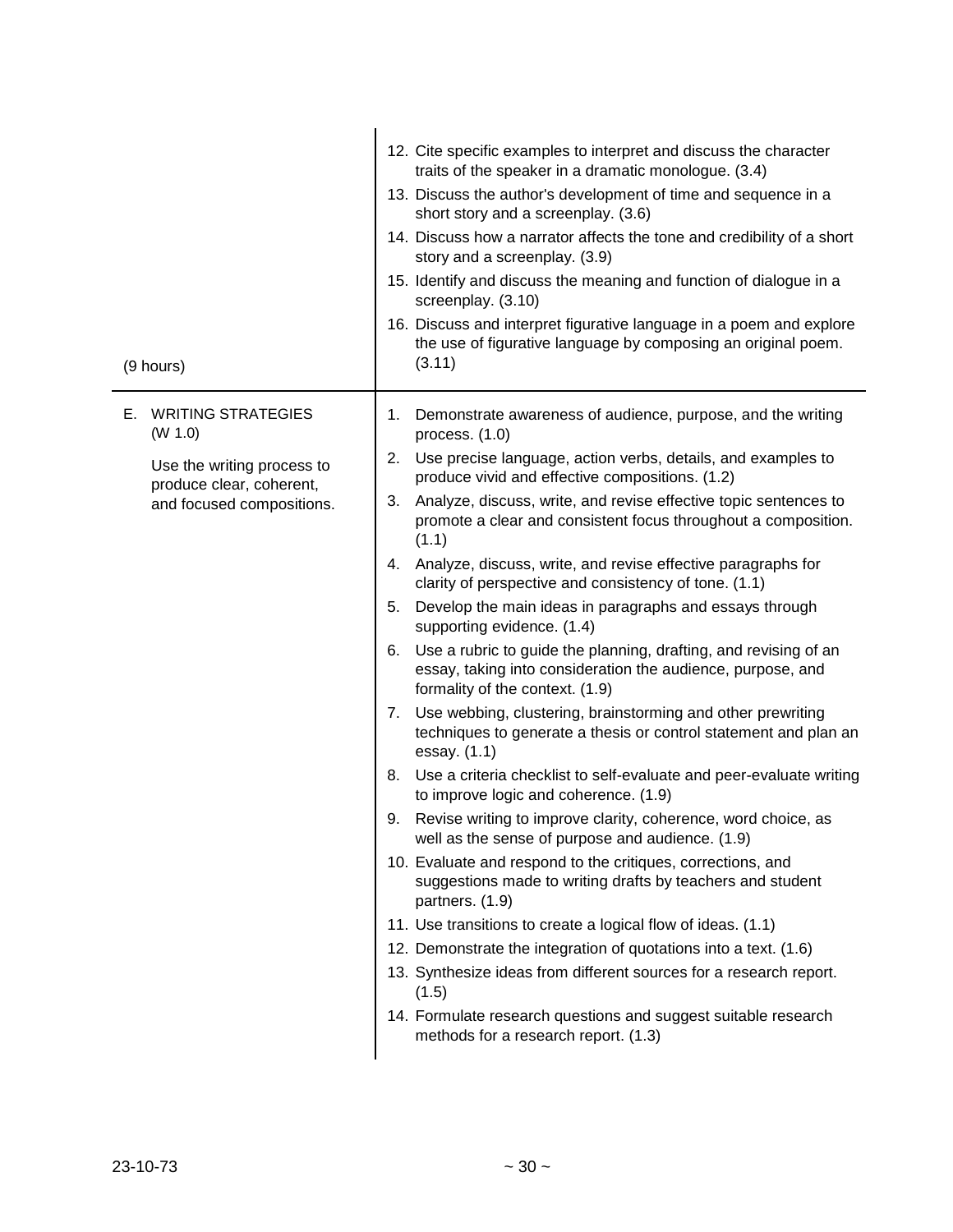| (6 hours)                                                                                                                                          | 15. Present and publish original and revised drafts of writing<br>according to appropriate form and format. (1.8)<br>16. Use appropriate conventions for documentation to create a<br>'Works Cited" list for a research report. (1.7)                                                                                                                                                                                                                                                                                                                                                                                                                                                                                                                                                                                                                                                       |
|----------------------------------------------------------------------------------------------------------------------------------------------------|---------------------------------------------------------------------------------------------------------------------------------------------------------------------------------------------------------------------------------------------------------------------------------------------------------------------------------------------------------------------------------------------------------------------------------------------------------------------------------------------------------------------------------------------------------------------------------------------------------------------------------------------------------------------------------------------------------------------------------------------------------------------------------------------------------------------------------------------------------------------------------------------|
| Е.<br><b>WRITTEN AND ORAL</b><br><b>LANGUAGE CONVENTIONS</b><br>(WOE 1.0)<br>Write and speak with a<br>command of standard<br>English conventions. | Write and correctly punctuate effective compound and complex<br>1.<br>sentences. (1.1)<br>Identify and correctly use parallel structure. (1.2)<br>2.<br>3.<br>Edit a text and correct errors in sentence structure, including<br>sentence fragments, run-on sentences and comma splices.<br>(1.2)<br>Edit a text and correct errors of usage, including double<br>4.<br>negatives, incorrect possessive forms, and lack of pronoun-<br>antecedent agreement. (1.3)<br>Demonstrate the correct use of subordination and the proper<br>5.<br>placement of modifiers. (1.2)<br>Write essay, reports, and poems that demonstrate an<br>6.<br>understanding of proper English usage and control of grammar,<br>diction, and syntax. (1.3)<br>Demonstrate an understanding of the structure of a paragraph.<br>7.<br>(1.3)<br>Produce legible work that shows accurate spelling and correct<br>8. |
| (3 hours)                                                                                                                                          | use of the conventions of punctuation and capitalization. (1.4)<br>Present original and final drafts in proper manuscript form. (1.5)<br>9.                                                                                                                                                                                                                                                                                                                                                                                                                                                                                                                                                                                                                                                                                                                                                 |
| G. WRITING APPLICATIONS:<br><b>GENRES AND THEIR</b><br><b>CHARACTERISTICS (W 2.0)</b><br>Write biographical or<br>autobiographical narratives.     | Read and analyze an autobiographical essay. (2.1)<br>1.<br>Identify and discuss plot, conflict, and character development in<br>2.<br>an autobiographical essay. (2.1)<br>Write an autobiographical essay. (2.1)<br>3.<br>Narrate and describe an autobiographical incident and<br>4.<br>communicate its significance to an audience. (2.1)<br>Use sensory details to establish a convincing sense of character<br>5.<br>and setting. (2.1)<br>Portray changes in time, mood, and perspective in the course of<br>6.<br>an autobiographical incident. (2.1)<br>Enhance narrative with effectively integrated dialogue and/or<br>7.                                                                                                                                                                                                                                                          |
| (5 hours)                                                                                                                                          | interior monologue. (2.1)                                                                                                                                                                                                                                                                                                                                                                                                                                                                                                                                                                                                                                                                                                                                                                                                                                                                   |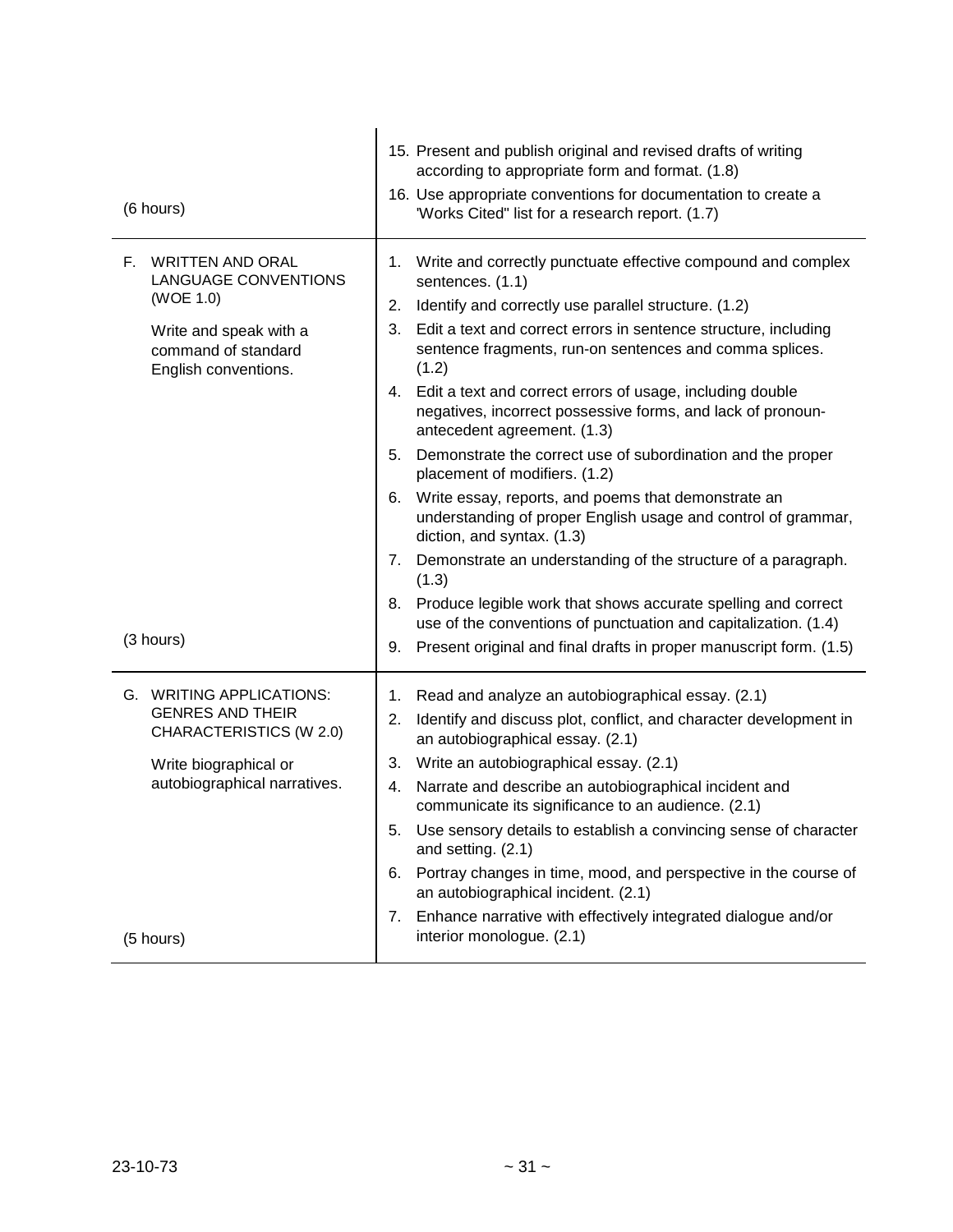| H. WRITING APPLICATIONS:<br><b>GENRES AND THEIR</b><br><b>CHARACTERISTICS (W 2.0)</b><br>Write responses to literature.                  | 1. Write, draft, and revise an essay in response to a screenplay<br>and the film made from that screenplay. (2.2)<br>Articulate and argue for a personal interpretation of theme and<br>2.<br>support the interpretation with detailed references to the film and<br>the text of the screenplay. (2.2)<br>Demonstrate an awareness of screenplay form and film<br>3.<br>technique. (2.2)<br>Write, draft, and revise an organized, well-supported, 3-5<br>4.<br>paragraph essay in response to a short story, a novel, and a<br>drama. $(2.2)$<br>Articulate an understanding of characterization, conflict, and the<br>5.<br>significant ideas of a short story. (2.2)<br>Use prewriting techniques to state a thesis and plan the<br>6.<br>introduction, body paragraphs, and conclusion of an essay<br>analyzing and interpreting internal and external conflict in a short<br>story. (2.2)<br>Support a thesis within the body of an interpretive essay with<br>7.<br>evidence from a short story, screenplay, or film. (2.2)<br>Identify and analyze an author's use of imagery, ambiguity, and<br>8.<br>nuance. (2.2) |
|------------------------------------------------------------------------------------------------------------------------------------------|-----------------------------------------------------------------------------------------------------------------------------------------------------------------------------------------------------------------------------------------------------------------------------------------------------------------------------------------------------------------------------------------------------------------------------------------------------------------------------------------------------------------------------------------------------------------------------------------------------------------------------------------------------------------------------------------------------------------------------------------------------------------------------------------------------------------------------------------------------------------------------------------------------------------------------------------------------------------------------------------------------------------------------------------------------------------------------------------------------------------------------|
| (4 hours)                                                                                                                                | Compose a written interpretation of a poem's central metaphor<br>9.<br>and theme. $(2.2)$                                                                                                                                                                                                                                                                                                                                                                                                                                                                                                                                                                                                                                                                                                                                                                                                                                                                                                                                                                                                                                   |
| <b>WRITING APPLICATIONS:</b><br>L.<br><b>GENRES AND THEIR</b><br><b>CHARACTERISTICS (W 2.0)</b><br>Write expository essays.<br>(4 hours) | Read and analyze an expository essay. (2.3)<br>1.<br>Identify and evaluate how the author defines the subject and the<br>2.<br>parts and uses a specific organizing structure to provide a<br>logical flow of information. (2.3)<br>Develop, draft, and revise a 3-5 paragraph essay. (2.3)<br>3.<br>Use prewriting techniques to formulate a thesis and outline the<br>4.<br>introduction, body paragraphs, and conclusion. (2.3)<br>Support a thesis with information from primary and secondary<br>5.<br>sources. $(2.3)$<br>6. Consider the audiences expectations and possible areas of<br>confusion. (2.3)                                                                                                                                                                                                                                                                                                                                                                                                                                                                                                            |
| <b>WRITING APPLICATIONS:</b><br>J.<br><b>GENRES AND THEIR</b><br>CHARACTERISTICS (W 2.0)<br>Write persuasive essays.                     | 1. Read and analyze a persuasive composition. (2.4)<br>2. Identify and evaluate the author's position, supporting facts,<br>statistics and reasons, and the anticipation of possible objections.<br>(2.4)<br>3. Drawing upon personal experience and primary and secondary<br>sources, develop, draft, and revise a persuasive composition.<br>(2.4)                                                                                                                                                                                                                                                                                                                                                                                                                                                                                                                                                                                                                                                                                                                                                                        |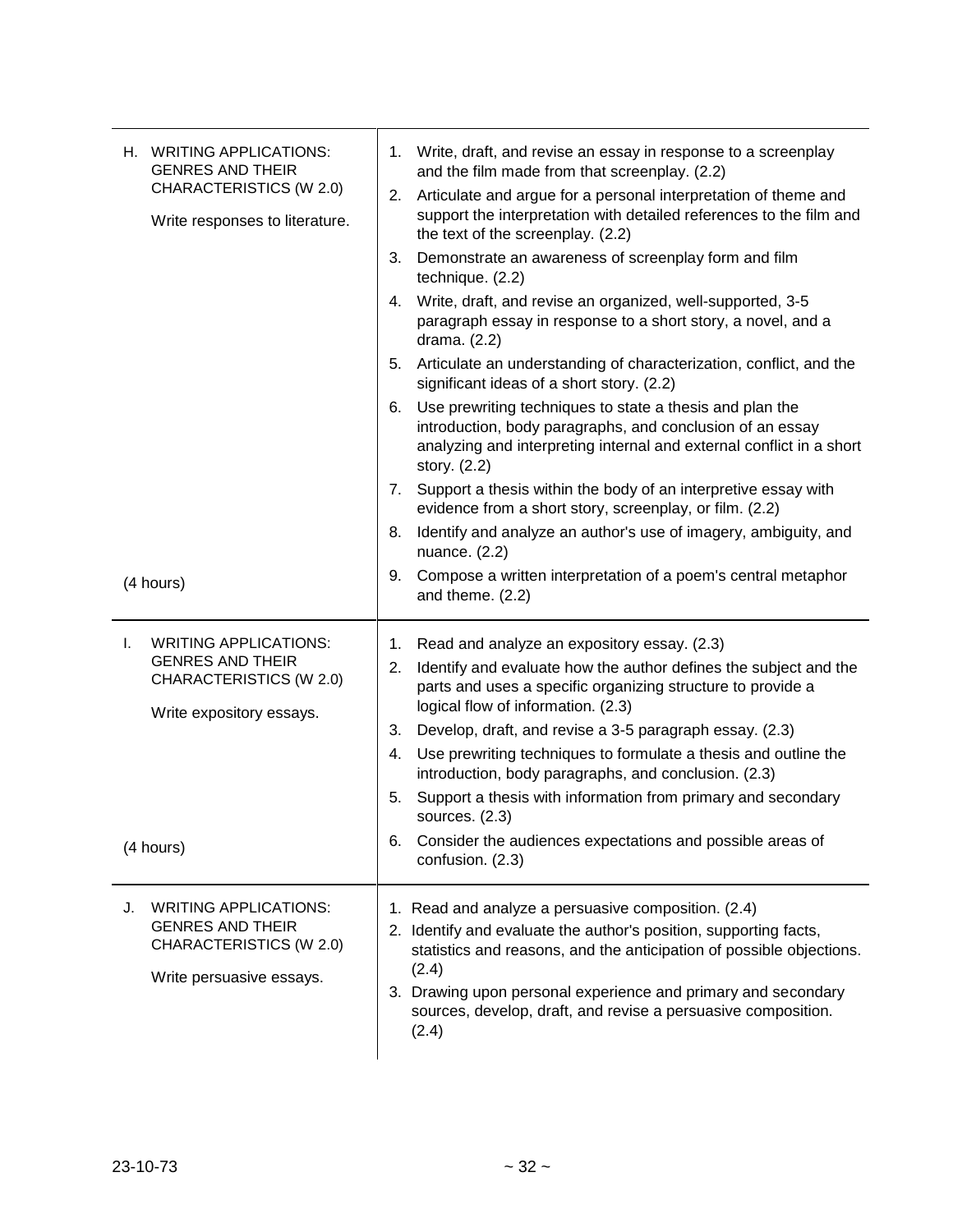| (4 hours)                                                                                                                                                               | Apply prewriting techniques to formulate a controlling idea and<br>4.<br>plan the organization of the composition. (2.4)<br>Uphold a persuasive composition's controlling idea in a logical<br>5.<br>and sustained argument. (2.4)<br>Support a persuasive composition's controlling idea with a<br>6.<br>specific rhetorical strategy: appeal to logic; appeal to emotion;<br>appeal to faith or belief; make an analogy; relate and anecdote;<br>cite a study. (2.4)                                                                                                                                                                                                                                                                                                                                                                                                                                                                                                                                                                                                                                                                                                                                                                                            |
|-------------------------------------------------------------------------------------------------------------------------------------------------------------------------|-------------------------------------------------------------------------------------------------------------------------------------------------------------------------------------------------------------------------------------------------------------------------------------------------------------------------------------------------------------------------------------------------------------------------------------------------------------------------------------------------------------------------------------------------------------------------------------------------------------------------------------------------------------------------------------------------------------------------------------------------------------------------------------------------------------------------------------------------------------------------------------------------------------------------------------------------------------------------------------------------------------------------------------------------------------------------------------------------------------------------------------------------------------------------------------------------------------------------------------------------------------------|
| K. WRITING APPLICATIONS:<br><b>GENRES AND THEIR</b><br>CHARACTERISTICS (W 2.0)<br>Write technical documents.<br>(3 hours)                                               | Present information clearly and logically. (2.6)<br>1.<br>Provide detailed and accurate descriptions. (2.6)<br>2.<br>Clarify instructions with concrete examples and concise<br>3.<br>definitions. (2.6)<br>Anticipate areas of confusion. (2.6)<br>4.                                                                                                                                                                                                                                                                                                                                                                                                                                                                                                                                                                                                                                                                                                                                                                                                                                                                                                                                                                                                            |
| LISTENING AND SPEAKING<br>L.<br>STRATEGIES (LS 1.0)<br>Plan and deliver focused<br>presentations that convey<br>clear and distinct perspectives<br>and solid reasoning. | Formulate judgments about a character in a screenplay or the<br>1.<br>conclusions of a historical essay under discussion and support<br>those judgments with convincing evidence. (1.1)<br>Compare and contrast the ways in which a screenplay, film, and<br>2.<br>an historical essay treat a particular place and era. (1.2)<br>Use a logical pattern of organization to inform and persuade an<br>3.<br>audience of a personal interpretation of a film, a poem, and a<br>novel. (1.3)<br>Develop an appealing and effective introduction, using<br>4.<br>appropriate techniques, including anecdotes and quotations.<br>(1.4)<br>Use an introduction, first and second transition, body, and<br>5.<br>conclusion to present a persuasive argument about the theme of<br>a film, a poem, and a novel. (1.5)<br>Enhance a presentation with visual aids and electronic media.<br>6.<br>(1.7)<br>Prepare notes for extemporaneous speaking. (1.8)<br>7.<br>Use voice, gestures, and eye contact to enhance a presentation.<br>8.<br>(1.9)<br>Present and defend a clear thesis statement. (1.6)<br>9.<br>10. Discuss and analyze the rhetorical devices in a historically<br>significant speech, such as Robert Kennedy's eulogy to Martin<br>Luther King. (1.0) |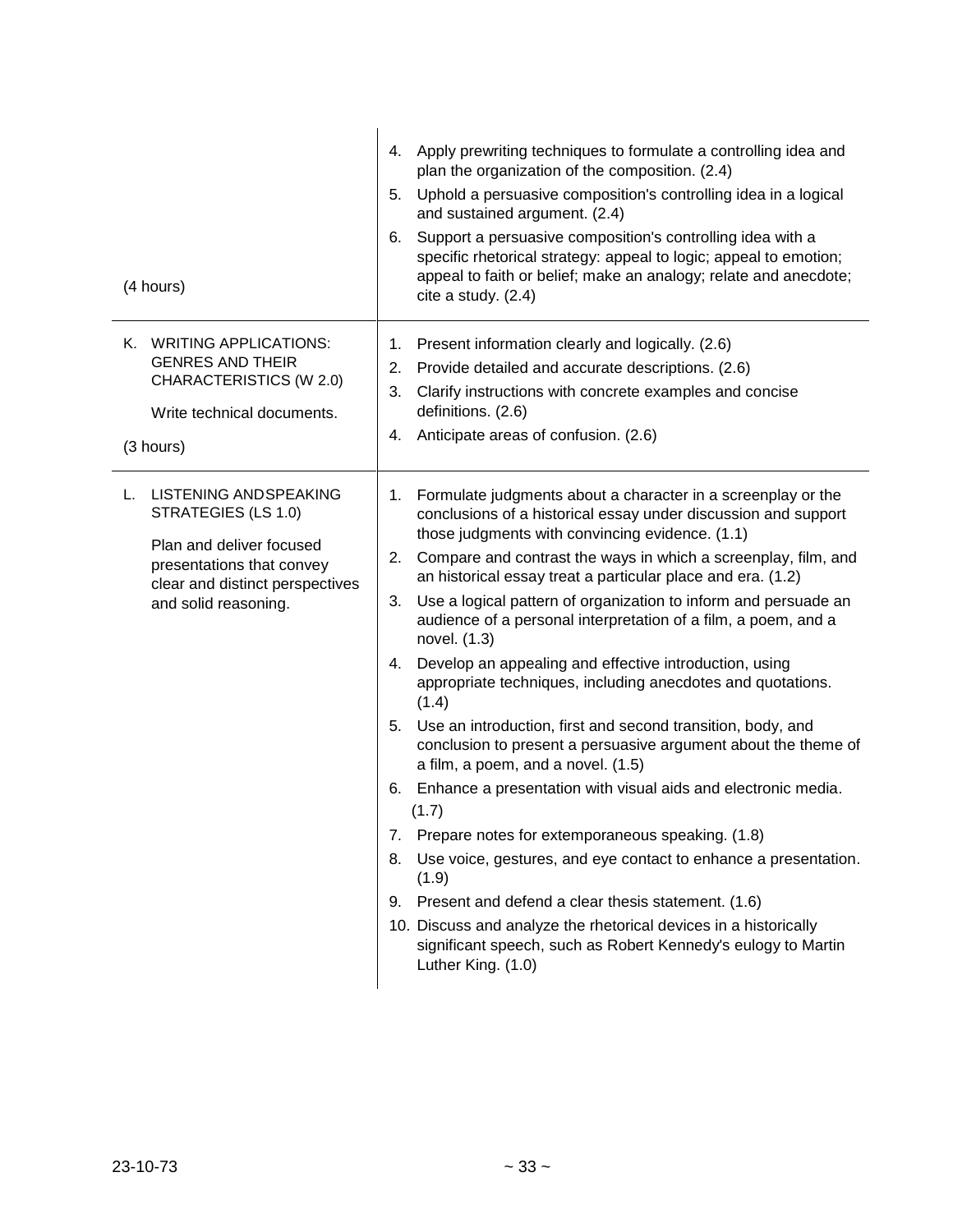| (4 hours)                                            | 11. Discuss the organization of ideas, diction, and key points in a<br>historically significant speech, such as Robert Kennedy's eulogy<br>to Martin Luther King. (1.12)<br>12. Analyze a speaker's argument for appeals to logic, causation,<br>and emotion. (1.13) |
|------------------------------------------------------|----------------------------------------------------------------------------------------------------------------------------------------------------------------------------------------------------------------------------------------------------------------------|
| M. SPEAKING APPLICATIONS:<br><b>GENRES AND THEIR</b> | Deliver a narrative presentation. (2.1)<br>1.                                                                                                                                                                                                                        |
| CHARACTERISTICS (LS 2.0)                             | Convey the significance of an autobiographical incident to an<br>2.<br>audience. (2.1)                                                                                                                                                                               |
| Deliver polished formal<br>and extemporaneous        | Choose concrete details to create a vivid sense of setting and<br>3.<br>place. (2.1)                                                                                                                                                                                 |
| presentations.                                       | Describe specific actions, movements, and emotions to<br>4.<br>effectively portray a key character in an autobiographical<br>incident. (2.1)                                                                                                                         |
|                                                      | Accommodate changes of time and mood to the narrative flow.<br>5.<br>(2.1)                                                                                                                                                                                           |
|                                                      | Deliver expository presentations. (2.2)<br>6.                                                                                                                                                                                                                        |
|                                                      | Present a claim about a particular profession and support it with<br>7.<br>evidence from research and personal experience. (2.2)                                                                                                                                     |
|                                                      | Convey career information from internet research and<br>8.<br>interviews. (2.2, 2.3)                                                                                                                                                                                 |
|                                                      | Deliver oral responses to literature. (2.4)<br>9.                                                                                                                                                                                                                    |
|                                                      | 10. Articulate and support a judgment about a drama, a short story,<br>a poem, and a novel. (2.4)                                                                                                                                                                    |
|                                                      | 11. Marshall details and examples of character and conflict to argue<br>for an interpretation of a screenplay, short story, or poem. (2.4)                                                                                                                           |
|                                                      | 12. Express an awareness of a filmmaker or writer's style and<br>technique and the effects created. (2.4)                                                                                                                                                            |
|                                                      | 13. Identify and interpret ambiguity in a film or poem. (2.4)                                                                                                                                                                                                        |
|                                                      | 14. Deliver persuasive arguments. (2.5)                                                                                                                                                                                                                              |
|                                                      | 15. Use a logical and coherent argument to offer a judgment on a<br>preferred career of the meaning of a film. (2.5)                                                                                                                                                 |
|                                                      | 16. Identify and analyze rhetorical strategies in a historically<br>significant speech and use one of more of these devices in<br>constructing an argument. (2.5)                                                                                                    |
|                                                      | 17. Use precise and relevant evidence to support a point of view.<br>(2.5)                                                                                                                                                                                           |
|                                                      | 18. Demonstrate awareness of the audience's potential areas of<br>disagreement or confusion. (2.5)                                                                                                                                                                   |
|                                                      | 19. Deliver descriptive presentations. (2.6)                                                                                                                                                                                                                         |
|                                                      |                                                                                                                                                                                                                                                                      |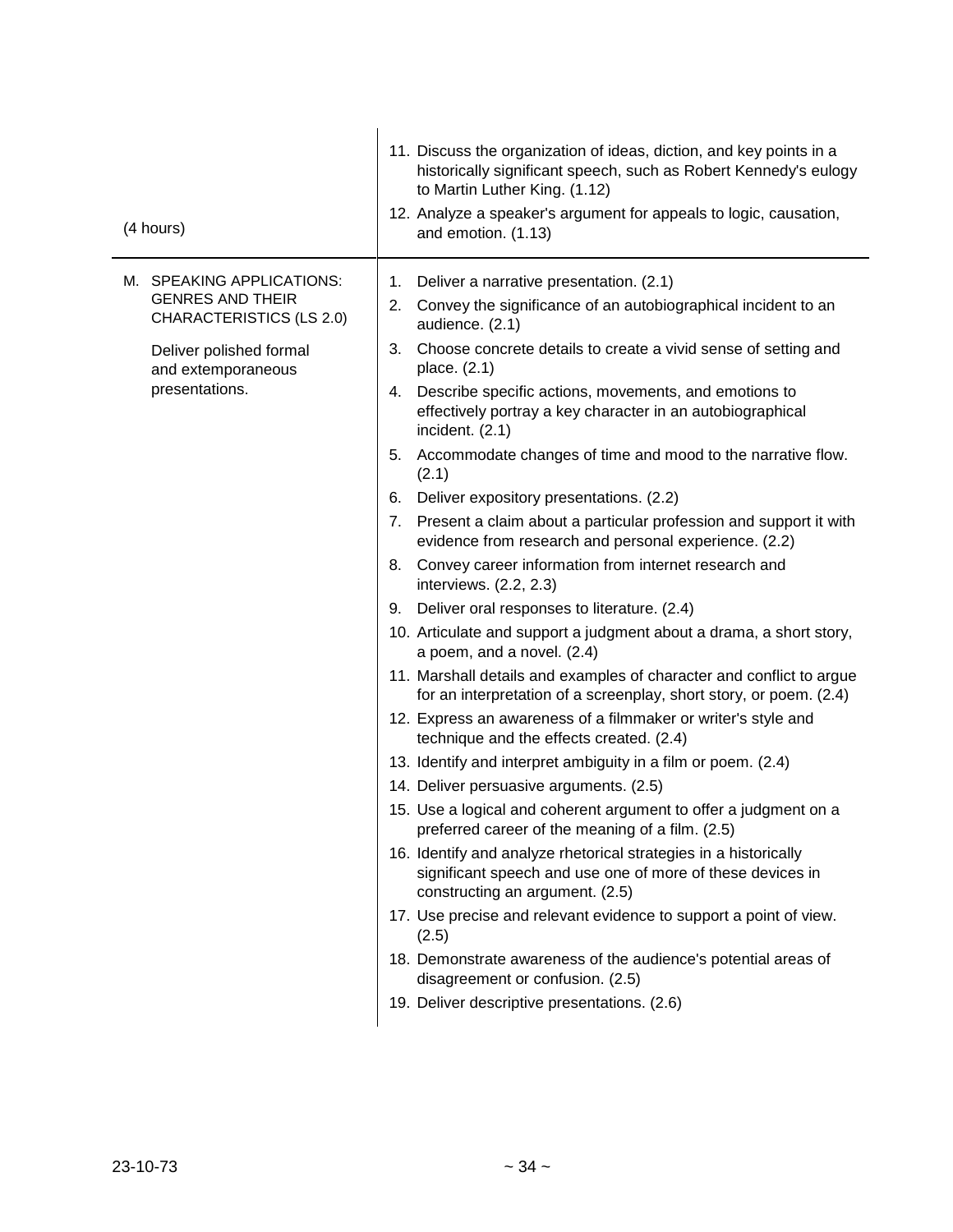|           | 20. Convey a clear sense of purpose and distinct point of view. (2.6)<br>21. Use sensory details to establish mood and communicate an<br>emotion about the subject. (2.6) |
|-----------|---------------------------------------------------------------------------------------------------------------------------------------------------------------------------|
| (6 hours) | 22. Use a consistent method of organization such as spatial order,<br>order or importance, or order of impression. (2.6)                                                  |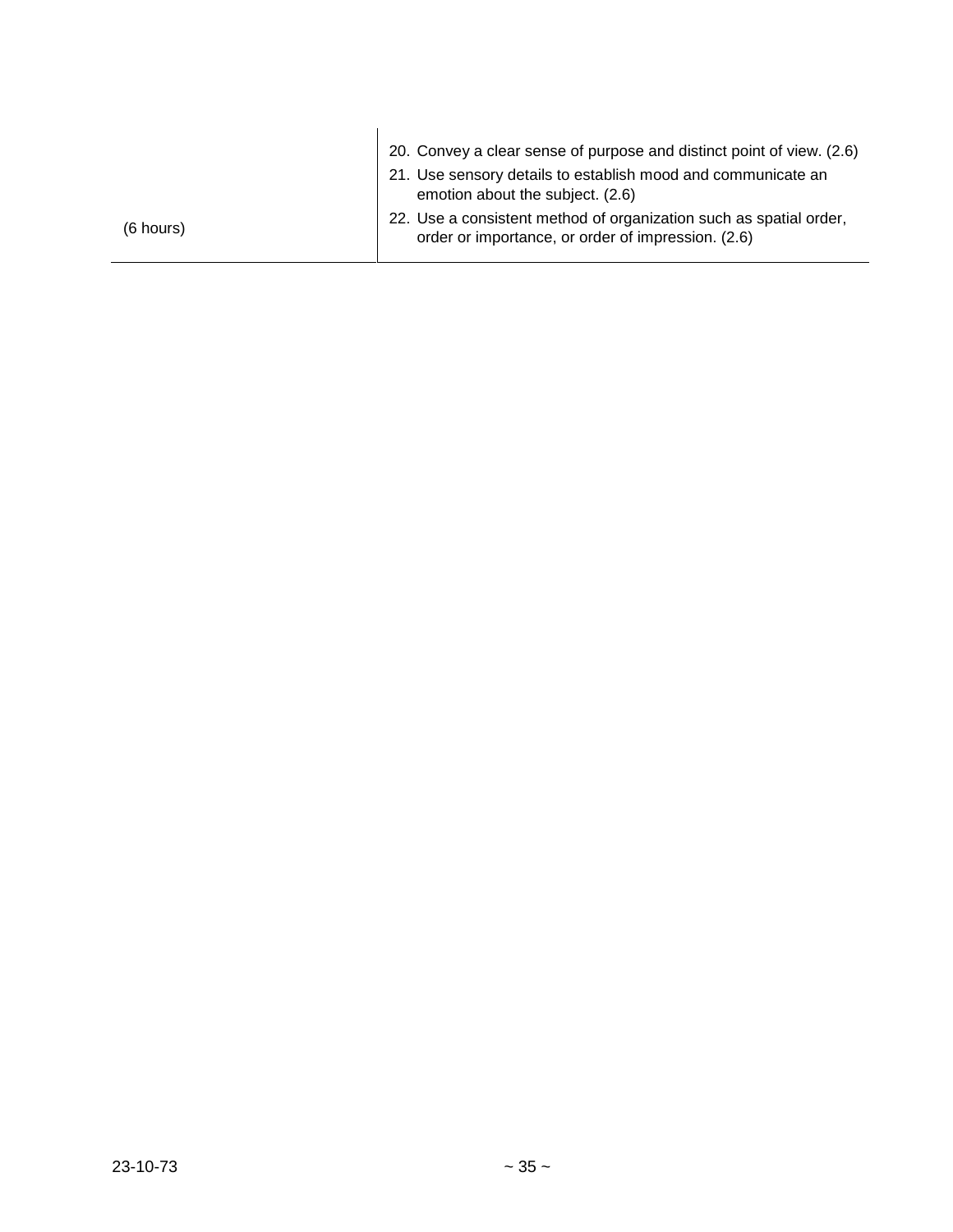### *DEFINITIONS of SCANS COMPETENCIES and FOUNDATION SKILLS*

#### **Definitions of Competencies**

**RESOURCES** Allocates Time: Selects goal related tasks; prioritizes tasks; schedules work to meet deadlines.

> Allocates Money: Uses or prepares budgets; forecasts costs; keeps records to track budget performance.

> Allocates Material and Facility Resources: Acquires, stores, and distributes materials, supplies, equipment, parts, or products.

> Allocates Human Resources: Assesses knowledge and skills and distributes work accordingly; evaluates performance; provides feedback.

**INFORMATION** Acquires and Evaluates Information: Identifies need for data, acquires data or creates data sources, and evaluates relevance of information.

> Organizes and Maintains Information: Organizes, processes, and maintains written or computerized records; sorts, classifies or reformats information.

> Interprets and Communicates Information: Selects and analyzes information communicates the results to others using oral, written, graphic, or multi-media.

> Uses Computers to Process Information: Uses computers to acquire, analyze, organize, and communicate information, including entering, modifying, storing, retrieving, and verifying data.

**INTERPERSONAL** Participates as a Member of a Team: Works cooperatively with others; contributes ideas, suggestions and effort; encourages team members; listens and responds to contributions of others; resolves differences for the benefit of the team; takes responsibility for achieving goals and for doing own share of the work.

> Teaches Others: Helps others learn by coaching or other means; conveys job information to others; provides constructive feedback.

> Serves Clients/Customers: Works and communicates with clients and customers to satisfy their expectations; listens actively to determine needs; communicates in a positive manner; obtains additional resources to satisfy client or customer needs.

> Exercises Leadership: Communicates to justify a position; encourages, persuades or motivates others; establishes credibility through competence and integrity; takes minority viewpoints into consideration.

> Negotiates to Arrive at a Decision: Works toward agreement; clarifies problems and resolves conflicts; proposes and examines options; sets realistic goals; resolves divergent interests.

> Works with Cultural Diversity: Works well with men and women and with a variety of ethnic and social groups; respects the rights of others; bases impressions on individual performance, not on stereotypes.

**SYSTEMS** Understands Systems: Knows how social, organizational, and technological systems work and operates effectively within them; knows who to ask for information and how to get resources.

Monitors and Corrects Performance: Monitors how procedures are working; predicts trends; diagnoses problems; takes action to maintain system performance.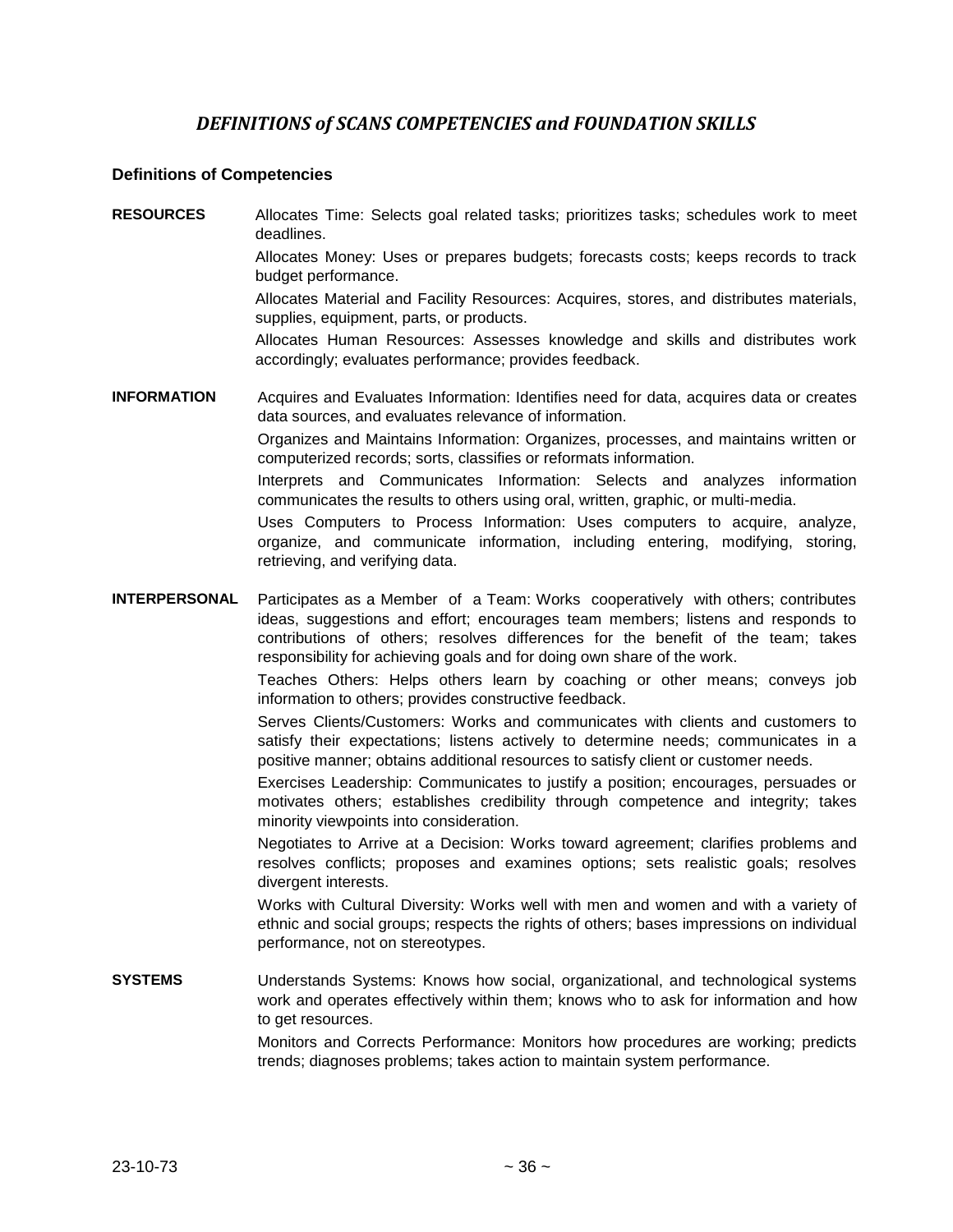### *DEFINITIONS of SCANS COMPETENCIES and FOUNDATION SKILLS (continued)*

**SYSTEMS (continued)** Improves and Designs Systems: Makes suggestions for improving products or services; recommends alternatives; responsibly challenges the status quo.

**TECHNOLOGY** Selects Technology: Chooses procedures, equipment, or computer programs to produce desired results. Applies Technology to Task: Understands purpose and procedures for setting up and operating machines, including computers and their programs. Maintains and Troubleshoots Technology: Prevents, identifies, or solves problems in machines, computers, and other technologies.

**BASIC SKILLS** Reading: Locates, understands, and interprets written information in prose and documents - including manuals, graphs, and schedules - to perform tasks. Writing: Communicates thoughts, ideas, information, and messages in writing; records information completely and accurately; checks, edits, and revises written material. Arithmetic: Performs computations; uses numerical concepts in practical situations; uses tables, graphs, and diagrams to obtain or convey numerical information. Mathematics: Approaches practical problems by choosing from a variety of mathematical techniques. Listening: Receives, attends to, interprets, and responds to verbal and non-verbal

messages.

Speaking: Organizes ideas and communicates oral messages appropriately in conversation, discussion, and group presentations; asks questions when needed.

**THINKING SKILLS** Creative Thinking: Uses imagination; combines ideas or information in new ways; reshapes goals in ways that that reveal new possibilities.

> Decision Making: Specifies goals and constraints, generates alternatives, considers risks, evaluates and chooses best alternative.

> Problem Solving: Recognizes that a problem exists, devises and implements a plan to resolve it, evaluates and monitors progress, and revises plan as needed.

> Seeing Things in the Mind's Eye: Organizes and processes symbols, pictures, graphs; visualizes outcomes from blueprints, diagrams, flow charts, recipes, etc.

> Knowing How to Learn: Can use learning techniques to apply and adapt new knowledge and skills in both familiar and changing situations.

> Reasoning: Uses underlying principles to solve problems; uses logic to draw conclusions.

**PERSONAL QUALITIES** Responsibility: Works hard to be excellent; sets high standards of attendance, punctuality, enthusiasm, and optimism in approaching tasks.

> Self-Esteem: Has a positive view of self; knows own skills and abilities; is aware of impact on others.

> Social: Demonstrates friendliness, adaptability, empathy and politeness; relates well to others; asserts self appropriately; takes an interest in others.

> Self-Management: Assesses own knowledge, skills, and abilities accurately; sets personal goals; responds to feedback unemotionally; is a "self-starter."

> Integrity/Honesty: Can be trusted; recognizes personal and societal values; chooses ethical courses of action.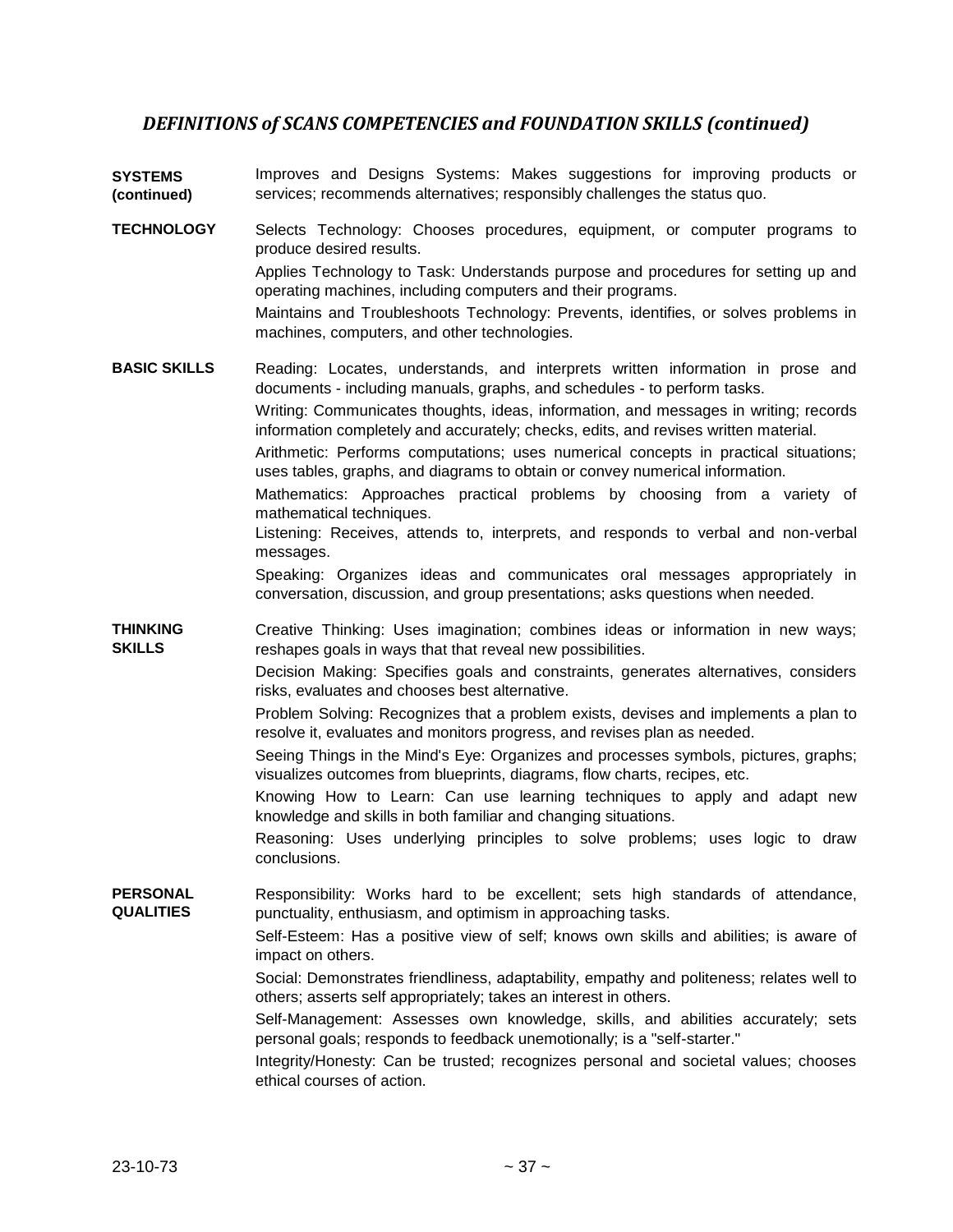# *CBE Competency-Based Education CAREER PREPARATION STANDARDS/SCANS SKILLS for the English 3 Course*

| <b>CAREER PREPARATION</b><br><b>STANDARDS</b>                                                                                                                                                                       | <b>EXPECTED STUDENT PROFICIENCIES</b>                                                                                                                                                                                                                                                                                                                                                                                                                                                                                                                                                                                                                                                      |
|---------------------------------------------------------------------------------------------------------------------------------------------------------------------------------------------------------------------|--------------------------------------------------------------------------------------------------------------------------------------------------------------------------------------------------------------------------------------------------------------------------------------------------------------------------------------------------------------------------------------------------------------------------------------------------------------------------------------------------------------------------------------------------------------------------------------------------------------------------------------------------------------------------------------------|
| <b>PERSONAL SKILLS</b><br>1.<br>Understand how personal<br>skill development-including<br>positive attitude, honesty,<br>self-confidence, time<br>management, and other<br>positive traits-affect<br>employability. | Demonstrate an understanding of classroom policies and<br>1.<br>procedures.<br>Discuss importance of the following personal skills in the<br>2.<br>classroom/lab environment:<br>positive attitude<br>а.<br>b. self-confidence<br>c. honesty/perseverance<br>d. self-management/work ethic<br>pride in product/work<br>$e_{-}$<br>f.<br>dependability<br>Establish goals for self-improvement and further<br>3.<br>education/training.<br>Prioritize tasks and meet deadlines.<br>4<br>5. Understand the importance of initiative and leadership.<br>Understand the importance of lifelong learning in a world of<br>6.<br>constantly changing technology.                                 |
| <b>INTERPERSONAL SKILLS</b><br>2.<br>Understanding principles of<br>effective interpersonal skills,<br>including group dynamics,<br>conflict resolution and<br>negotiation.                                         | Identify and discuss behaviors of an effective team.<br>1.<br>Explain the central importance of mutual respectin interpersonal<br>2.<br>relationships.<br>Discuss and demonstrate strategies for conflict resolution and<br>3.<br>negotiation, and explain their importance within the classroom<br>and work environment.<br>Understand laws that apply to sexual harassment in the<br>4.<br>workplace, and identify tactics for handling harassment<br>situations.<br>5. Work cooperatively, share responsibilities, accept supervision<br>and assume leadership roles.<br>Demonstrate cooperative working relationships and proper<br>6.<br>etiquette across gender and cultural groups. |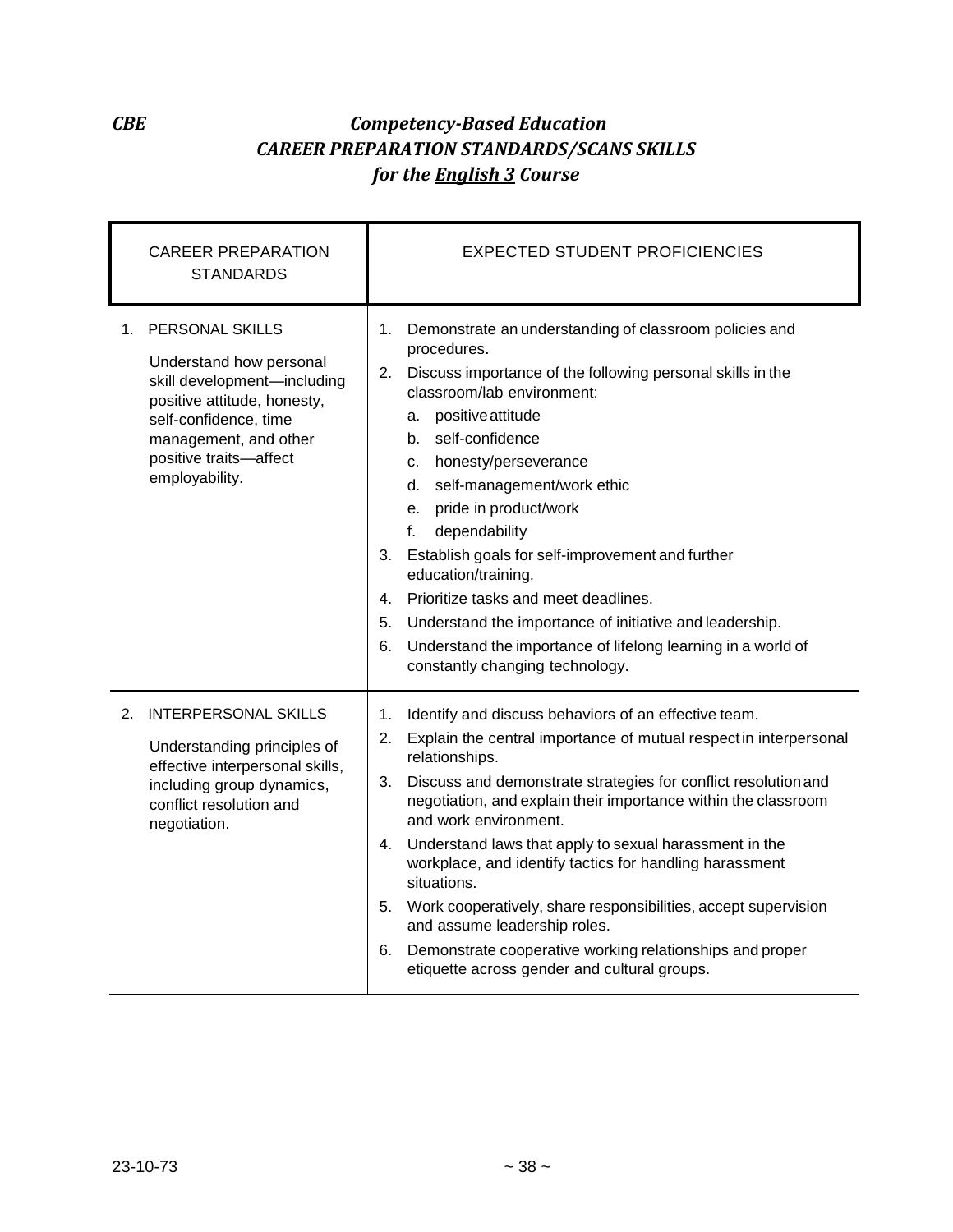| THINKING and PROBLEM-<br>3.<br><b>SOLVING</b><br>Understand the importance of<br>good academic skills, critical<br>thinking, and problem solving<br>skills in the workplace. | Recognize the importance of good academic skills in information<br>1.<br>technology and implement a plan for self- improvement as need.<br>2.<br>Use mathematical concepts in application of skills, techniques<br>and operations<br>Read, write, and give directions.<br>3.<br>Demonstrate skills in technical reading and writing.<br>4.<br>Locate information from written and electronic sources, and<br>5.<br>identify strategies for evaluating their reliability.<br>Exhibit critical and creative thinking skills and logical reasoning<br>6.<br>skills, and employ these skills for problem solving.<br>a. Work as a team member in solving problems.<br>Diagnose the problem, its urgency, and its causes.<br>b.<br>Identify alternatives and their consequences.<br>c.<br>Explore possible solutions.<br>d.<br>Compare/contrast the advantages and disadvantages of<br>е.<br>alternatives.<br>Determine appropriate action(s).<br>f.<br>Implement action(s).<br>g.<br>Evaluate results of action(s) taken.<br>h. |
|------------------------------------------------------------------------------------------------------------------------------------------------------------------------------|-----------------------------------------------------------------------------------------------------------------------------------------------------------------------------------------------------------------------------------------------------------------------------------------------------------------------------------------------------------------------------------------------------------------------------------------------------------------------------------------------------------------------------------------------------------------------------------------------------------------------------------------------------------------------------------------------------------------------------------------------------------------------------------------------------------------------------------------------------------------------------------------------------------------------------------------------------------------------------------------------------------------------------|
| <b>COMMUNICATION SKILLS</b><br>4.<br>Understand principles of<br>effective communication.                                                                                    | Use communication concepts in application of skills, techniques,<br>1.<br>and operations.<br>Prepare written material.<br>а.<br>Analyze written material.<br>b.<br>Understand and implement written instructions, from technical<br>2.<br>manuals, written communications, and reference books.<br>Present a positive image through verbal and nonverbal<br>3.<br>communication, and understand the power of body language in<br>communication.<br>Demonstrate active listening through oral and written feedback.<br>4.<br>5.<br>Give and receive feedback.<br>Demonstrate assertive communications (both oral and written).<br>6.<br>Demonstrate writing/editing skills as follows:<br>7.<br>Write, proofread, and edit business correspondence.<br>a.<br>Use correct grammar, punctuation, capitalization, vocabulary<br>b.<br>and spelling.<br>Select and use appropriate forms of technology for<br>8.<br>communication.                                                                                               |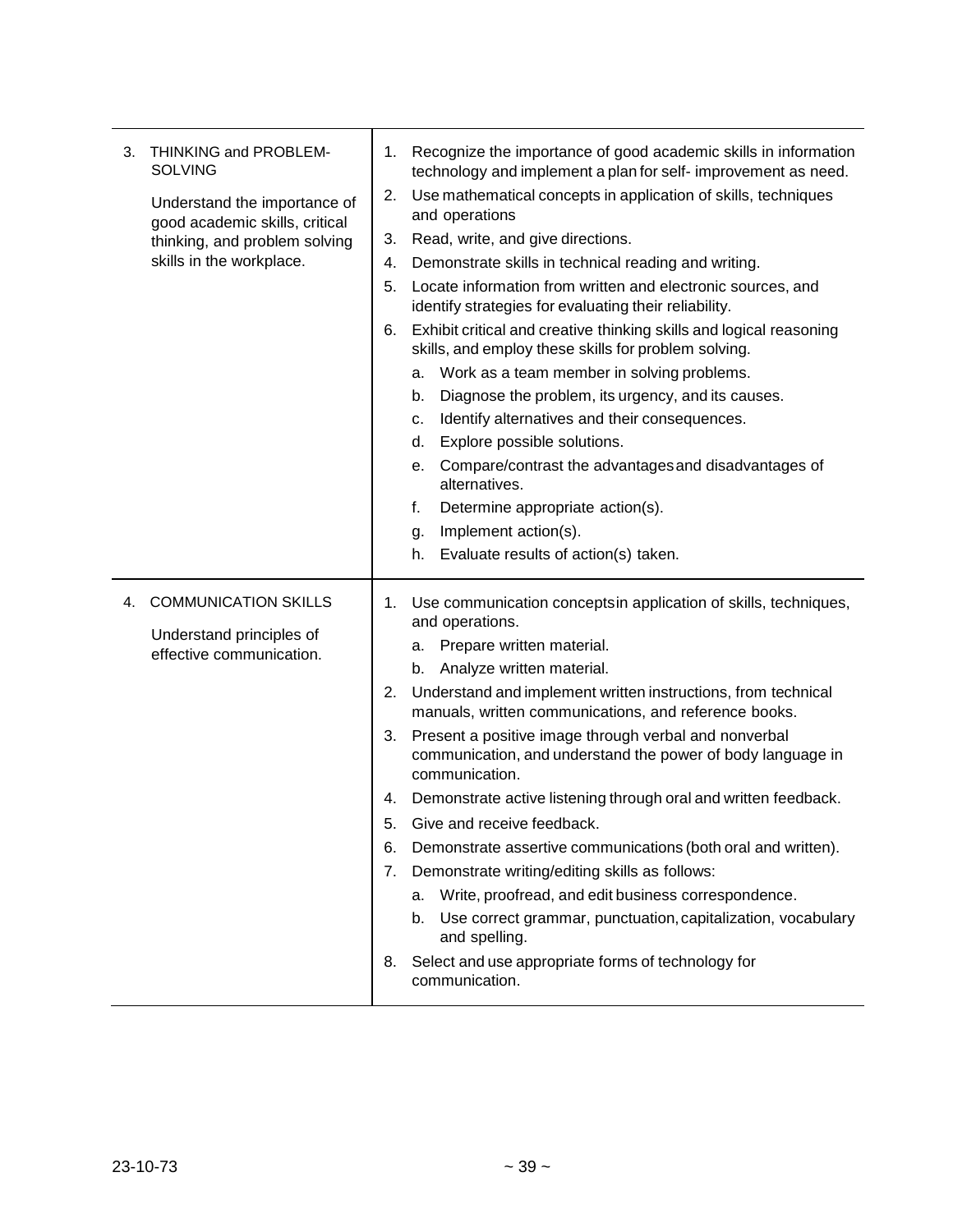| <b>TECHNOLOGY LITERACY</b><br>Understand and adapt to<br>changing technology. | Understand and adapt to changing technology.<br>Demonstrate the ability to use personal computers for loading<br>2.<br>and retrieving data, information gathering, measurements, and<br>writing. |
|-------------------------------------------------------------------------------|--------------------------------------------------------------------------------------------------------------------------------------------------------------------------------------------------|
|                                                                               | Identify the characteristics and explain the importance of<br>3.<br>adapting to changes, being flexible and evaluating goals when<br>working in the interpreting profession.                     |
|                                                                               | Understand the importance of lifelong learning in adapting to<br>-4.<br>changing technology.                                                                                                     |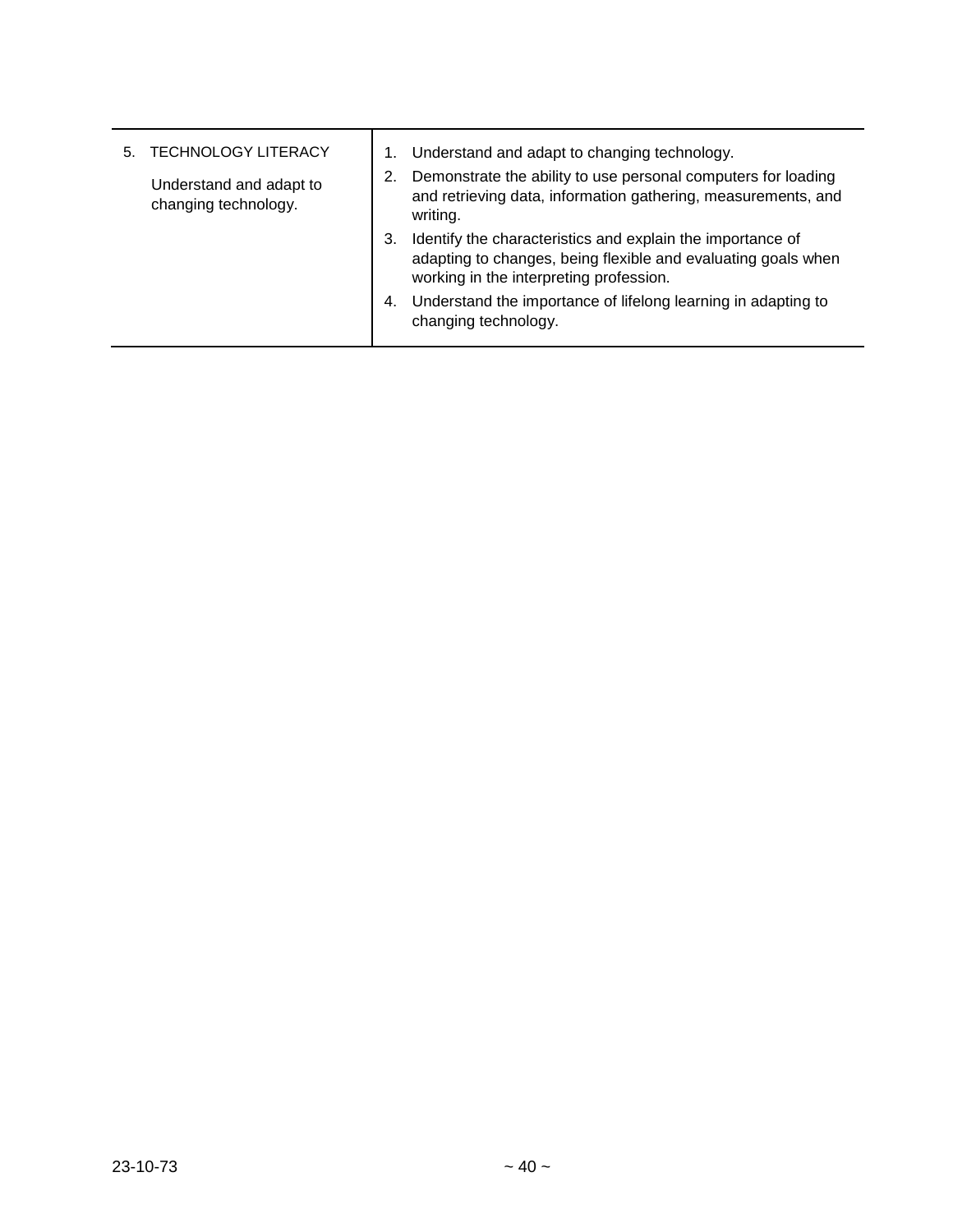## *SUGGESTED INSTRUCTIONAL MATERIALS and OTHER RESOURCES*

#### **TEXTBOOKS**

The Language of Literature – 9<sup>th</sup> Grade (Orange. Evanston, Illinois: McDougall Littell, 2002.

The Language of Literature  $-10^{th}$  Grade (Blue). Evanston, Illinois: McDougall Littell, 2002.

Contemporary's Pre-GED, Language Arts, Reading. Chicago, Illinois: McGraw-Hill Contemporary, 2002.

Steck-Vaughn GED, Language Arts, Writing. Austin, Texas: Steck-Vaughn, 2002.

Steck-Vaughn GED, Language Arts, The Essay. Austin, Texas: Steck-Vaughn, 2002.

To Kill a Mockingbird – The Screenplay by Horton Foote, Evanston, Illinois: McDougall Littell, 2002.

#### **SUGGESTED READING LIST**

*A Doll's House and Other Plays* by Henrik Ibsen *Farewell to Manzanar* by Jeanne Wakatsuki Houston and James D. Houston *Great Expectations* by Charles Dickens *Night* by Elie Wiesel

#### **MEDIA AND TECHNOLOGY**

To Kill a Mockingbird. 1962.

Writing a Timed Essay. 1990.

### **SUPPLEMENTAL INSTRUCTIONAL MATERIALS**

Writers INC: A Student Handbook for Writing and Learning. Wilmington, Massachusetts: Great Source Education Group/Houghton Mifflin, 2001.

Writers INC: Language Program, Grade 10. Wilmington, Massachusetts: Great Source Education Group/Houghton Mifflin, 2001.

MHC Interactive: GED. Chicago, Illinois: McGraw-Hill Contemporary, 2002.

#### **RESOURCE PERSONS**

Adult Secondary Education Supervisor

Adult Secondary Education Teacher Advisor